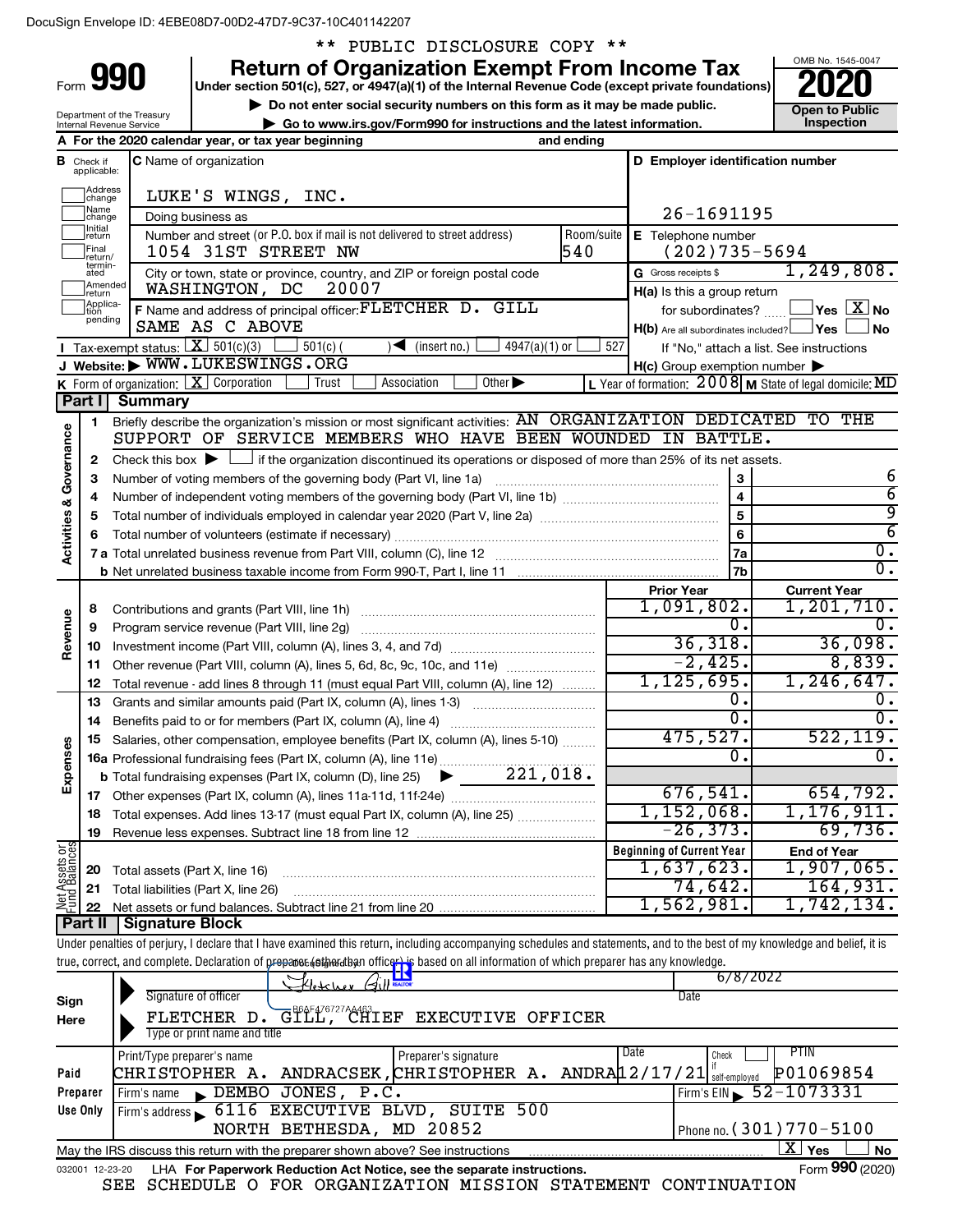|              | $26 - 1691195$<br>LUKE'S WINGS, INC.<br>Form 990 (2020)                                                                                                 | Page 2 |
|--------------|---------------------------------------------------------------------------------------------------------------------------------------------------------|--------|
|              | <b>Statement of Program Service Accomplishments</b><br>Part III                                                                                         |        |
|              |                                                                                                                                                         |        |
| 1            | Briefly describe the organization's mission:<br>AN ORGANIZATION DEDICATED TO THE SUPPORT OF SERVICE MEMBERS WHO HAVE                                    |        |
|              | BEEN WOUNDED IN BATTLE.<br>PROVIDES FAMILIES WITH THE MEANS TO VISIT                                                                                    |        |
|              | DURING THE SERVICE MEMBER'S HOSPITALIZATION AND REHABILITATION.                                                                                         |        |
|              |                                                                                                                                                         |        |
| $\mathbf{2}$ | Did the organization undertake any significant program services during the year which were not listed on the                                            |        |
|              | $\Box$ Yes $~\boxed{\text{X}}$ No<br>prior Form 990 or 990-EZ?<br>If "Yes," describe these new services on Schedule O.                                  |        |
| 3            | $\Box$ Yes $[\overline{\mathrm{X}}]$ No<br>Did the organization cease conducting, or make significant changes in how it conducts, any program services? |        |
|              | If "Yes," describe these changes on Schedule O.                                                                                                         |        |
| 4            | Describe the organization's program service accomplishments for each of its three largest program services, as measured by expenses.                    |        |
|              | Section 501(c)(3) and 501(c)(4) organizations are required to report the amount of grants and allocations to others, the total expenses, and            |        |
|              | revenue, if any, for each program service reported.<br>601, 398. including grants of \$                                                                 |        |
| 4a           | ) (Expenses \$<br>(Code:<br>) (Revenue \$<br>COST OF TRAVEL FOR FAMILIES TO BE WITH THEIR INJURED MILITARY SPOUSE.                                      |        |
|              |                                                                                                                                                         |        |
|              |                                                                                                                                                         |        |
|              |                                                                                                                                                         |        |
|              |                                                                                                                                                         |        |
|              |                                                                                                                                                         |        |
|              |                                                                                                                                                         |        |
|              |                                                                                                                                                         |        |
|              |                                                                                                                                                         |        |
|              |                                                                                                                                                         |        |
|              |                                                                                                                                                         |        |
| 4b           | including grants of \$ (Revenue \$)<br>(Code: ) (Expenses \$                                                                                            |        |
|              |                                                                                                                                                         |        |
|              |                                                                                                                                                         |        |
|              |                                                                                                                                                         |        |
|              |                                                                                                                                                         |        |
|              |                                                                                                                                                         |        |
|              |                                                                                                                                                         |        |
|              |                                                                                                                                                         |        |
|              |                                                                                                                                                         |        |
|              |                                                                                                                                                         |        |
|              |                                                                                                                                                         |        |
| 4c           | (Code:<br>) (Expenses \$<br>) (Revenue \$<br>including grants of \$                                                                                     |        |
|              |                                                                                                                                                         |        |
|              |                                                                                                                                                         |        |
|              |                                                                                                                                                         |        |
|              |                                                                                                                                                         |        |
|              |                                                                                                                                                         |        |
|              |                                                                                                                                                         |        |
|              |                                                                                                                                                         |        |
|              |                                                                                                                                                         |        |
|              |                                                                                                                                                         |        |
|              |                                                                                                                                                         |        |
|              | 4d Other program services (Describe on Schedule O.)                                                                                                     |        |
|              | (Expenses \$<br>(Revenue \$<br>including grants of \$                                                                                                   |        |
|              | 601,398.<br>4e Total program service expenses >                                                                                                         |        |
|              |                                                                                                                                                         |        |
|              | Form 990 (2020)                                                                                                                                         |        |
|              | 032002 12-23-20                                                                                                                                         |        |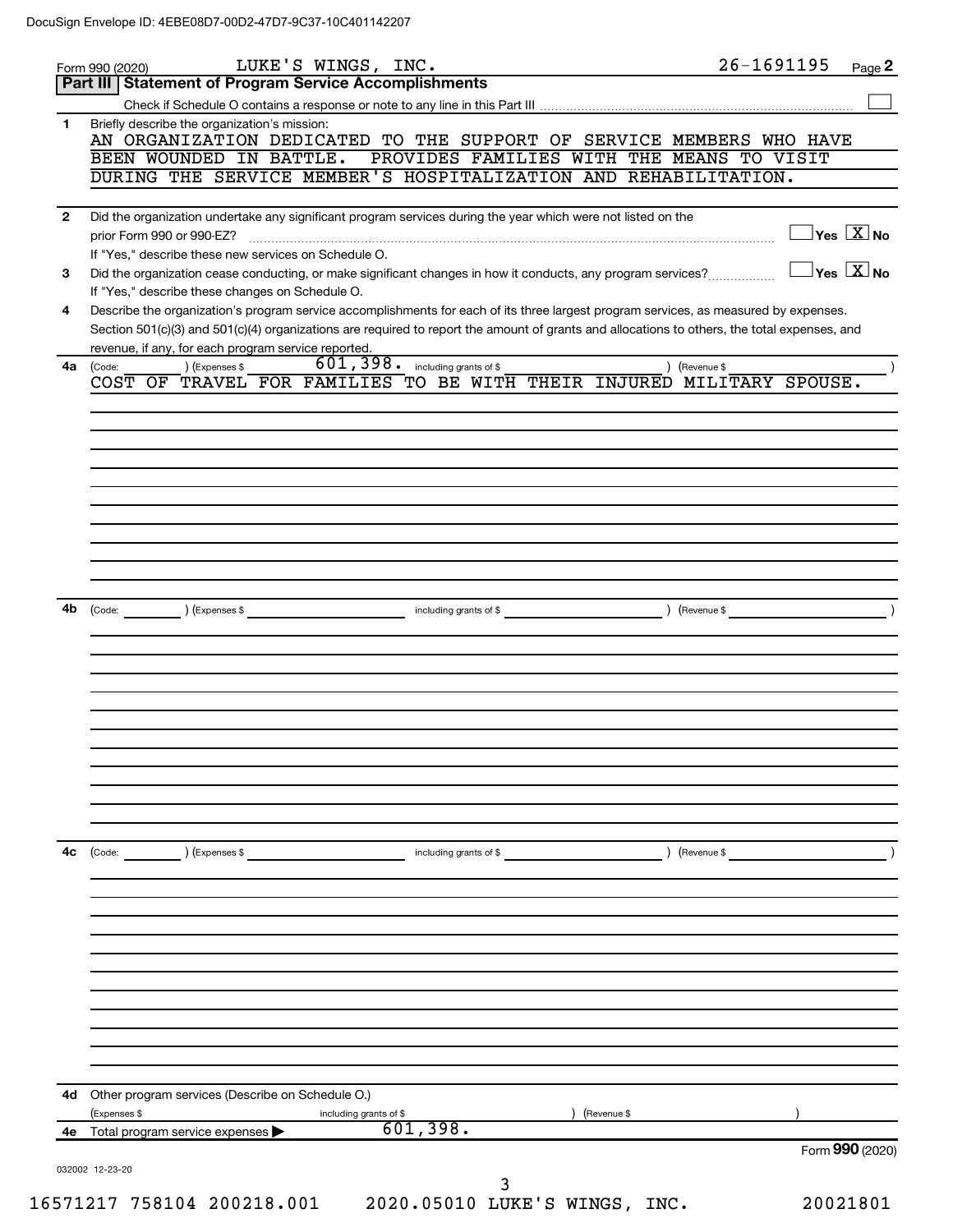|     | 26-1691195<br>LUKE'S WINGS, INC.<br>Form 990 (2020)                                                                                                                                                                                               |                 |                              | Page 3                  |
|-----|---------------------------------------------------------------------------------------------------------------------------------------------------------------------------------------------------------------------------------------------------|-----------------|------------------------------|-------------------------|
|     | <b>Part IV   Checklist of Required Schedules</b>                                                                                                                                                                                                  |                 |                              |                         |
|     |                                                                                                                                                                                                                                                   |                 | Yes                          | No                      |
| 1   | Is the organization described in section 501(c)(3) or 4947(a)(1) (other than a private foundation)?                                                                                                                                               |                 |                              |                         |
|     |                                                                                                                                                                                                                                                   | 1               | х<br>$\overline{\textbf{x}}$ |                         |
| 2   | Is the organization required to complete Schedule B, Schedule of Contributors? [11] the organization required to complete Schedule B, Schedule of Contributors?                                                                                   | $\overline{2}$  |                              |                         |
| 3   | Did the organization engage in direct or indirect political campaign activities on behalf of or in opposition to candidates for                                                                                                                   | 3               |                              | x                       |
| 4   | Section 501(c)(3) organizations. Did the organization engage in lobbying activities, or have a section 501(h) election in effect                                                                                                                  |                 |                              |                         |
|     |                                                                                                                                                                                                                                                   | 4               |                              | x                       |
| 5   | Is the organization a section 501(c)(4), 501(c)(5), or 501(c)(6) organization that receives membership dues, assessments, or                                                                                                                      |                 |                              |                         |
|     |                                                                                                                                                                                                                                                   | 5               |                              | x                       |
| 6   | Did the organization maintain any donor advised funds or any similar funds or accounts for which donors have the right to                                                                                                                         |                 |                              |                         |
|     | provide advice on the distribution or investment of amounts in such funds or accounts? If "Yes," complete Schedule D, Part I                                                                                                                      | 6               |                              | x                       |
| 7   | Did the organization receive or hold a conservation easement, including easements to preserve open space,                                                                                                                                         |                 |                              |                         |
|     |                                                                                                                                                                                                                                                   | $\overline{7}$  |                              | x                       |
| 8   | Did the organization maintain collections of works of art, historical treasures, or other similar assets? If "Yes," complete                                                                                                                      |                 |                              |                         |
|     | Schedule D, Part III <b>Marting Communities</b> and the contract of the contract of the contract of the contract of the contract of the contract of the contract of the contract of the contract of the contract of the contract of               | 8               |                              | x                       |
| 9   | Did the organization report an amount in Part X, line 21, for escrow or custodial account liability, serve as a custodian for                                                                                                                     |                 |                              |                         |
|     | amounts not listed in Part X; or provide credit counseling, debt management, credit repair, or debt negotiation services?                                                                                                                         | 9               |                              | x                       |
| 10  | Did the organization, directly or through a related organization, hold assets in donor-restricted endowments                                                                                                                                      |                 |                              |                         |
|     |                                                                                                                                                                                                                                                   | 10              |                              | x                       |
| 11  | If the organization's answer to any of the following questions is "Yes," then complete Schedule D, Parts VI, VII, VIII, IX, or X                                                                                                                  |                 |                              |                         |
|     | as applicable.                                                                                                                                                                                                                                    |                 |                              |                         |
|     | a Did the organization report an amount for land, buildings, and equipment in Part X, line 10? If "Yes," complete Schedule D,                                                                                                                     |                 |                              |                         |
|     |                                                                                                                                                                                                                                                   | 11a             | X                            |                         |
|     | <b>b</b> Did the organization report an amount for investments - other securities in Part X, line 12, that is 5% or more of its total                                                                                                             |                 |                              |                         |
|     |                                                                                                                                                                                                                                                   | 11 <sub>b</sub> |                              | x                       |
|     | c Did the organization report an amount for investments - program related in Part X, line 13, that is 5% or more of its total                                                                                                                     |                 |                              |                         |
|     |                                                                                                                                                                                                                                                   | 11c             |                              | x                       |
|     | d Did the organization report an amount for other assets in Part X, line 15, that is 5% or more of its total assets reported in                                                                                                                   |                 |                              |                         |
|     |                                                                                                                                                                                                                                                   | 11d             | x<br>$\overline{\textbf{X}}$ |                         |
|     |                                                                                                                                                                                                                                                   | 11e             |                              |                         |
| f.  | Did the organization's separate or consolidated financial statements for the tax year include a footnote that addresses<br>the organization's liability for uncertain tax positions under FIN 48 (ASC 740)? If "Yes," complete Schedule D, Part X | 11f             | х                            |                         |
|     | 12a Did the organization obtain separate, independent audited financial statements for the tax year? If "Yes," complete                                                                                                                           |                 |                              |                         |
|     |                                                                                                                                                                                                                                                   | 12a             | х                            |                         |
|     | b Was the organization included in consolidated, independent audited financial statements for the tax year?                                                                                                                                       |                 |                              |                         |
|     | If "Yes," and if the organization answered "No" to line 12a, then completing Schedule D, Parts XI and XII is optional <i>manumum</i>                                                                                                              | 12 <sub>b</sub> |                              | x                       |
| 13  |                                                                                                                                                                                                                                                   | 13              |                              | $\overline{\textbf{x}}$ |
| 14a |                                                                                                                                                                                                                                                   | 14a             |                              | $\overline{\mathbf{X}}$ |
| b   | Did the organization have aggregate revenues or expenses of more than \$10,000 from grantmaking, fundraising, business,                                                                                                                           |                 |                              |                         |
|     | investment, and program service activities outside the United States, or aggregate foreign investments valued at \$100,000                                                                                                                        |                 |                              |                         |
|     |                                                                                                                                                                                                                                                   | 14b             |                              | x                       |
| 15  | Did the organization report on Part IX, column (A), line 3, more than \$5,000 of grants or other assistance to or for any                                                                                                                         |                 |                              |                         |
|     |                                                                                                                                                                                                                                                   | 15              |                              | x                       |
| 16  | Did the organization report on Part IX, column (A), line 3, more than \$5,000 of aggregate grants or other assistance to                                                                                                                          |                 |                              | x                       |
|     | or for foreign individuals? If "Yes," complete Schedule F, Parts III and IV [11] mannon and intermediate and in<br>Did the organization report a total of more than \$15,000 of expenses for professional fundraising services on Part IX,        | 16              |                              |                         |
| 17  |                                                                                                                                                                                                                                                   | 17              |                              | x                       |
| 18  | Did the organization report more than \$15,000 total of fundraising event gross income and contributions on Part VIII, lines                                                                                                                      |                 |                              |                         |
|     |                                                                                                                                                                                                                                                   | 18              | х                            |                         |
| 19  | Did the organization report more than \$15,000 of gross income from gaming activities on Part VIII, line 9a? If "Yes,"                                                                                                                            |                 |                              |                         |
|     |                                                                                                                                                                                                                                                   | 19              |                              | х                       |
|     |                                                                                                                                                                                                                                                   | 20a             |                              | $\overline{\texttt{X}}$ |
| b   |                                                                                                                                                                                                                                                   | 20 <sub>b</sub> |                              |                         |
| 21  | Did the organization report more than \$5,000 of grants or other assistance to any domestic organization or                                                                                                                                       |                 |                              |                         |
|     |                                                                                                                                                                                                                                                   | 21              |                              | x                       |
|     | 032003 12-23-20                                                                                                                                                                                                                                   |                 |                              | Form 990 (2020)         |

16571217 758104 200218.001 2020.05010 LUKE'S WINGS, INC. 20021801

4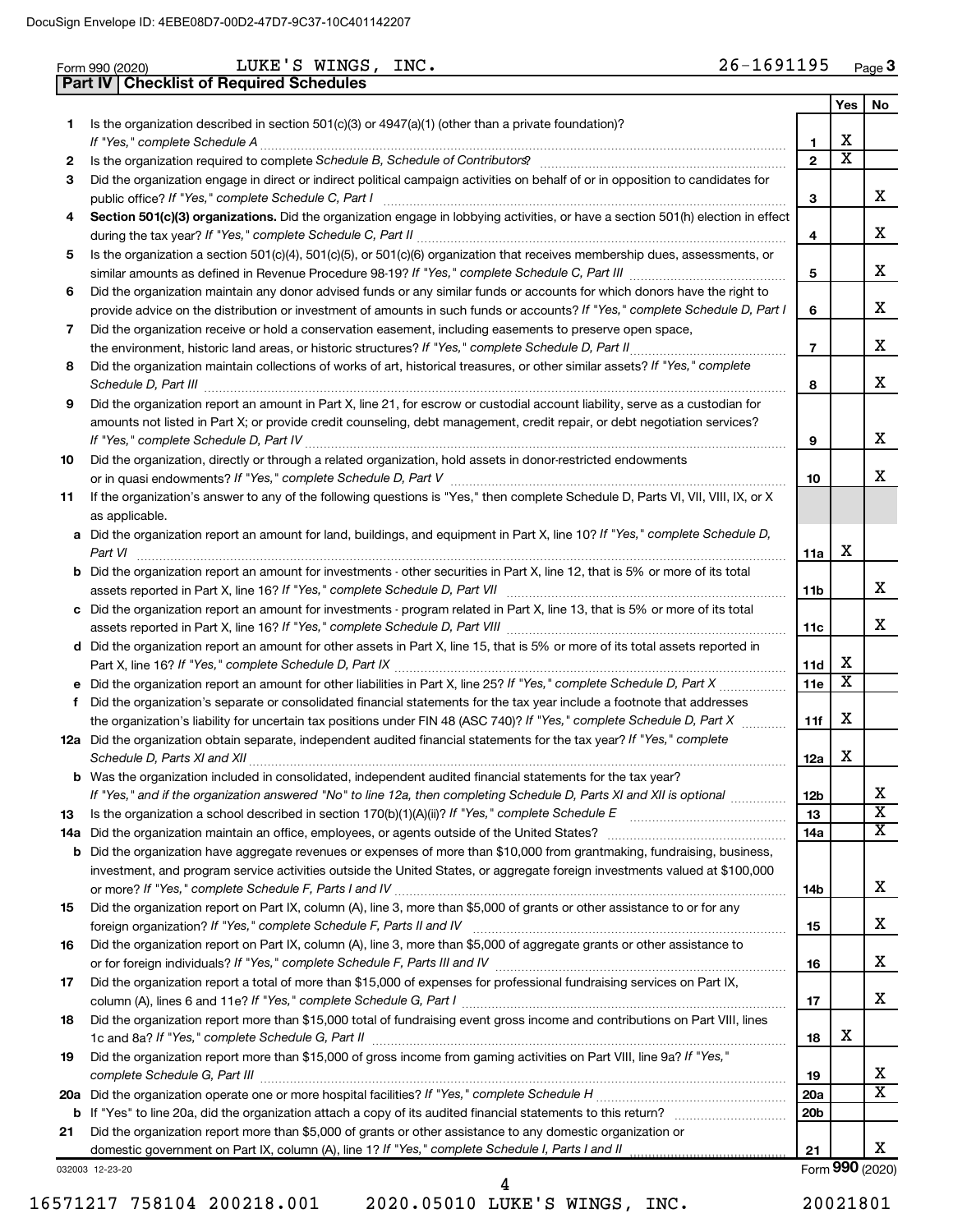| 22 | Did the organization report more than \$5,000 of grants or other assistance to or for domestic individuals on                                                                                                                                                                                                                                                                                                                                                                      |     | Yes                     | No |
|----|------------------------------------------------------------------------------------------------------------------------------------------------------------------------------------------------------------------------------------------------------------------------------------------------------------------------------------------------------------------------------------------------------------------------------------------------------------------------------------|-----|-------------------------|----|
|    |                                                                                                                                                                                                                                                                                                                                                                                                                                                                                    | 22  |                         | X  |
| 23 | Did the organization answer "Yes" to Part VII, Section A, line 3, 4, or 5 about compensation of the organization's current<br>and former officers, directors, trustees, key employees, and highest compensated employees? If "Yes," complete<br>Schedule J <b>Execute J Execute Constructs in the Construction of the Construction of the Construction of the Construction of the Construction of the Construction of the Construction of the Construction of the Construction</b> | 23  |                         |    |
|    | 24a Did the organization have a tax-exempt bond issue with an outstanding principal amount of more than \$100,000 as of the<br>last day of the year, that was issued after December 31, 2002? If "Yes," answer lines 24b through 24d and complete                                                                                                                                                                                                                                  |     |                         |    |
|    |                                                                                                                                                                                                                                                                                                                                                                                                                                                                                    | 24a |                         |    |
|    | c Did the organization maintain an escrow account other than a refunding escrow at any time during the year to defease                                                                                                                                                                                                                                                                                                                                                             | 24b |                         |    |
|    |                                                                                                                                                                                                                                                                                                                                                                                                                                                                                    | 24c |                         |    |
|    |                                                                                                                                                                                                                                                                                                                                                                                                                                                                                    | 24d |                         |    |
|    | 25a Section 501(c)(3), 501(c)(4), and 501(c)(29) organizations. Did the organization engage in an excess benefit                                                                                                                                                                                                                                                                                                                                                                   | 25a |                         |    |
|    | <b>b</b> Is the organization aware that it engaged in an excess benefit transaction with a disqualified person in a prior year, and<br>that the transaction has not been reported on any of the organization's prior Forms 990 or 990-EZ? If "Yes," complete                                                                                                                                                                                                                       |     |                         |    |
|    | Schedule L, Part I                                                                                                                                                                                                                                                                                                                                                                                                                                                                 | 25b |                         |    |
| 26 | Did the organization report any amount on Part X, line 5 or 22, for receivables from or payables to any current<br>or former officer, director, trustee, key employee, creator or founder, substantial contributor, or 35%                                                                                                                                                                                                                                                         |     |                         |    |
|    |                                                                                                                                                                                                                                                                                                                                                                                                                                                                                    | 26  |                         |    |
| 27 | Did the organization provide a grant or other assistance to any current or former officer, director, trustee, key employee,                                                                                                                                                                                                                                                                                                                                                        |     |                         |    |
|    | creator or founder, substantial contributor or employee thereof, a grant selection committee member, or to a 35% controlled                                                                                                                                                                                                                                                                                                                                                        |     |                         |    |
|    | entity (including an employee thereof) or family member of any of these persons? If "Yes," complete Schedule L, Part III                                                                                                                                                                                                                                                                                                                                                           | 27  |                         |    |
| 28 | Was the organization a party to a business transaction with one of the following parties (see Schedule L, Part IV                                                                                                                                                                                                                                                                                                                                                                  |     |                         |    |
|    | instructions, for applicable filing thresholds, conditions, and exceptions):                                                                                                                                                                                                                                                                                                                                                                                                       |     |                         |    |
|    | a A current or former officer, director, trustee, key employee, creator or founder, or substantial contributor? If                                                                                                                                                                                                                                                                                                                                                                 |     |                         |    |
|    |                                                                                                                                                                                                                                                                                                                                                                                                                                                                                    | 28a |                         |    |
|    |                                                                                                                                                                                                                                                                                                                                                                                                                                                                                    | 28b |                         |    |
|    | c A 35% controlled entity of one or more individuals and/or organizations described in lines 28a or 28b?If                                                                                                                                                                                                                                                                                                                                                                         | 28c |                         |    |
| 29 |                                                                                                                                                                                                                                                                                                                                                                                                                                                                                    | 29  | $\overline{\textbf{x}}$ |    |
| 30 | Did the organization receive contributions of art, historical treasures, or other similar assets, or qualified conservation                                                                                                                                                                                                                                                                                                                                                        | 30  |                         |    |
| 31 | Did the organization liquidate, terminate, or dissolve and cease operations? If "Yes," complete Schedule N, Part I                                                                                                                                                                                                                                                                                                                                                                 | 31  |                         |    |
| 32 | Did the organization sell, exchange, dispose of, or transfer more than 25% of its net assets? If "Yes," complete                                                                                                                                                                                                                                                                                                                                                                   |     |                         |    |
| 33 | Did the organization own 100% of an entity disregarded as separate from the organization under Regulations                                                                                                                                                                                                                                                                                                                                                                         | 32  |                         |    |
|    |                                                                                                                                                                                                                                                                                                                                                                                                                                                                                    | 33  |                         |    |
| 34 | Was the organization related to any tax-exempt or taxable entity? If "Yes," complete Schedule R, Part II, III, or IV, and                                                                                                                                                                                                                                                                                                                                                          |     |                         |    |
|    | Part V, line 1                                                                                                                                                                                                                                                                                                                                                                                                                                                                     | 34  |                         |    |
|    | b If "Yes" to line 35a, did the organization receive any payment from or engage in any transaction with a controlled entity                                                                                                                                                                                                                                                                                                                                                        | 35a |                         |    |
|    |                                                                                                                                                                                                                                                                                                                                                                                                                                                                                    | 35b |                         |    |
| 36 | Section 501(c)(3) organizations. Did the organization make any transfers to an exempt non-charitable related organization?                                                                                                                                                                                                                                                                                                                                                         |     |                         |    |
|    |                                                                                                                                                                                                                                                                                                                                                                                                                                                                                    | 36  |                         |    |
| 37 | Did the organization conduct more than 5% of its activities through an entity that is not a related organization                                                                                                                                                                                                                                                                                                                                                                   | 37  |                         |    |
| 38 | Did the organization complete Schedule O and provide explanations in Schedule O for Part VI, lines 11b and 19?                                                                                                                                                                                                                                                                                                                                                                     |     |                         |    |
|    |                                                                                                                                                                                                                                                                                                                                                                                                                                                                                    | 38  | X                       |    |
|    | <b>Statements Regarding Other IRS Filings and Tax Compliance</b><br>  Part V                                                                                                                                                                                                                                                                                                                                                                                                       |     |                         |    |
|    | Check if Schedule O contains a response or note to any line in this Part V [11] [12] [2] [2] [2] [2] [2] [3] [                                                                                                                                                                                                                                                                                                                                                                     |     | Yes                     |    |
|    |                                                                                                                                                                                                                                                                                                                                                                                                                                                                                    |     |                         |    |
|    |                                                                                                                                                                                                                                                                                                                                                                                                                                                                                    |     |                         |    |
|    | l 1b                                                                                                                                                                                                                                                                                                                                                                                                                                                                               |     |                         |    |
|    | c Did the organization comply with backup withholding rules for reportable payments to vendors and reportable gaming                                                                                                                                                                                                                                                                                                                                                               |     |                         |    |
|    |                                                                                                                                                                                                                                                                                                                                                                                                                                                                                    | 1c. | x                       |    |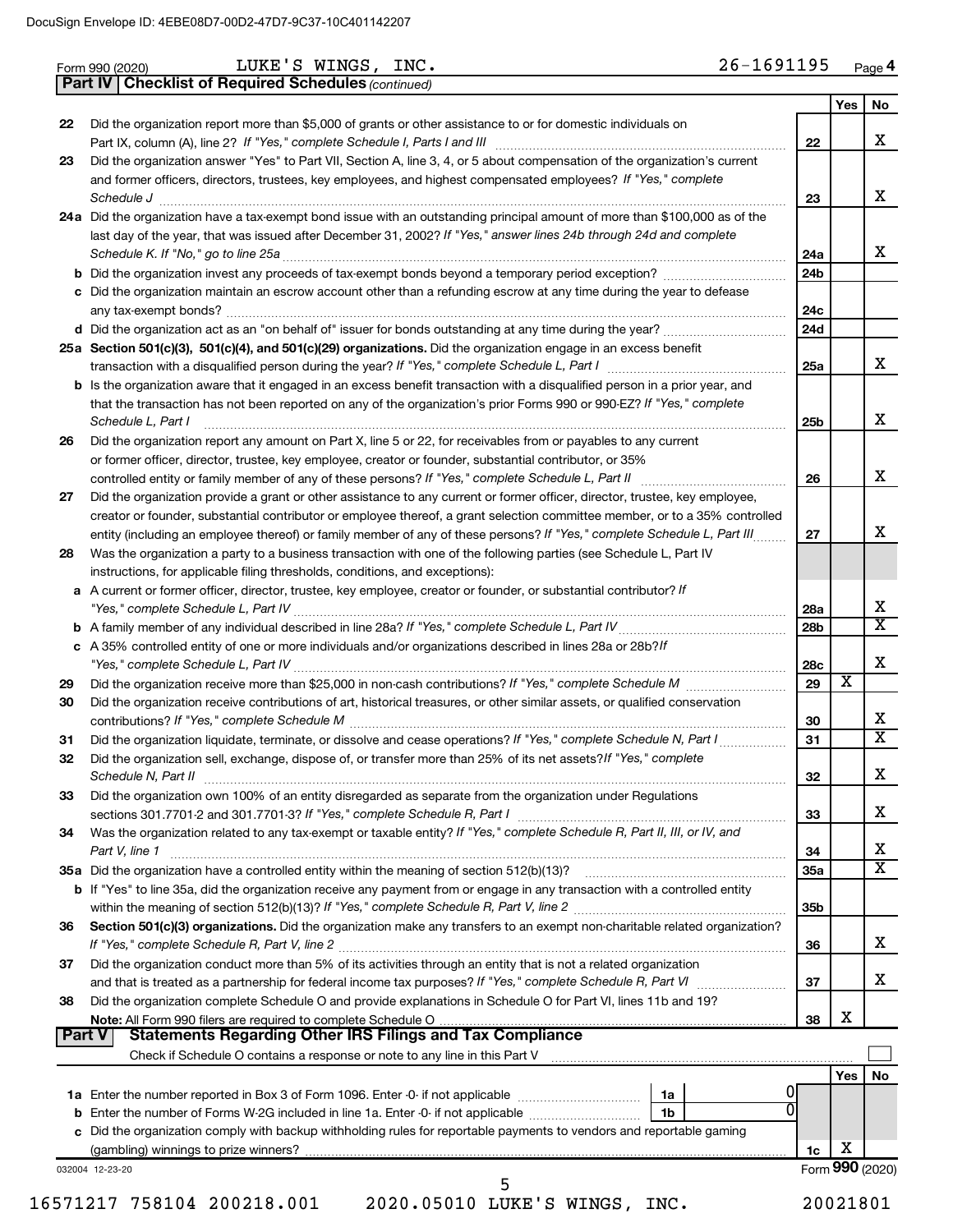|               | 26-1691195<br>LUKE'S WINGS, INC.<br>Form 990 (2020)                                                                                             |     |                         | Page 5          |
|---------------|-------------------------------------------------------------------------------------------------------------------------------------------------|-----|-------------------------|-----------------|
| <b>Part V</b> | Statements Regarding Other IRS Filings and Tax Compliance (continued)                                                                           |     |                         |                 |
|               |                                                                                                                                                 |     | Yes                     | No              |
|               | 2a Enter the number of employees reported on Form W-3, Transmittal of Wage and Tax Statements,                                                  |     |                         |                 |
|               | 9<br>filed for the calendar year ending with or within the year covered by this return<br>2a                                                    |     |                         |                 |
|               | b If at least one is reported on line 2a, did the organization file all required federal employment tax returns?                                | 2b  | х                       |                 |
|               |                                                                                                                                                 |     |                         |                 |
|               | 3a Did the organization have unrelated business gross income of \$1,000 or more during the year?                                                | За  |                         | х               |
|               |                                                                                                                                                 | Зb  |                         |                 |
|               | 4a At any time during the calendar year, did the organization have an interest in, or a signature or other authority over, a                    |     |                         |                 |
|               | financial account in a foreign country (such as a bank account, securities account, or other financial account)?                                | 4a  |                         | x               |
|               | <b>b</b> If "Yes," enter the name of the foreign country $\blacktriangleright$                                                                  |     |                         |                 |
|               | See instructions for filing requirements for FinCEN Form 114, Report of Foreign Bank and Financial Accounts (FBAR).                             |     |                         |                 |
| 5а            |                                                                                                                                                 | 5a  |                         | х               |
| b             |                                                                                                                                                 | 5b  |                         | X               |
|               |                                                                                                                                                 | 5c  |                         |                 |
|               | 6a Does the organization have annual gross receipts that are normally greater than \$100,000, and did the organization solicit                  |     |                         |                 |
|               |                                                                                                                                                 | 6a  |                         | х               |
|               | b If "Yes," did the organization include with every solicitation an express statement that such contributions or gifts                          |     |                         |                 |
|               |                                                                                                                                                 | 6b  |                         |                 |
| 7             | Organizations that may receive deductible contributions under section 170(c).                                                                   |     |                         |                 |
| a             | Did the organization receive a payment in excess of \$75 made partly as a contribution and partly for goods and services provided to the payor? | 7a  | x                       |                 |
|               |                                                                                                                                                 | 7b  | $\overline{\textbf{x}}$ |                 |
|               | c Did the organization sell, exchange, or otherwise dispose of tangible personal property for which it was required                             |     |                         |                 |
|               |                                                                                                                                                 | 7c  |                         | x               |
|               | 7d                                                                                                                                              |     |                         |                 |
| е             |                                                                                                                                                 | 7е  |                         | х               |
|               |                                                                                                                                                 | 7f  |                         | x               |
|               | If the organization received a contribution of qualified intellectual property, did the organization file Form 8899 as required?                | 7g  |                         |                 |
| h             | If the organization received a contribution of cars, boats, airplanes, or other vehicles, did the organization file a Form 1098-C?              | 7h  |                         |                 |
| 8             | Sponsoring organizations maintaining donor advised funds. Did a donor advised fund maintained by the                                            |     |                         |                 |
|               |                                                                                                                                                 | 8   |                         |                 |
| 9             | Sponsoring organizations maintaining donor advised funds.                                                                                       |     |                         |                 |
| а             | Did the sponsoring organization make any taxable distributions under section 4966?                                                              | 9a  |                         |                 |
| b             |                                                                                                                                                 | 9b  |                         |                 |
| 10            | Section 501(c)(7) organizations. Enter:                                                                                                         |     |                         |                 |
|               | 10a                                                                                                                                             |     |                         |                 |
|               | Gross receipts, included on Form 990, Part VIII, line 12, for public use of club facilities<br>10 <sub>b</sub>                                  |     |                         |                 |
| 11            | Section 501(c)(12) organizations. Enter:                                                                                                        |     |                         |                 |
| a             | 11a                                                                                                                                             |     |                         |                 |
|               | <b>b</b> Gross income from other sources (Do not net amounts due or paid to other sources against                                               |     |                         |                 |
|               | 11b                                                                                                                                             |     |                         |                 |
|               | 12a Section 4947(a)(1) non-exempt charitable trusts. Is the organization filing Form 990 in lieu of Form 1041?                                  | 12a |                         |                 |
|               | b If "Yes," enter the amount of tax-exempt interest received or accrued during the year<br>12b                                                  |     |                         |                 |
| 13            | Section 501(c)(29) qualified nonprofit health insurance issuers.                                                                                |     |                         |                 |
|               | a Is the organization licensed to issue qualified health plans in more than one state?                                                          | 13a |                         |                 |
|               | Note: See the instructions for additional information the organization must report on Schedule O.                                               |     |                         |                 |
|               | <b>b</b> Enter the amount of reserves the organization is required to maintain by the states in which the                                       |     |                         |                 |
|               | 13 <sub>b</sub>                                                                                                                                 |     |                         |                 |
| c             | 13 <sub>c</sub>                                                                                                                                 |     |                         |                 |
| 14a           | Did the organization receive any payments for indoor tanning services during the tax year?                                                      | 14a |                         | x               |
|               | <b>b</b> If "Yes," has it filed a Form 720 to report these payments? If "No," provide an explanation on Schedule O                              | 14b |                         |                 |
| 15            | Is the organization subject to the section 4960 tax on payment(s) of more than \$1,000,000 in remuneration or                                   |     |                         |                 |
|               | excess parachute payment(s) during the year?                                                                                                    | 15  |                         | x               |
|               | If "Yes," see instructions and file Form 4720, Schedule N.                                                                                      |     |                         |                 |
| 16            | Is the organization an educational institution subject to the section 4968 excise tax on net investment income?                                 | 16  |                         | х               |
|               | If "Yes," complete Form 4720, Schedule O.                                                                                                       |     |                         |                 |
|               |                                                                                                                                                 |     |                         | Form 990 (2020) |

032005 12-23-20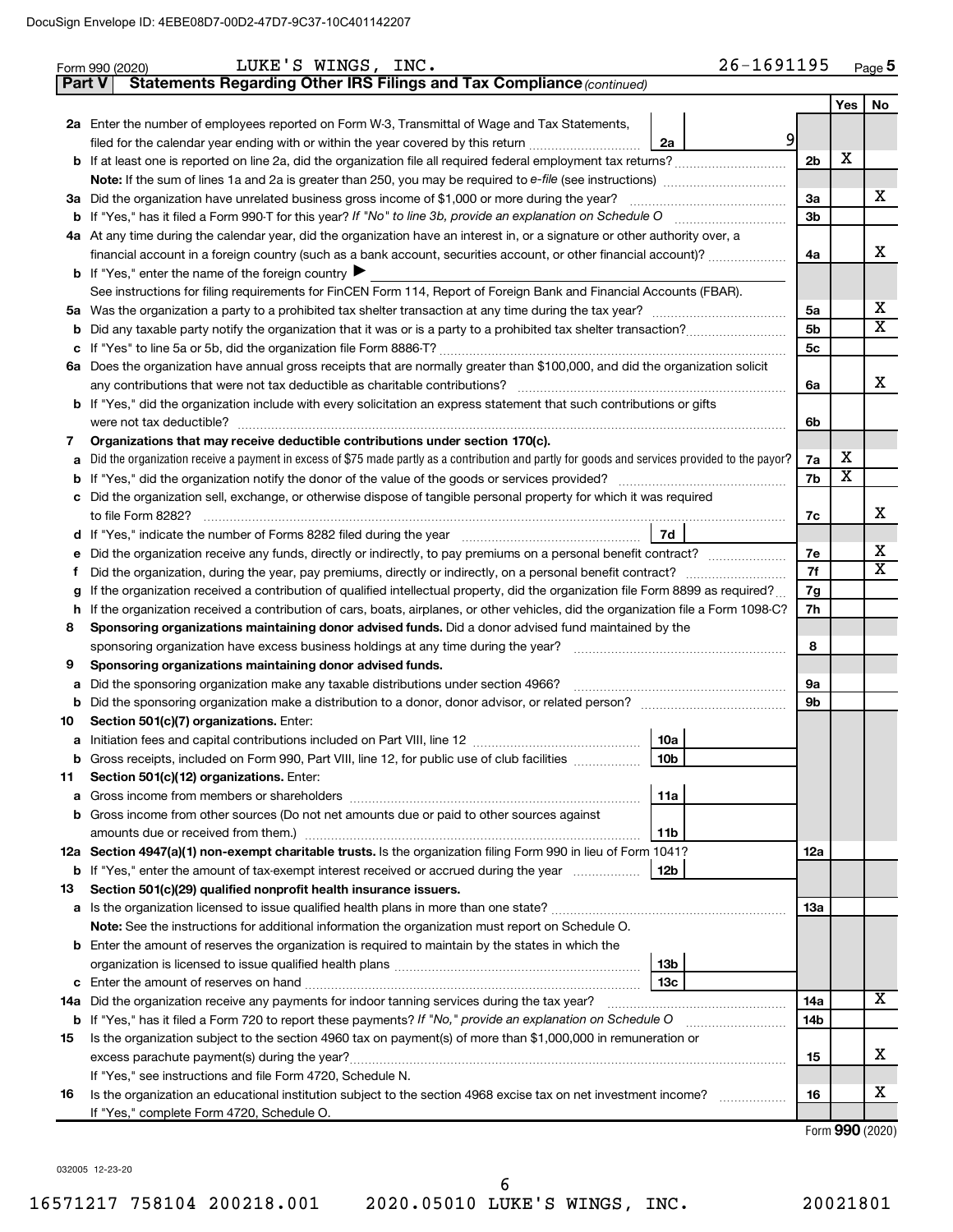|    | to line 8a, 8b, or 10b below, describe the circumstances, processes, or changes on Schedule O. See instructions.                                                                                                               |                 |                         | $\boxed{\textbf{X}}$ |
|----|--------------------------------------------------------------------------------------------------------------------------------------------------------------------------------------------------------------------------------|-----------------|-------------------------|----------------------|
|    | <b>Section A. Governing Body and Management</b>                                                                                                                                                                                |                 |                         |                      |
|    |                                                                                                                                                                                                                                |                 | Yes                     | No                   |
|    | 1a Enter the number of voting members of the governing body at the end of the tax year<br>1a                                                                                                                                   | 61              |                         |                      |
|    | If there are material differences in voting rights among members of the governing body, or if the governing                                                                                                                    |                 |                         |                      |
|    | body delegated broad authority to an executive committee or similar committee, explain on Schedule O.                                                                                                                          |                 |                         |                      |
| b  | Enter the number of voting members included on line 1a, above, who are independent<br>1b                                                                                                                                       | 6               |                         |                      |
| 2  | Did any officer, director, trustee, or key employee have a family relationship or a business relationship with any other                                                                                                       |                 |                         |                      |
|    |                                                                                                                                                                                                                                | $\mathbf{2}$    | X                       |                      |
| 3  | Did the organization delegate control over management duties customarily performed by or under the direct supervision                                                                                                          |                 |                         |                      |
|    |                                                                                                                                                                                                                                | 3               |                         |                      |
| 4  | Did the organization make any significant changes to its governing documents since the prior Form 990 was filed?                                                                                                               | 4               |                         |                      |
| 5  |                                                                                                                                                                                                                                | 5               |                         |                      |
| 6  |                                                                                                                                                                                                                                | 6               |                         |                      |
| 7a | Did the organization have members, stockholders, or other persons who had the power to elect or appoint one or                                                                                                                 |                 |                         |                      |
|    |                                                                                                                                                                                                                                | 7a              |                         |                      |
|    | b Are any governance decisions of the organization reserved to (or subject to approval by) members, stockholders, or                                                                                                           |                 |                         |                      |
|    |                                                                                                                                                                                                                                | 7b              |                         |                      |
| 8  | Did the organization contemporaneously document the meetings held or written actions undertaken during the year by the following:                                                                                              |                 |                         |                      |
| a  |                                                                                                                                                                                                                                | 8а              | х                       |                      |
|    |                                                                                                                                                                                                                                | 8b              | $\overline{\mathbf{x}}$ |                      |
| 9  | Is there any officer, director, trustee, or key employee listed in Part VII, Section A, who cannot be reached at the                                                                                                           |                 |                         |                      |
|    |                                                                                                                                                                                                                                | 9               |                         |                      |
|    | <b>Section B. Policies</b> (This Section B requests information about policies not required by the Internal Revenue Code.)                                                                                                     |                 |                         |                      |
|    |                                                                                                                                                                                                                                |                 | Yes                     |                      |
|    |                                                                                                                                                                                                                                | 10a             |                         |                      |
|    | b If "Yes," did the organization have written policies and procedures governing the activities of such chapters, affiliates,                                                                                                   |                 |                         |                      |
|    |                                                                                                                                                                                                                                | 10 <sub>b</sub> |                         |                      |
|    | 11a Has the organization provided a complete copy of this Form 990 to all members of its governing body before filing the form?                                                                                                | 11a             | X                       |                      |
|    | <b>b</b> Describe in Schedule O the process, if any, used by the organization to review this Form 990.                                                                                                                         |                 |                         |                      |
|    |                                                                                                                                                                                                                                | 12a             | х                       |                      |
|    | <b>b</b> Were officers, directors, or trustees, and key employees required to disclose annually interests that could give rise to conflicts?                                                                                   | 12 <sub>b</sub> | $\overline{\textbf{X}}$ |                      |
|    | c Did the organization regularly and consistently monitor and enforce compliance with the policy? If "Yes," describe                                                                                                           |                 |                         |                      |
|    | in Schedule O how this was done encourance and an according to the state of the state of the state of the state of the state of the state of the state of the state of the state of the state of the state of the state of the | 12c             | х                       |                      |
| 13 |                                                                                                                                                                                                                                | 13              | $\overline{\texttt{x}}$ |                      |
| 14 | Did the organization have a written document retention and destruction policy? [11] manuscription manuscription manuscription of the organization have a written document retention and destruction policy?                    | 14              | $\overline{\textbf{x}}$ |                      |
| 15 | Did the process for determining compensation of the following persons include a review and approval by independent                                                                                                             |                 |                         |                      |
|    | persons, comparability data, and contemporaneous substantiation of the deliberation and decision?                                                                                                                              |                 |                         |                      |
| a  |                                                                                                                                                                                                                                | 15a             |                         |                      |
|    |                                                                                                                                                                                                                                | 15 <sub>b</sub> | $\overline{\mathbf{X}}$ |                      |
|    | If "Yes" to line 15a or 15b, describe the process in Schedule O (see instructions).                                                                                                                                            |                 |                         |                      |
|    | 16a Did the organization invest in, contribute assets to, or participate in a joint venture or similar arrangement with a                                                                                                      |                 |                         |                      |
|    | taxable entity during the year?                                                                                                                                                                                                | 16a             |                         |                      |
|    | <b>b</b> If "Yes," did the organization follow a written policy or procedure requiring the organization to evaluate its participation                                                                                          |                 |                         |                      |
|    | in joint venture arrangements under applicable federal tax law, and take steps to safeguard the organization's                                                                                                                 |                 |                         |                      |
|    | exempt status with respect to such arrangements?                                                                                                                                                                               | 16b             |                         |                      |
|    | <b>Section C. Disclosure</b>                                                                                                                                                                                                   |                 |                         |                      |
| 17 | List the states with which a copy of this Form 990 is required to be filed $\blacktriangleright$ MD                                                                                                                            |                 |                         |                      |
| 18 | Section 6104 requires an organization to make its Forms 1023 (1024 or 1024-A, if applicable), 990, and 990-T (Section 501(c)(3)s only) available                                                                               |                 |                         |                      |
|    | for public inspection. Indicate how you made these available. Check all that apply.<br>$\lfloor x \rfloor$ Upon request                                                                                                        |                 |                         |                      |
|    | Another's website<br>Other (explain on Schedule O)<br>Own website                                                                                                                                                              |                 |                         |                      |
| 19 | Describe on Schedule O whether (and if so, how) the organization made its governing documents, conflict of interest policy, and financial                                                                                      |                 |                         |                      |
|    | statements available to the public during the tax year.                                                                                                                                                                        |                 |                         |                      |
|    | State the name, address, and telephone number of the person who possesses the organization's books and records<br>FLETCHER D. GILL, CEO - 2027355694                                                                           |                 |                         |                      |
| 20 |                                                                                                                                                                                                                                |                 |                         |                      |
|    |                                                                                                                                                                                                                                |                 |                         |                      |
|    | 1054 31ST STREET NW STE. 540, WASHINGTON, DC<br>20007                                                                                                                                                                          |                 |                         |                      |
|    | 032006 12-23-20                                                                                                                                                                                                                |                 | Form 990 (2020)         |                      |
|    | 7<br>16571217 758104 200218.001<br>2020.05010 LUKE'S WINGS, INC.                                                                                                                                                               |                 | 20021801                |                      |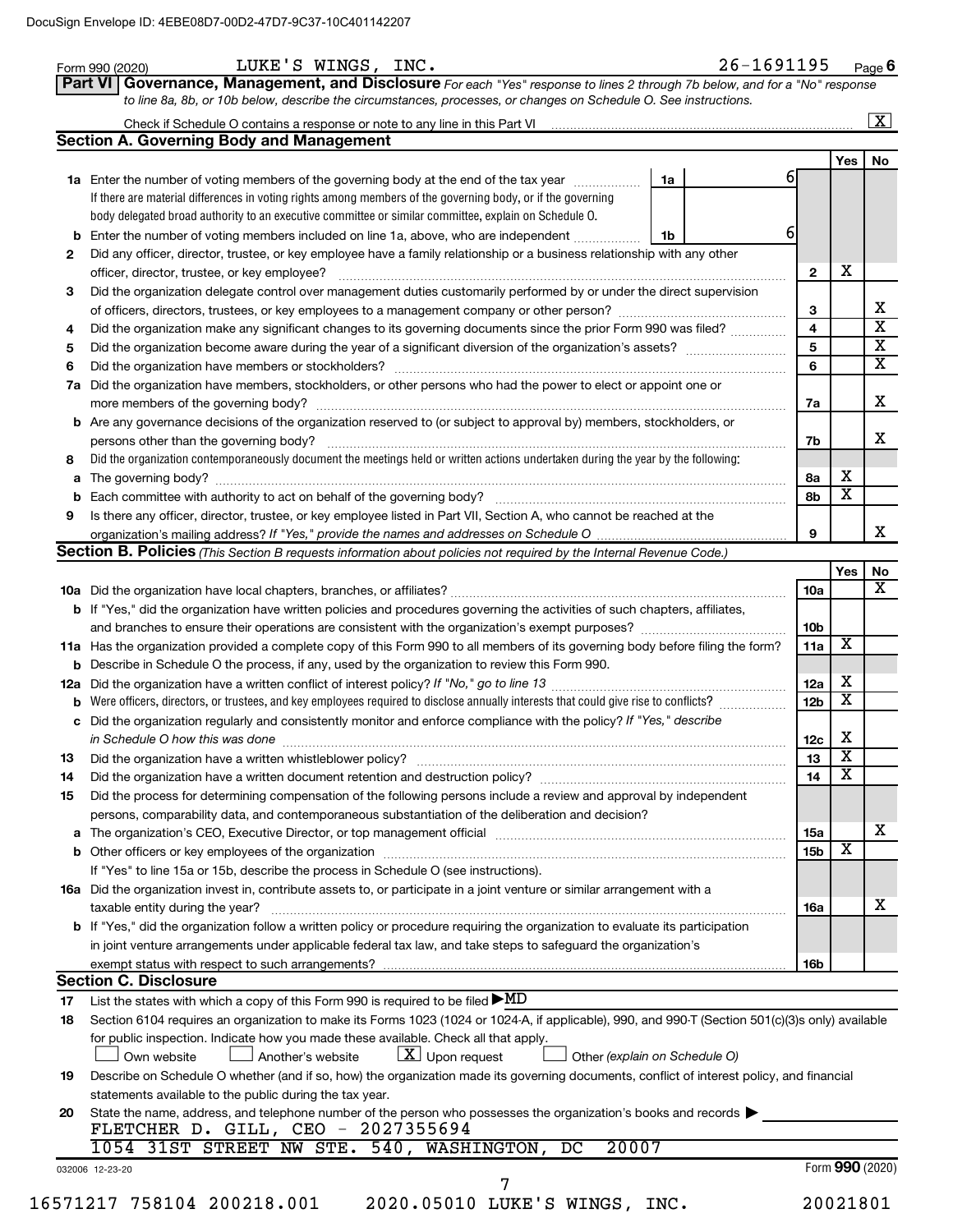| Section A.      | Officers, Directors, Trustees, Key Employees, and Highest Compensated Employees            |            |      |
|-----------------|--------------------------------------------------------------------------------------------|------------|------|
|                 | Check if Schedule O contains a response or note to any line in this Part VII               |            |      |
|                 | <b>Employees, and Independent Contractors</b>                                              |            |      |
|                 | Part VII Compensation of Officers, Directors, Trustees, Key Employees, Highest Compensated |            |      |
| Form 990 (2020) | LUKE'S WINGS, INC.                                                                         | 26-1691195 | Page |

**1a**  Complete this table for all persons required to be listed. Report compensation for the calendar year ending with or within the organization's tax year.  $\bullet$  List all of the organization's current officers, directors, trustees (whether individuals or organizations), regardless of amount of compensation.

Enter -0- in columns (D), (E), and (F) if no compensation was paid.

**•** List all of the organization's current key employees, if any. See instructions for definition of "key employee."

• List the organization's five *current* highest compensated employees (other than an officer, director, trustee, or key employee) who received reportable compensation (Box 5 of Form W-2 and/or Box 7 of Form 1099-MISC) of more than \$100,000 from the organization and any related organizations.

 $\bullet$  List all of the organization's former officers, key employees, and highest compensated employees who received more than \$100,000 of reportable compensation from the organization and any related organizations.

**•** List all of the organization's former directors or trustees that received, in the capacity as a former director or trustee of the organization, more than \$10,000 of reportable compensation from the organization and any related organizations.

See instructions for the order in which to list the persons above.

Check this box if neither the organization nor any related organization compensated any current officer, director, or trustee.  $\Box$ 

| (A)                       | (B)                    |                               |                                                                  | (C)         |              |                                   |        | (D)             | (E)             | (F)                |
|---------------------------|------------------------|-------------------------------|------------------------------------------------------------------|-------------|--------------|-----------------------------------|--------|-----------------|-----------------|--------------------|
| Name and title            | Average                |                               | Position<br>(do not check more than one                          |             |              |                                   |        | Reportable      | Reportable      | Estimated          |
|                           | hours per              |                               | box, unless person is both an<br>officer and a director/trustee) |             |              |                                   |        | compensation    | compensation    | amount of          |
|                           | week                   |                               |                                                                  |             |              |                                   |        | from            | from related    | other              |
|                           | (list any              |                               |                                                                  |             |              |                                   |        | the             | organizations   | compensation       |
|                           | hours for              |                               |                                                                  |             |              |                                   |        | organization    | (W-2/1099-MISC) | from the           |
|                           | related                |                               |                                                                  |             |              |                                   |        | (W-2/1099-MISC) |                 | organization       |
|                           | organizations<br>below |                               |                                                                  |             |              |                                   |        |                 |                 | and related        |
|                           | line)                  | ndividual trustee or director | Institutional trustee                                            | Officer     | Key employee | Highest compensated<br>  employee | Former |                 |                 | organizations      |
| (1) LINDSAY GILL          | 40.00                  |                               |                                                                  |             |              |                                   |        |                 |                 |                    |
| EXECUTIVE DIRECTOR        |                        |                               |                                                                  | $\mathbf X$ |              |                                   |        | 92,813.         | 0.              | 11,959.            |
| (2) FLETCHER GILL         | 40.00                  |                               |                                                                  |             |              |                                   |        |                 |                 |                    |
| $\mathtt{CEO}$            |                        | X                             |                                                                  | $\rm X$     |              |                                   |        | 72,308.         | 0.              | 9,317.             |
| (3) JAMES CARSON PIERCE   | 5.00                   |                               |                                                                  |             |              |                                   |        |                 |                 |                    |
| CHAIRMAN                  |                        | $\mathbf X$                   |                                                                  | $\mathbf X$ |              |                                   |        | $\mathbf 0$ .   | $\mathbf 0$ .   | $\boldsymbol{0}$ . |
| (4) EMILY JEAN FLETCHER   | 5.00                   |                               |                                                                  |             |              |                                   |        |                 |                 |                    |
| TREASURER                 |                        | X                             |                                                                  | $\mathbf X$ |              |                                   |        | $\mathbf 0$ .   | $\mathbf 0$ .   | $\mathbf 0$ .      |
| (5) JASON CHARLES SICKELS | 5.00                   |                               |                                                                  |             |              |                                   |        |                 |                 |                    |
| BOARD MEMBER              |                        | $\rm X$                       |                                                                  |             |              |                                   |        | $\mathbf 0$ .   | $\mathbf 0$ .   | $\mathbf 0$ .      |
| (6) JOHN F. ENNIS         | 5.00                   |                               |                                                                  |             |              |                                   |        |                 |                 |                    |
| <b>BOARD MEMBER</b>       |                        | X                             |                                                                  |             |              |                                   |        | $\mathbf 0$ .   | $\mathbf 0$ .   | $\boldsymbol{0}$ . |
| (7) CHASTINE H. BOBBITT   | 5.00                   |                               |                                                                  |             |              |                                   |        |                 |                 |                    |
| BOARD MEMBER              |                        | $\mathbf X$                   |                                                                  |             |              |                                   |        | $\mathbf 0$ .   | $\mathbf 0$ .   | $\mathbf 0$ .      |
| (8) MATT S. SUTTMILLER    | 5.00                   |                               |                                                                  |             |              |                                   |        |                 |                 |                    |
| BOARD MEMBER              |                        | X                             |                                                                  |             |              |                                   |        | $\mathbf 0$ .   | $\mathbf 0$ .   | 0.                 |
|                           |                        |                               |                                                                  |             |              |                                   |        |                 |                 |                    |
|                           |                        |                               |                                                                  |             |              |                                   |        |                 |                 |                    |
|                           |                        |                               |                                                                  |             |              |                                   |        |                 |                 |                    |
|                           |                        |                               |                                                                  |             |              |                                   |        |                 |                 |                    |
|                           |                        |                               |                                                                  |             |              |                                   |        |                 |                 |                    |
|                           |                        |                               |                                                                  |             |              |                                   |        |                 |                 |                    |
|                           |                        |                               |                                                                  |             |              |                                   |        |                 |                 |                    |
|                           |                        |                               |                                                                  |             |              |                                   |        |                 |                 |                    |
|                           |                        |                               |                                                                  |             |              |                                   |        |                 |                 |                    |
|                           |                        |                               |                                                                  |             |              |                                   |        |                 |                 |                    |
|                           |                        |                               |                                                                  |             |              |                                   |        |                 |                 |                    |
|                           |                        |                               |                                                                  |             |              |                                   |        |                 |                 |                    |
|                           |                        |                               |                                                                  |             |              |                                   |        |                 |                 |                    |
|                           |                        |                               |                                                                  |             |              |                                   |        |                 |                 |                    |
|                           |                        |                               |                                                                  |             |              |                                   |        |                 |                 |                    |
|                           |                        |                               |                                                                  |             |              |                                   |        |                 |                 |                    |
|                           |                        |                               |                                                                  |             |              |                                   |        |                 |                 |                    |
| 032007 12-23-20           |                        |                               |                                                                  |             |              |                                   |        |                 |                 | Form 990 (2020)    |

8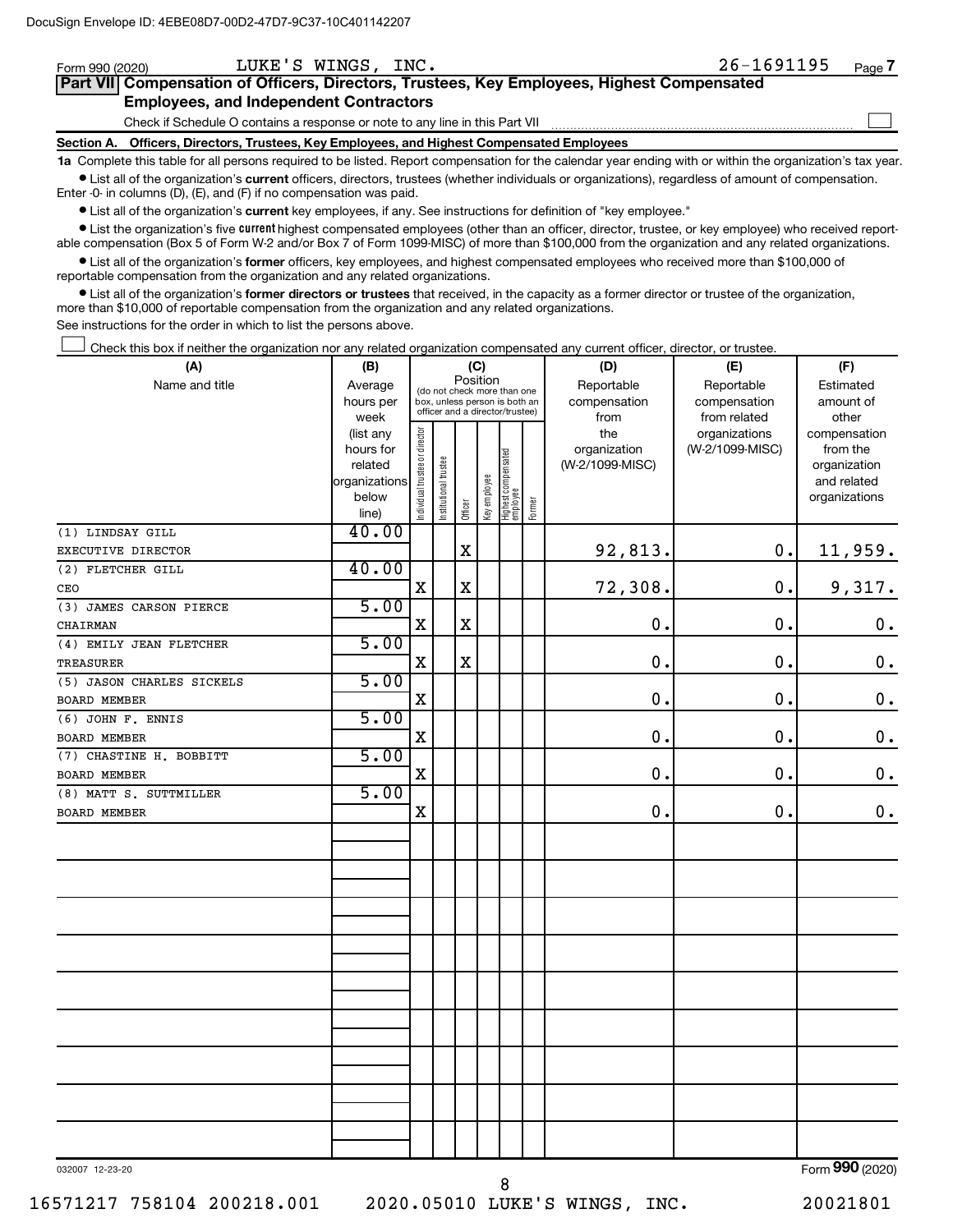|                                                                                                                           | LUKE'S WINGS, INC.<br>Form 990 (2020)                                                                                                                                                                                           |                                                                                                    |                                |                       |                 |              |                                                                                                                                        |        |                                                                                     | 26-1691195                                                                            |          |                     |                                                                                                                    | Page 8           |
|---------------------------------------------------------------------------------------------------------------------------|---------------------------------------------------------------------------------------------------------------------------------------------------------------------------------------------------------------------------------|----------------------------------------------------------------------------------------------------|--------------------------------|-----------------------|-----------------|--------------|----------------------------------------------------------------------------------------------------------------------------------------|--------|-------------------------------------------------------------------------------------|---------------------------------------------------------------------------------------|----------|---------------------|--------------------------------------------------------------------------------------------------------------------|------------------|
| <b>Part VII</b><br>Section A. Officers, Directors, Trustees, Key Employees, and Highest Compensated Employees (continued) |                                                                                                                                                                                                                                 |                                                                                                    |                                |                       |                 |              |                                                                                                                                        |        |                                                                                     |                                                                                       |          |                     |                                                                                                                    |                  |
|                                                                                                                           | (A)<br>Name and title                                                                                                                                                                                                           | (B)<br>Average<br>hours per<br>week<br>(list any<br>hours for<br>related<br>organizations<br>below | Individual trustee or director | Institutional trustee | (C)<br>Position | Key employee | (do not check more than one<br>box, unless person is both an<br>officer and a director/trustee)<br>  Highest compensated<br>  employee |        | (D)<br>Reportable<br>compensation<br>from<br>the<br>organization<br>(W-2/1099-MISC) | (E)<br>Reportable<br>compensation<br>from related<br>organizations<br>(W-2/1099-MISC) |          |                     | (F)<br>Estimated<br>amount of<br>other<br>compensation<br>from the<br>organization<br>and related<br>organizations |                  |
|                                                                                                                           |                                                                                                                                                                                                                                 | line)                                                                                              |                                |                       | Officer         |              |                                                                                                                                        | Former |                                                                                     |                                                                                       |          |                     |                                                                                                                    |                  |
|                                                                                                                           |                                                                                                                                                                                                                                 |                                                                                                    |                                |                       |                 |              |                                                                                                                                        |        |                                                                                     |                                                                                       |          |                     |                                                                                                                    |                  |
|                                                                                                                           |                                                                                                                                                                                                                                 |                                                                                                    |                                |                       |                 |              |                                                                                                                                        |        |                                                                                     |                                                                                       |          |                     |                                                                                                                    |                  |
|                                                                                                                           |                                                                                                                                                                                                                                 |                                                                                                    |                                |                       |                 |              |                                                                                                                                        |        |                                                                                     |                                                                                       |          |                     |                                                                                                                    |                  |
|                                                                                                                           |                                                                                                                                                                                                                                 |                                                                                                    |                                |                       |                 |              |                                                                                                                                        |        |                                                                                     |                                                                                       |          |                     |                                                                                                                    |                  |
|                                                                                                                           |                                                                                                                                                                                                                                 |                                                                                                    |                                |                       |                 |              |                                                                                                                                        |        |                                                                                     |                                                                                       |          |                     |                                                                                                                    |                  |
|                                                                                                                           |                                                                                                                                                                                                                                 |                                                                                                    |                                |                       |                 |              |                                                                                                                                        |        |                                                                                     |                                                                                       |          |                     |                                                                                                                    |                  |
|                                                                                                                           |                                                                                                                                                                                                                                 |                                                                                                    |                                |                       |                 |              |                                                                                                                                        |        |                                                                                     |                                                                                       |          |                     |                                                                                                                    |                  |
|                                                                                                                           | 1b Subtotal                                                                                                                                                                                                                     |                                                                                                    |                                |                       |                 |              |                                                                                                                                        |        | 165, 121.<br>σ.                                                                     |                                                                                       | 0.<br>σ. |                     | 21,276.                                                                                                            | $\overline{0}$ . |
|                                                                                                                           |                                                                                                                                                                                                                                 |                                                                                                    |                                |                       |                 |              |                                                                                                                                        |        | 165, 121.                                                                           |                                                                                       | σ.       |                     | 21,276.                                                                                                            |                  |
| $\mathbf{2}$                                                                                                              | Total number of individuals (including but not limited to those listed above) who received more than \$100,000 of reportable<br>compensation from the organization $\blacktriangleright$                                        |                                                                                                    |                                |                       |                 |              |                                                                                                                                        |        |                                                                                     |                                                                                       |          |                     |                                                                                                                    |                  |
|                                                                                                                           |                                                                                                                                                                                                                                 |                                                                                                    |                                |                       |                 |              |                                                                                                                                        |        |                                                                                     |                                                                                       |          |                     | Yes                                                                                                                | No               |
| 3                                                                                                                         | Did the organization list any former officer, director, trustee, key employee, or highest compensated employee on<br>line 1a? If "Yes," complete Schedule J for such individual                                                 |                                                                                                    |                                |                       |                 |              |                                                                                                                                        |        |                                                                                     |                                                                                       |          | 3                   |                                                                                                                    | х                |
| 4                                                                                                                         | For any individual listed on line 1a, is the sum of reportable compensation and other compensation from the organization<br>and related organizations greater than \$150,000? If "Yes," complete Schedule J for such individual |                                                                                                    |                                |                       |                 |              |                                                                                                                                        |        |                                                                                     |                                                                                       |          | 4                   |                                                                                                                    | х                |
| 5                                                                                                                         | Did any person listed on line 1a receive or accrue compensation from any unrelated organization or individual for services                                                                                                      |                                                                                                    |                                |                       |                 |              |                                                                                                                                        |        |                                                                                     |                                                                                       |          | 5                   |                                                                                                                    | X                |
| 1                                                                                                                         | <b>Section B. Independent Contractors</b><br>Complete this table for your five highest compensated independent contractors that received more than \$100,000 of compensation from                                               |                                                                                                    |                                |                       |                 |              |                                                                                                                                        |        |                                                                                     |                                                                                       |          |                     |                                                                                                                    |                  |
|                                                                                                                           | the organization. Report compensation for the calendar year ending with or within the organization's tax year.                                                                                                                  |                                                                                                    |                                |                       |                 |              |                                                                                                                                        |        |                                                                                     |                                                                                       |          |                     |                                                                                                                    |                  |
|                                                                                                                           | (A)<br>Name and business address                                                                                                                                                                                                |                                                                                                    |                                | <b>NONE</b>           |                 |              |                                                                                                                                        |        | (B)<br>Description of services                                                      |                                                                                       |          | (C)<br>Compensation |                                                                                                                    |                  |
|                                                                                                                           |                                                                                                                                                                                                                                 |                                                                                                    |                                |                       |                 |              |                                                                                                                                        |        |                                                                                     |                                                                                       |          |                     |                                                                                                                    |                  |
|                                                                                                                           |                                                                                                                                                                                                                                 |                                                                                                    |                                |                       |                 |              |                                                                                                                                        |        |                                                                                     |                                                                                       |          |                     |                                                                                                                    |                  |
|                                                                                                                           |                                                                                                                                                                                                                                 |                                                                                                    |                                |                       |                 |              |                                                                                                                                        |        |                                                                                     |                                                                                       |          |                     |                                                                                                                    |                  |
|                                                                                                                           |                                                                                                                                                                                                                                 |                                                                                                    |                                |                       |                 |              |                                                                                                                                        |        |                                                                                     |                                                                                       |          |                     |                                                                                                                    |                  |
| $\mathbf{2}$                                                                                                              | Total number of independent contractors (including but not limited to those listed above) who received more than<br>\$100,000 of compensation from the organization                                                             |                                                                                                    |                                |                       |                 |              | 0                                                                                                                                      |        |                                                                                     |                                                                                       |          |                     |                                                                                                                    |                  |
|                                                                                                                           |                                                                                                                                                                                                                                 |                                                                                                    |                                |                       |                 |              |                                                                                                                                        |        |                                                                                     |                                                                                       |          | Form 990 (2020)     |                                                                                                                    |                  |

032008 12-23-20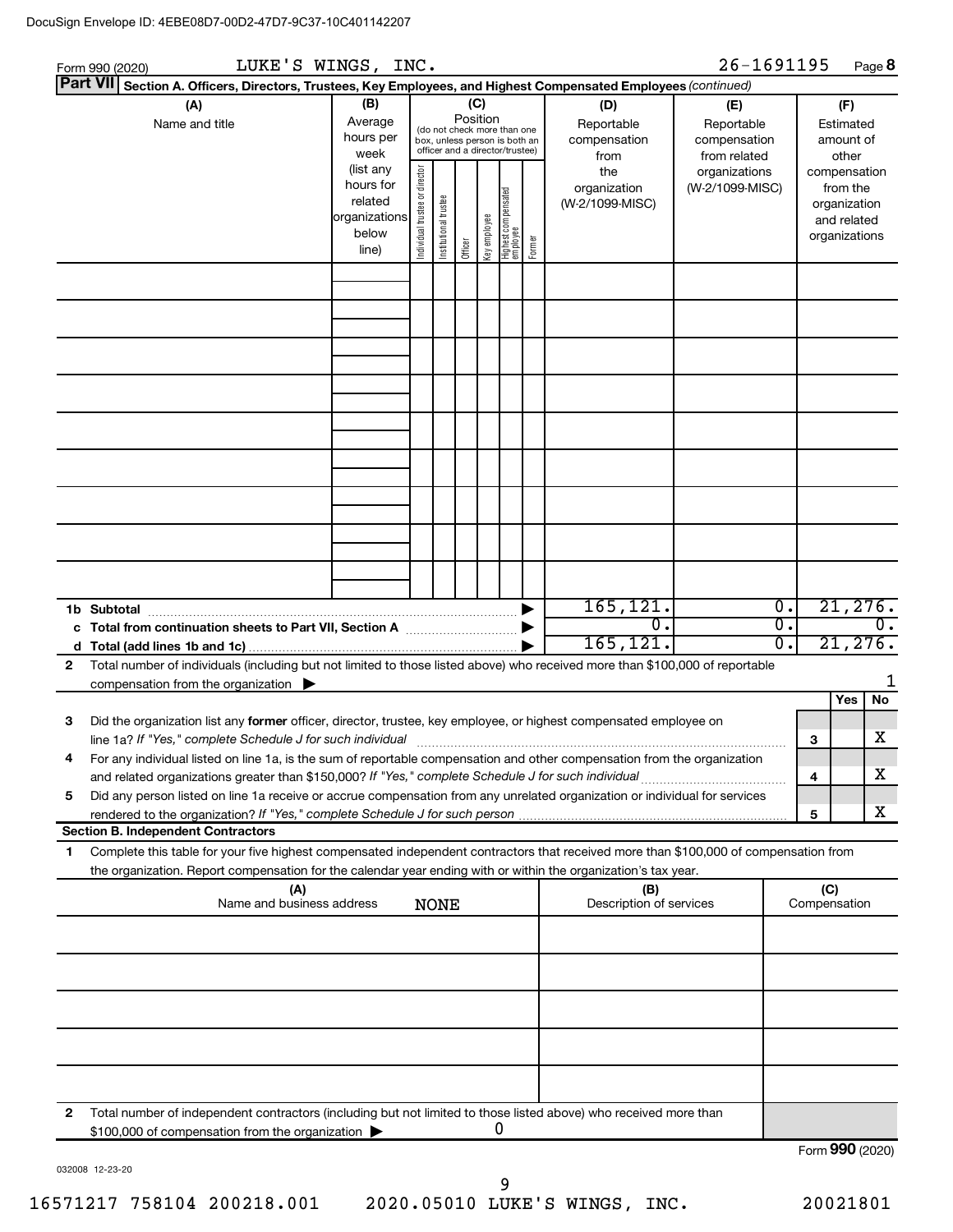|                                                           |                  |    | Form 990 (2020)                                                                                                                                                                                                                               | LUKE'S WINGS, INC.     |            |                      |                     |                                                        | 26-1691195           | Page 9                                                   |
|-----------------------------------------------------------|------------------|----|-----------------------------------------------------------------------------------------------------------------------------------------------------------------------------------------------------------------------------------------------|------------------------|------------|----------------------|---------------------|--------------------------------------------------------|----------------------|----------------------------------------------------------|
|                                                           | <b>Part VIII</b> |    | <b>Statement of Revenue</b>                                                                                                                                                                                                                   |                        |            |                      |                     |                                                        |                      |                                                          |
|                                                           |                  |    |                                                                                                                                                                                                                                               |                        |            |                      |                     |                                                        |                      | (D)                                                      |
|                                                           |                  |    |                                                                                                                                                                                                                                               |                        |            |                      | Total revenue       | Related or exempt<br>function revenue business revenue | Unrelated            | Revenue excluded<br>from tax under<br>sections 512 - 514 |
|                                                           |                  |    | 1a<br>1 a Federated campaigns                                                                                                                                                                                                                 |                        |            |                      |                     |                                                        |                      |                                                          |
| Contributions, Gifts, Grants<br>and Other Similar Amounts |                  | b  | Membership dues                                                                                                                                                                                                                               | 1 <sub>b</sub>         |            |                      |                     |                                                        |                      |                                                          |
|                                                           |                  | с  | Fundraising events                                                                                                                                                                                                                            | 1 <sub>c</sub>         |            | 207,850.             |                     |                                                        |                      |                                                          |
|                                                           |                  | d  | Related organizations                                                                                                                                                                                                                         | 1 <sub>d</sub>         |            |                      |                     |                                                        |                      |                                                          |
|                                                           |                  | е  | Government grants (contributions)                                                                                                                                                                                                             | 1e                     |            |                      |                     |                                                        |                      |                                                          |
|                                                           |                  |    | f All other contributions, gifts, grants, and                                                                                                                                                                                                 |                        |            |                      |                     |                                                        |                      |                                                          |
|                                                           |                  |    | similar amounts not included above                                                                                                                                                                                                            | 1f                     |            | 993,860.<br>153,129. |                     |                                                        |                      |                                                          |
|                                                           |                  | g  | Noncash contributions included in lines 1a-1f                                                                                                                                                                                                 | 1g                     |            |                      | $\rceil$ 1,201,710. |                                                        |                      |                                                          |
|                                                           |                  |    |                                                                                                                                                                                                                                               |                        |            | <b>Business Code</b> |                     |                                                        |                      |                                                          |
|                                                           |                  | 2a |                                                                                                                                                                                                                                               |                        |            |                      |                     |                                                        |                      |                                                          |
| Program Service<br>Revenue                                |                  | b  | <u> 1989 - Johann Barn, mars and de Branch Barn, mars and de Branch Barn, mars and de Branch Barn, mars and de Br</u>                                                                                                                         |                        |            |                      |                     |                                                        |                      |                                                          |
|                                                           |                  | c  | <u> 1989 - Johann Barn, mars ann an t-Amhain Aonaich an t-Aonaich an t-Aonaich ann an t-Aonaich ann an t-Aonaich</u><br><u> 1989 - Johann Barbara, martin a bhann an t-Alban an t-Alban an t-Alban an t-Alban an t-Alban an t-Alban an t-</u> |                        |            |                      |                     |                                                        |                      |                                                          |
|                                                           |                  | d  | <u> 1989 - Johann Barn, mars ann an t-Amhain Aonaich an t-Aonaich an t-Aonaich an t-Aonaich an t-Aonaich ann an t-</u>                                                                                                                        |                        |            |                      |                     |                                                        |                      |                                                          |
|                                                           |                  | е  |                                                                                                                                                                                                                                               |                        |            |                      |                     |                                                        |                      |                                                          |
|                                                           |                  | f  |                                                                                                                                                                                                                                               |                        |            |                      |                     |                                                        |                      |                                                          |
|                                                           |                  | g  |                                                                                                                                                                                                                                               |                        |            |                      |                     |                                                        |                      |                                                          |
|                                                           | 3                |    | Investment income (including dividends, interest, and                                                                                                                                                                                         |                        |            |                      |                     |                                                        |                      |                                                          |
|                                                           |                  |    |                                                                                                                                                                                                                                               |                        |            |                      | 36,098.             |                                                        |                      | 36,098.                                                  |
|                                                           | 4                |    | Income from investment of tax-exempt bond proceeds                                                                                                                                                                                            |                        |            |                      |                     |                                                        |                      |                                                          |
|                                                           | 5                |    |                                                                                                                                                                                                                                               | (i) Real               |            | (ii) Personal        |                     |                                                        |                      |                                                          |
|                                                           |                  | 6а | Gross rents                                                                                                                                                                                                                                   | 6а                     |            |                      |                     |                                                        |                      |                                                          |
|                                                           |                  | b  | Less: rental expenses                                                                                                                                                                                                                         | 6b                     |            |                      |                     |                                                        |                      |                                                          |
|                                                           |                  | с  | Rental income or (loss)                                                                                                                                                                                                                       | 6c                     |            |                      |                     |                                                        |                      |                                                          |
|                                                           |                  | d  | Net rental income or (loss)                                                                                                                                                                                                                   |                        |            |                      |                     |                                                        |                      |                                                          |
|                                                           |                  |    | 7 a Gross amount from sales of                                                                                                                                                                                                                | (i) Securities         |            | (ii) Other           |                     |                                                        |                      |                                                          |
|                                                           |                  |    | assets other than inventory                                                                                                                                                                                                                   | 7a                     |            |                      |                     |                                                        |                      |                                                          |
|                                                           |                  |    | <b>b</b> Less: cost or other basis                                                                                                                                                                                                            |                        |            |                      |                     |                                                        |                      |                                                          |
| evenue                                                    |                  |    | and sales expenses                                                                                                                                                                                                                            | 7b<br><b>7c</b>        |            |                      |                     |                                                        |                      |                                                          |
|                                                           |                  |    | c Gain or (loss)                                                                                                                                                                                                                              |                        |            |                      |                     |                                                        |                      |                                                          |
| Œ                                                         |                  |    | 8 a Gross income from fundraising events (not                                                                                                                                                                                                 |                        |            |                      |                     |                                                        |                      |                                                          |
| Other                                                     |                  |    | including \$                                                                                                                                                                                                                                  | 207,850. <sub>of</sub> |            |                      |                     |                                                        |                      |                                                          |
|                                                           |                  |    | contributions reported on line 1c). See                                                                                                                                                                                                       |                        |            |                      |                     |                                                        |                      |                                                          |
|                                                           |                  |    |                                                                                                                                                                                                                                               |                        | 8a         | 12,000.              |                     |                                                        |                      |                                                          |
|                                                           |                  | b  | Less: direct expenses                                                                                                                                                                                                                         |                        | 8b         | 3,161.               |                     |                                                        |                      |                                                          |
|                                                           |                  |    | c Net income or (loss) from fundraising events                                                                                                                                                                                                |                        |            |                      | 8,839.              |                                                        |                      | 8,839.                                                   |
|                                                           |                  |    | 9 a Gross income from gaming activities. See                                                                                                                                                                                                  |                        |            |                      |                     |                                                        |                      |                                                          |
|                                                           |                  |    |                                                                                                                                                                                                                                               |                        | 9a<br>l 9b |                      |                     |                                                        |                      |                                                          |
|                                                           |                  |    | c Net income or (loss) from gaming activities                                                                                                                                                                                                 |                        |            |                      |                     |                                                        |                      |                                                          |
|                                                           |                  |    | 10 a Gross sales of inventory, less returns                                                                                                                                                                                                   |                        |            |                      |                     |                                                        |                      |                                                          |
|                                                           |                  |    |                                                                                                                                                                                                                                               |                        |            |                      |                     |                                                        |                      |                                                          |
|                                                           |                  |    | <b>b</b> Less: cost of goods sold                                                                                                                                                                                                             |                        | 10bl       |                      |                     |                                                        |                      |                                                          |
|                                                           |                  |    | c Net income or (loss) from sales of inventory                                                                                                                                                                                                |                        |            |                      |                     |                                                        |                      |                                                          |
|                                                           |                  |    |                                                                                                                                                                                                                                               |                        |            | <b>Business Code</b> |                     |                                                        |                      |                                                          |
| Miscellaneous<br>Revenue                                  | 11a              |    | the control of the control of the control of the control of the control of                                                                                                                                                                    |                        |            |                      |                     |                                                        |                      |                                                          |
|                                                           |                  | b  |                                                                                                                                                                                                                                               |                        |            |                      |                     |                                                        |                      |                                                          |
|                                                           |                  | c  |                                                                                                                                                                                                                                               |                        |            |                      |                     |                                                        |                      |                                                          |
|                                                           |                  | d  |                                                                                                                                                                                                                                               |                        |            |                      |                     |                                                        |                      |                                                          |
|                                                           | 12               |    |                                                                                                                                                                                                                                               |                        |            |                      | 1,246,647.          | 0.                                                     | $\overline{\bullet}$ | 44,937.                                                  |
| 032009 12-23-20                                           |                  |    |                                                                                                                                                                                                                                               |                        |            |                      |                     |                                                        |                      | Form 990 (2020)                                          |
|                                                           |                  |    |                                                                                                                                                                                                                                               |                        |            |                      | 10                  |                                                        |                      |                                                          |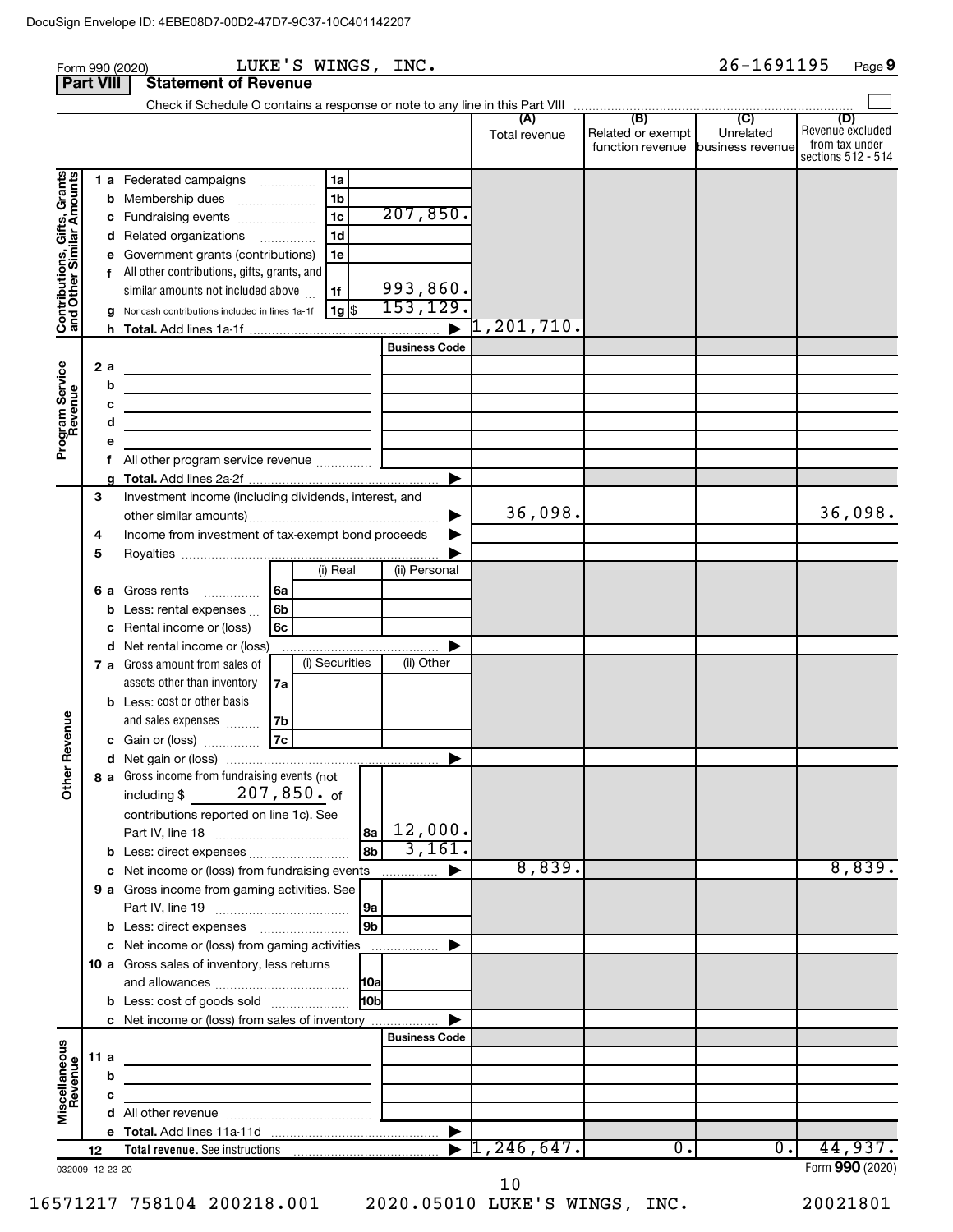|          | LUKE'S WINGS, INC.                                                                                                                                                                                         |                    |                 | 26-1691195       |                     |
|----------|------------------------------------------------------------------------------------------------------------------------------------------------------------------------------------------------------------|--------------------|-----------------|------------------|---------------------|
|          | Form 990 (2020)<br><b>Part IX Statement of Functional Expenses</b>                                                                                                                                         |                    |                 |                  | Page $10$           |
|          | Section 501(c)(3) and 501(c)(4) organizations must complete all columns. All other organizations must complete column (A).                                                                                 |                    |                 |                  |                     |
|          |                                                                                                                                                                                                            |                    |                 |                  |                     |
|          | Do not include amounts reported on lines 6b,                                                                                                                                                               |                    | Program service | Management and   | (D)<br>Fundraising  |
|          | 7b, 8b, 9b, and 10b of Part VIII.                                                                                                                                                                          | Total expenses     | expenses        | general expenses | expenses            |
| 1        | Grants and other assistance to domestic organizations                                                                                                                                                      |                    |                 |                  |                     |
|          | and domestic governments. See Part IV, line 21                                                                                                                                                             |                    |                 |                  |                     |
| 2        | Grants and other assistance to domestic                                                                                                                                                                    |                    |                 |                  |                     |
|          | individuals. See Part IV, line 22                                                                                                                                                                          |                    |                 |                  |                     |
| 3        | Grants and other assistance to foreign                                                                                                                                                                     |                    |                 |                  |                     |
|          | organizations, foreign governments, and foreign                                                                                                                                                            |                    |                 |                  |                     |
|          | individuals. See Part IV, lines 15 and 16                                                                                                                                                                  |                    |                 |                  |                     |
| 4        | Benefits paid to or for members                                                                                                                                                                            |                    |                 |                  |                     |
| 5        | Compensation of current officers, directors,                                                                                                                                                               | 186,397.           | 63,491.         | 67, 218.         | 55,688.             |
| 6        | trustees, and key employees<br>Compensation not included above to disqualified                                                                                                                             |                    |                 |                  |                     |
|          | persons (as defined under section 4958(f)(1)) and                                                                                                                                                          |                    |                 |                  |                     |
|          | persons described in section 4958(c)(3)(B)                                                                                                                                                                 |                    |                 |                  |                     |
| 7        | Other salaries and wages                                                                                                                                                                                   | 264, 634.          | 144,533.        | 76,474.          | 43,627.             |
| 8        | Pension plan accruals and contributions (include                                                                                                                                                           |                    |                 |                  |                     |
|          | section 401(k) and 403(b) employer contributions)                                                                                                                                                          |                    |                 |                  |                     |
| 9        |                                                                                                                                                                                                            | 34,098.            | 14,063.         | 20,035.          |                     |
| 10       |                                                                                                                                                                                                            | 36,990.            | 20,857.         | 16, 133.         |                     |
| 11       | Fees for services (nonemployees):                                                                                                                                                                          |                    |                 |                  |                     |
| а        |                                                                                                                                                                                                            |                    |                 |                  |                     |
| b        |                                                                                                                                                                                                            |                    |                 |                  |                     |
|          |                                                                                                                                                                                                            |                    |                 |                  |                     |
| d        |                                                                                                                                                                                                            |                    |                 |                  |                     |
|          | Professional fundraising services. See Part IV, line 17                                                                                                                                                    |                    |                 |                  |                     |
| f        | Investment management fees                                                                                                                                                                                 | 11,358.            |                 | 11,358.          |                     |
| a        | Other. (If line 11g amount exceeds 10% of line 25,                                                                                                                                                         |                    |                 |                  |                     |
|          | column (A) amount, list line 11g expenses on Sch O.)                                                                                                                                                       | 82,899.<br>10,773. |                 | 82,899.          |                     |
|          |                                                                                                                                                                                                            | 187,095.           | 56,462.         | 20,559.          | 10,773.<br>110,074. |
| 13       |                                                                                                                                                                                                            |                    |                 |                  |                     |
| 14       |                                                                                                                                                                                                            |                    |                 |                  |                     |
| 15<br>16 |                                                                                                                                                                                                            | 60, 327.           | 35,011.         | 25,316.          |                     |
| 17       |                                                                                                                                                                                                            | 114,606.           | 113,852.        | 754.             |                     |
| 18       | Payments of travel or entertainment expenses                                                                                                                                                               |                    |                 |                  |                     |
|          | for any federal, state, or local public officials                                                                                                                                                          |                    |                 |                  |                     |
| 19       | Conferences, conventions, and meetings                                                                                                                                                                     | 856.               |                 |                  | 856.                |
| 20       | Interest                                                                                                                                                                                                   |                    |                 |                  |                     |
| 21       |                                                                                                                                                                                                            |                    |                 |                  |                     |
| 22       | Depreciation, depletion, and amortization                                                                                                                                                                  | 18,336.            |                 | 18,336.          |                     |
| 23       | Insurance                                                                                                                                                                                                  | 3,607.             |                 | 3,607.           |                     |
| 24       | Other expenses. Itemize expenses not covered<br>above (List miscellaneous expenses on line 24e. If<br>line 24e amount exceeds 10% of line 25, column (A)<br>amount, list line 24e expenses on Schedule O.) |                    |                 |                  |                     |
|          | a NONCASH GOODS                                                                                                                                                                                            | 153, 129.          | 153, 129.       |                  |                     |

|    | פעטטט חפרטוועות מ                                  | <b>⊥JJ,⊥</b> ∠J• | <b>⊥</b> しし 」 エ ム フ • I |          |
|----|----------------------------------------------------|------------------|-------------------------|----------|
|    | <b>b DUES AND SUBSCRIPTIONS</b>                    | 8.143.           |                         | 8.143.   |
|    | . OTHER EXPENSES                                   | 3.663            |                         | 3.663.   |
|    |                                                    |                  |                         |          |
|    | <b>e</b> All other expenses                        |                  |                         |          |
| 25 | Total functional expenses. Add lines 1 through 24e | 1.176,911.       | 601,398.                | 354,495. |

Check here  $\begin{array}{c} \begin{array}{|c} \hline \end{array} \end{array}$  if following SOP 98-2 (ASC 958-720)

reported in column (B) joint costs from a combined educational campaign and fundraising solicitation.

**Joint costs.** Complete this line only if the organization

032010 12-23-20

Check here |

**26**

16571217 758104 200218.001 2020.05010 LUKE'S WINGS, INC. 20021801 11

Form (2020) **990**

1,176,911. 601,398. 354,495. 221,018.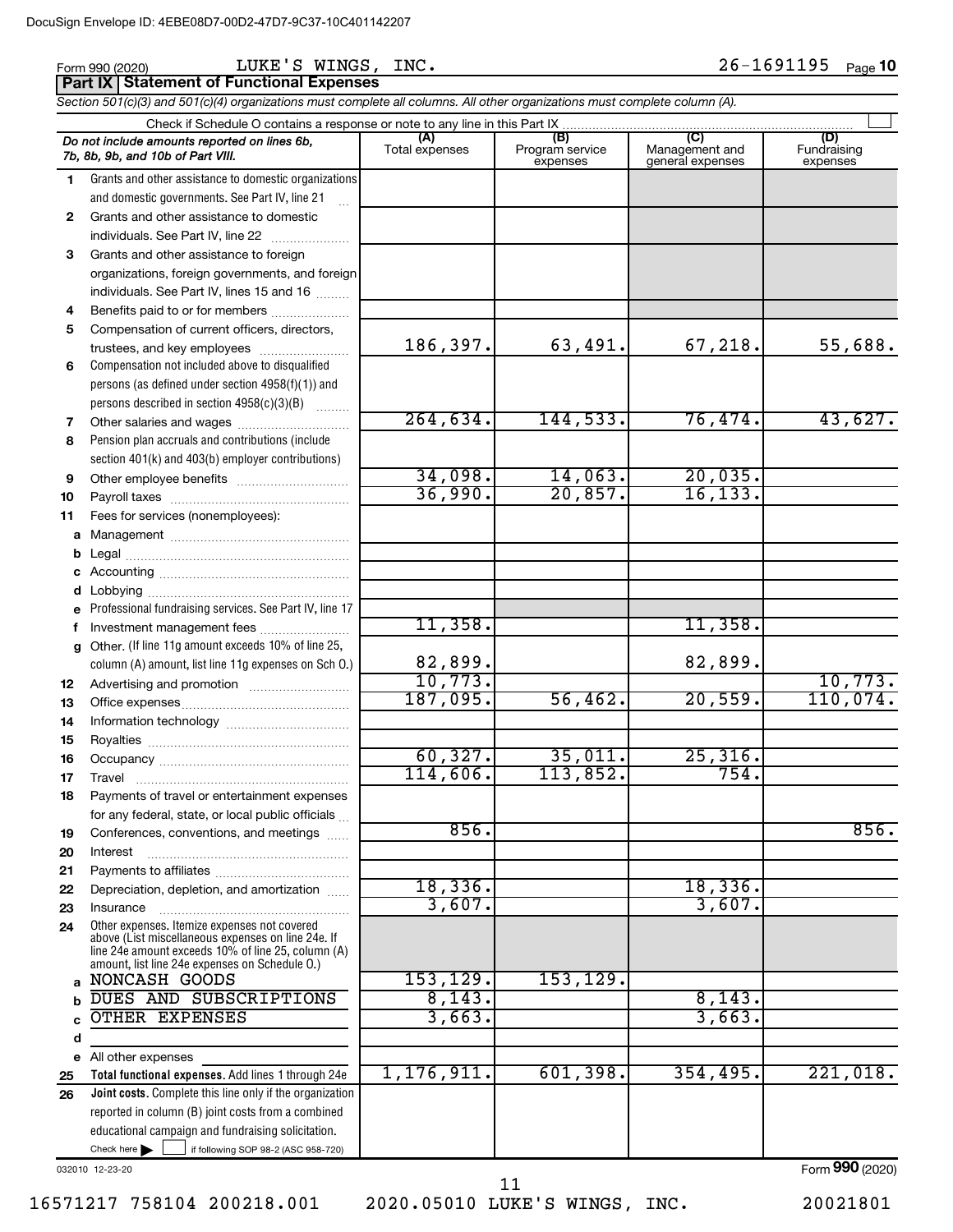### Form 990 (2020)  $LUKE'S~WINGS,~INC.$

|                             | Part X | <b>Balance Sheet</b>                                                                                                                                                                                                           |             |                         |                              |                 |                           |
|-----------------------------|--------|--------------------------------------------------------------------------------------------------------------------------------------------------------------------------------------------------------------------------------|-------------|-------------------------|------------------------------|-----------------|---------------------------|
|                             |        |                                                                                                                                                                                                                                |             |                         |                              |                 |                           |
|                             |        |                                                                                                                                                                                                                                |             |                         | (A)<br>Beginning of year     |                 | (B)<br>End of year        |
|                             | 1      |                                                                                                                                                                                                                                |             |                         | 322,017.                     | 1               | 179,613.                  |
|                             | 2      |                                                                                                                                                                                                                                |             |                         |                              | 2               |                           |
|                             | З      |                                                                                                                                                                                                                                |             |                         |                              | 3               |                           |
|                             | 4      |                                                                                                                                                                                                                                |             |                         |                              | 4               |                           |
|                             | 5      | Loans and other receivables from any current or former officer, director,                                                                                                                                                      |             |                         |                              |                 |                           |
|                             |        | trustee, key employee, creator or founder, substantial contributor, or 35%                                                                                                                                                     |             |                         |                              |                 |                           |
|                             |        | controlled entity or family member of any of these persons                                                                                                                                                                     |             |                         |                              | 5               |                           |
|                             | 6      | Loans and other receivables from other disqualified persons (as defined                                                                                                                                                        |             |                         |                              |                 |                           |
|                             |        | under section 4958(f)(1)), and persons described in section 4958(c)(3)(B)                                                                                                                                                      |             |                         |                              | 6               |                           |
|                             | 7      |                                                                                                                                                                                                                                |             |                         |                              | $\overline{7}$  |                           |
| Assets                      | 8      |                                                                                                                                                                                                                                |             |                         |                              | 8               |                           |
|                             | 9      | Prepaid expenses and deferred charges [11] matter continuum matter and referred charges [11] matter continuum matter continuum matter and continuum matter continuum matter continuum matter continuum matter continuum matter |             |                         | 57,146.                      | 9               | 73,794.                   |
|                             |        | <b>10a</b> Land, buildings, and equipment: cost or other                                                                                                                                                                       |             |                         |                              |                 |                           |
|                             |        | basis. Complete Part VI of Schedule D                                                                                                                                                                                          | 10a $\vert$ | $\frac{94,940}{86,107}$ |                              |                 |                           |
|                             |        |                                                                                                                                                                                                                                |             |                         | $\frac{27,169.}{1,222,401.}$ | 10 <sub>c</sub> | $\frac{8,833}{1,426,558}$ |
|                             | 11     |                                                                                                                                                                                                                                |             |                         |                              | 11              |                           |
|                             | 12     |                                                                                                                                                                                                                                |             |                         |                              | 12              |                           |
|                             | 13     |                                                                                                                                                                                                                                |             |                         |                              | 13              |                           |
|                             | 14     |                                                                                                                                                                                                                                |             |                         |                              | 14              |                           |
|                             | 15     |                                                                                                                                                                                                                                |             |                         | 8,890.                       | 15              | 218, 267.                 |
|                             | 16     |                                                                                                                                                                                                                                |             |                         | 1,637,623.                   | 16              | 1,907,065.                |
|                             | 17     |                                                                                                                                                                                                                                |             |                         | 70,808.                      | 17              | 120, 430.                 |
|                             | 18     |                                                                                                                                                                                                                                |             |                         | 18                           |                 |                           |
|                             | 19     |                                                                                                                                                                                                                                |             |                         |                              | 19              | 24, 105.                  |
|                             | 20     |                                                                                                                                                                                                                                |             |                         |                              | 20              |                           |
|                             | 21     | Escrow or custodial account liability. Complete Part IV of Schedule D                                                                                                                                                          |             |                         |                              | 21              |                           |
|                             | 22     | Loans and other payables to any current or former officer, director,                                                                                                                                                           |             |                         |                              |                 |                           |
| Liabilities                 |        | trustee, key employee, creator or founder, substantial contributor, or 35%                                                                                                                                                     |             |                         |                              |                 |                           |
|                             |        | controlled entity or family member of any of these persons                                                                                                                                                                     |             |                         |                              | 22              |                           |
|                             | 23     | Secured mortgages and notes payable to unrelated third parties                                                                                                                                                                 |             |                         |                              | 23              |                           |
|                             | 24     | Unsecured notes and loans payable to unrelated third parties                                                                                                                                                                   |             |                         |                              | 24              |                           |
|                             | 25     | Other liabilities (including federal income tax, payables to related third                                                                                                                                                     |             |                         |                              |                 |                           |
|                             |        | parties, and other liabilities not included on lines 17-24). Complete Part X                                                                                                                                                   |             |                         |                              |                 |                           |
|                             |        | of Schedule D                                                                                                                                                                                                                  |             |                         | 3,834.                       | 25              | 20,396.                   |
|                             | 26     | Total liabilities. Add lines 17 through 25                                                                                                                                                                                     |             |                         | 74,642.                      | 26              | 164,931.                  |
|                             |        | Organizations that follow FASB ASC 958, check here $\blacktriangleright \lfloor \underline{X} \rfloor$                                                                                                                         |             |                         |                              |                 |                           |
|                             |        | and complete lines 27, 28, 32, and 33.                                                                                                                                                                                         |             |                         |                              |                 |                           |
|                             | 27     |                                                                                                                                                                                                                                |             |                         | 1,507,981.<br>55,000.        | 27              | 1,642,134.<br>100,000.    |
|                             | 28     | Net assets with donor restrictions                                                                                                                                                                                             |             |                         |                              | 28              |                           |
|                             |        | Organizations that do not follow FASB ASC 958, check here $\blacktriangleright$                                                                                                                                                |             |                         |                              |                 |                           |
|                             |        | and complete lines 29 through 33.                                                                                                                                                                                              |             |                         |                              |                 |                           |
|                             | 29     |                                                                                                                                                                                                                                |             |                         |                              | 29              |                           |
|                             | 30     | Paid-in or capital surplus, or land, building, or equipment fund                                                                                                                                                               |             |                         |                              | 30              |                           |
| Net Assets or Fund Balances | 31     | Retained earnings, endowment, accumulated income, or other funds                                                                                                                                                               |             |                         | 1,562,981.                   | 31              | 1,742,134.                |
|                             | 32     |                                                                                                                                                                                                                                |             |                         | 1,637,623.                   | 32              | 1,907,065.                |
|                             | 33     |                                                                                                                                                                                                                                |             |                         |                              | 33              |                           |

Form (2020) **990**

032011 12-23-20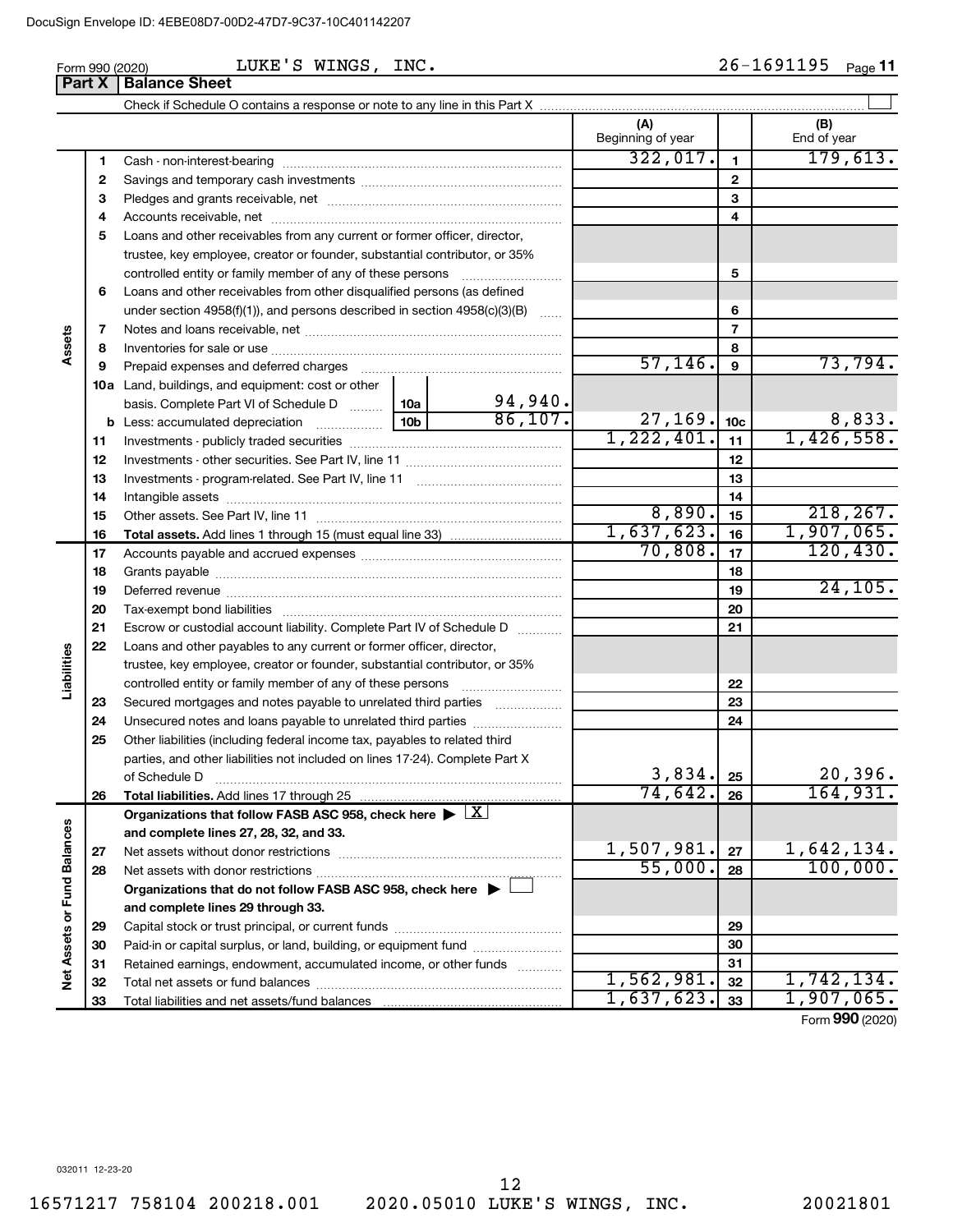|    | LUKE'S WINGS, INC.<br>Form 990 (2020)                                                                                                                                                                                          | $26 - 1691195$          |                |            | Page 12                 |
|----|--------------------------------------------------------------------------------------------------------------------------------------------------------------------------------------------------------------------------------|-------------------------|----------------|------------|-------------------------|
|    | <b>Part XI</b><br><b>Reconciliation of Net Assets</b>                                                                                                                                                                          |                         |                |            |                         |
|    |                                                                                                                                                                                                                                |                         |                |            |                         |
| 1  |                                                                                                                                                                                                                                | $\mathbf{1}$            | 1,246,647.     |            |                         |
| 2  |                                                                                                                                                                                                                                | $\overline{2}$          | 1, 176, 911.   |            |                         |
| З  | Revenue less expenses. Subtract line 2 from line 1                                                                                                                                                                             | $\mathbf{3}$            |                |            | 69,736.                 |
| 4  |                                                                                                                                                                                                                                | $\overline{\mathbf{4}}$ | 1,562,981.     |            |                         |
| 5  | Net unrealized gains (losses) on investments [11] matter in the content of the state of the state of the state of the state of the state of the state of the state of the state of the state of the state of the state of the  | 5                       |                |            | 109,417.                |
| 6  |                                                                                                                                                                                                                                | 6                       |                |            |                         |
| 7  |                                                                                                                                                                                                                                | $\overline{7}$          |                |            |                         |
| 8  | Prior period adjustments material contents and content of the content of the content of the content of the content of the content of the content of the content of the content of the content of the content of the content of | 8                       |                |            |                         |
| 9  | Other changes in net assets or fund balances (explain on Schedule O) manufactured controller changes in net assets or fund balances (explain on Schedule O)                                                                    | 9                       |                |            | $\overline{0}$ .        |
| 10 | Net assets or fund balances at end of year. Combine lines 3 through 9 (must equal Part X, line 32,                                                                                                                             |                         |                |            |                         |
|    |                                                                                                                                                                                                                                | 10                      | 1,742,134.     |            |                         |
|    | <b>Part XII Financial Statements and Reporting</b>                                                                                                                                                                             |                         |                |            |                         |
|    |                                                                                                                                                                                                                                |                         |                |            | $\overline{\mathbf{X}}$ |
|    |                                                                                                                                                                                                                                |                         |                | <b>Yes</b> | No                      |
| 1. | $\mathbf{X}$ Accrual<br>Accounting method used to prepare the Form 990: [130] Cash<br>Other                                                                                                                                    |                         |                |            |                         |
|    | If the organization changed its method of accounting from a prior year or checked "Other," explain in Schedule O.                                                                                                              |                         |                |            |                         |
|    | 2a Were the organization's financial statements compiled or reviewed by an independent accountant?                                                                                                                             |                         | 2a             |            | x                       |
|    | If "Yes," check a box below to indicate whether the financial statements for the year were compiled or reviewed on a                                                                                                           |                         |                |            |                         |
|    | separate basis, consolidated basis, or both:                                                                                                                                                                                   |                         |                |            |                         |
|    | Separate basis<br>Consolidated basis<br>Both consolidated and separate basis                                                                                                                                                   |                         |                |            |                         |
|    |                                                                                                                                                                                                                                |                         | 2 <sub>b</sub> | х          |                         |
|    | If "Yes," check a box below to indicate whether the financial statements for the year were audited on a separate basis,                                                                                                        |                         |                |            |                         |
|    | consolidated basis, or both:                                                                                                                                                                                                   |                         |                |            |                         |
|    | $ \mathbf{X} $ Separate basis<br>Consolidated basis<br>Both consolidated and separate basis                                                                                                                                    |                         |                |            |                         |
|    | c If "Yes" to line 2a or 2b, does the organization have a committee that assumes responsibility for oversight of the audit,                                                                                                    |                         |                |            |                         |
|    | review, or compilation of its financial statements and selection of an independent accountant?                                                                                                                                 |                         | 2c             | х          |                         |
|    | If the organization changed either its oversight process or selection process during the tax year, explain on Schedule O.                                                                                                      |                         |                |            |                         |
|    | 3a As a result of a federal award, was the organization required to undergo an audit or audits as set forth in the Single Audit                                                                                                |                         |                |            |                         |
|    |                                                                                                                                                                                                                                |                         | За             |            | x                       |
|    | b If "Yes," did the organization undergo the required audit or audits? If the organization did not undergo the required audit                                                                                                  |                         |                |            |                         |
|    |                                                                                                                                                                                                                                |                         | 3b             | <b>000</b> |                         |

Form (2020) **990**

032012 12-23-20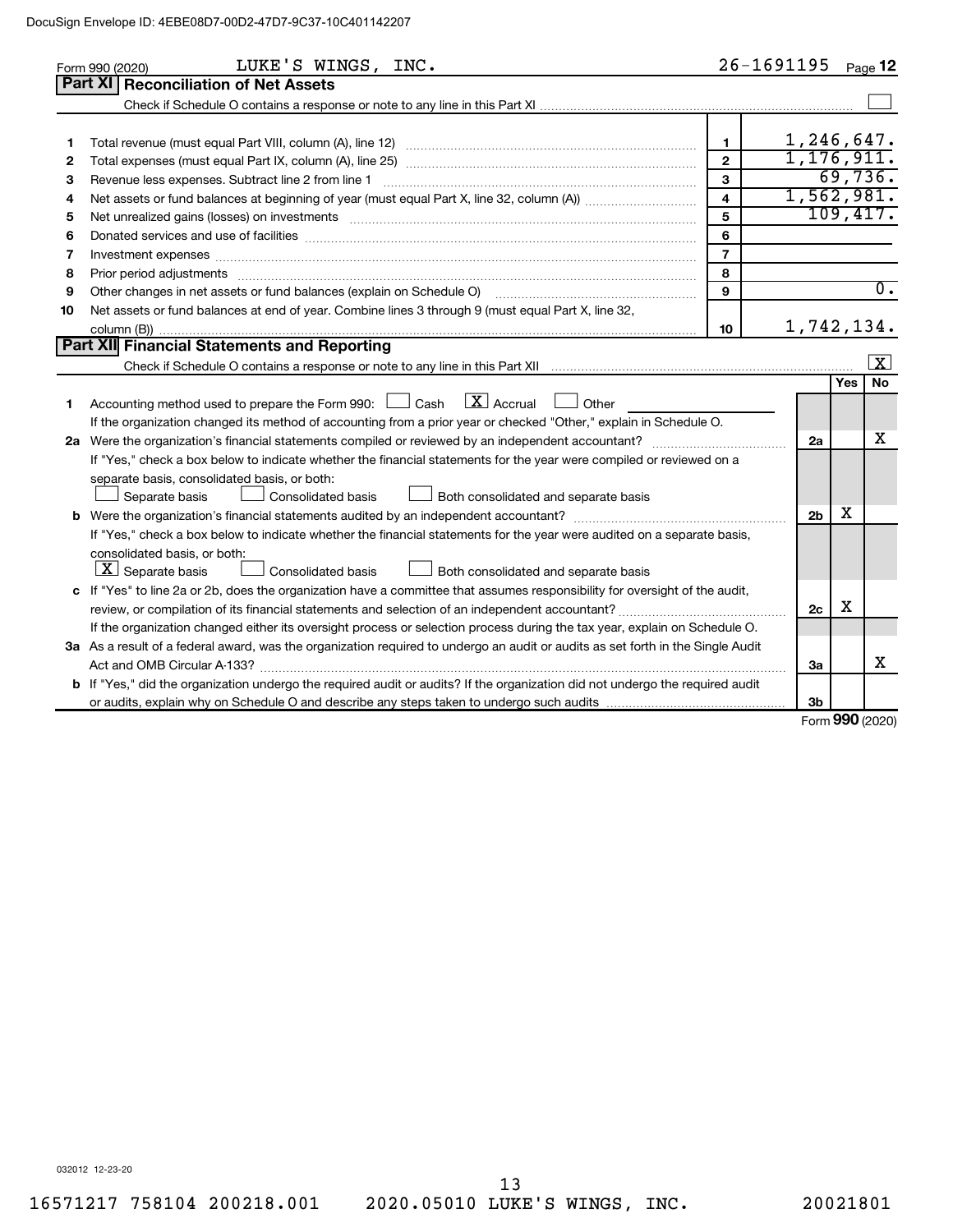DocuSign Envelope ID: 4EBE08D7-00D2-47D7-9C37-10C401142207

| <b>SCHEDULE A</b>                                      |                                                                                                                                                                                                                                                                                  |                                                                                                                                  |                                 |                                   |                            | OMB No. 1545-0047                     |
|--------------------------------------------------------|----------------------------------------------------------------------------------------------------------------------------------------------------------------------------------------------------------------------------------------------------------------------------------|----------------------------------------------------------------------------------------------------------------------------------|---------------------------------|-----------------------------------|----------------------------|---------------------------------------|
| (Form 990 or 990-EZ)                                   |                                                                                                                                                                                                                                                                                  | <b>Public Charity Status and Public Support</b><br>Complete if the organization is a section 501(c)(3) organization or a section |                                 |                                   |                            |                                       |
|                                                        |                                                                                                                                                                                                                                                                                  | 4947(a)(1) nonexempt charitable trust.                                                                                           |                                 |                                   |                            |                                       |
| Department of the Treasury<br>Internal Revenue Service |                                                                                                                                                                                                                                                                                  | Attach to Form 990 or Form 990-EZ.<br>Go to www.irs.gov/Form990 for instructions and the latest information.                     |                                 |                                   |                            | <b>Open to Public</b><br>Inspection   |
| Name of the organization                               |                                                                                                                                                                                                                                                                                  |                                                                                                                                  |                                 |                                   |                            | <b>Employer identification number</b> |
|                                                        | LUKE'S WINGS, INC.                                                                                                                                                                                                                                                               |                                                                                                                                  |                                 |                                   |                            | 26-1691195                            |
| Part I                                                 | Reason for Public Charity Status. (All organizations must complete this part.) See instructions.                                                                                                                                                                                 |                                                                                                                                  |                                 |                                   |                            |                                       |
|                                                        | The organization is not a private foundation because it is: (For lines 1 through 12, check only one box.)                                                                                                                                                                        |                                                                                                                                  |                                 |                                   |                            |                                       |
| 1                                                      | A church, convention of churches, or association of churches described in section 170(b)(1)(A)(i).                                                                                                                                                                               |                                                                                                                                  |                                 |                                   |                            |                                       |
| $\mathbf{2}$                                           | A school described in section 170(b)(1)(A)(ii). (Attach Schedule E (Form 990 or 990-EZ).)                                                                                                                                                                                        |                                                                                                                                  |                                 |                                   |                            |                                       |
| 3<br>4                                                 | A hospital or a cooperative hospital service organization described in section 170(b)(1)(A)(iii).<br>A medical research organization operated in conjunction with a hospital described in section 170(b)(1)(A)(iii). Enter the hospital's name,                                  |                                                                                                                                  |                                 |                                   |                            |                                       |
| city, and state:                                       |                                                                                                                                                                                                                                                                                  |                                                                                                                                  |                                 |                                   |                            |                                       |
| 5                                                      | An organization operated for the benefit of a college or university owned or operated by a governmental unit described in                                                                                                                                                        |                                                                                                                                  |                                 |                                   |                            |                                       |
|                                                        | section 170(b)(1)(A)(iv). (Complete Part II.)                                                                                                                                                                                                                                    |                                                                                                                                  |                                 |                                   |                            |                                       |
| 6                                                      | A federal, state, or local government or governmental unit described in section 170(b)(1)(A)(v).                                                                                                                                                                                 |                                                                                                                                  |                                 |                                   |                            |                                       |
| 7                                                      | An organization that normally receives a substantial part of its support from a governmental unit or from the general public described in                                                                                                                                        |                                                                                                                                  |                                 |                                   |                            |                                       |
|                                                        | section 170(b)(1)(A)(vi). (Complete Part II.)                                                                                                                                                                                                                                    |                                                                                                                                  |                                 |                                   |                            |                                       |
| 8                                                      | A community trust described in section 170(b)(1)(A)(vi). (Complete Part II.)                                                                                                                                                                                                     |                                                                                                                                  |                                 |                                   |                            |                                       |
| 9                                                      | An agricultural research organization described in section 170(b)(1)(A)(ix) operated in conjunction with a land-grant college<br>or university or a non-land-grant college of agriculture (see instructions). Enter the name, city, and state of the college or                  |                                                                                                                                  |                                 |                                   |                            |                                       |
| university:                                            |                                                                                                                                                                                                                                                                                  |                                                                                                                                  |                                 |                                   |                            |                                       |
| $\boxed{\mathbf{X}}$<br>10                             | An organization that normally receives (1) more than 33 1/3% of its support from contributions, membership fees, and gross receipts from                                                                                                                                         |                                                                                                                                  |                                 |                                   |                            |                                       |
|                                                        | activities related to its exempt functions, subject to certain exceptions; and (2) no more than 33 1/3% of its support from gross investment                                                                                                                                     |                                                                                                                                  |                                 |                                   |                            |                                       |
|                                                        | income and unrelated business taxable income (less section 511 tax) from businesses acquired by the organization after June 30, 1975.                                                                                                                                            |                                                                                                                                  |                                 |                                   |                            |                                       |
|                                                        | See section 509(a)(2). (Complete Part III.)                                                                                                                                                                                                                                      |                                                                                                                                  |                                 |                                   |                            |                                       |
| 11                                                     | An organization organized and operated exclusively to test for public safety. See section 509(a)(4).                                                                                                                                                                             |                                                                                                                                  |                                 |                                   |                            |                                       |
| 12                                                     | An organization organized and operated exclusively for the benefit of, to perform the functions of, or to carry out the purposes of one or<br>more publicly supported organizations described in section 509(a)(1) or section 509(a)(2). See section 509(a)(3). Check the box in |                                                                                                                                  |                                 |                                   |                            |                                       |
|                                                        | lines 12a through 12d that describes the type of supporting organization and complete lines 12e, 12f, and 12g.                                                                                                                                                                   |                                                                                                                                  |                                 |                                   |                            |                                       |
| а                                                      | Type I. A supporting organization operated, supervised, or controlled by its supported organization(s), typically by giving                                                                                                                                                      |                                                                                                                                  |                                 |                                   |                            |                                       |
|                                                        | the supported organization(s) the power to regularly appoint or elect a majority of the directors or trustees of the supporting                                                                                                                                                  |                                                                                                                                  |                                 |                                   |                            |                                       |
|                                                        | organization. You must complete Part IV, Sections A and B.                                                                                                                                                                                                                       |                                                                                                                                  |                                 |                                   |                            |                                       |
| b                                                      | Type II. A supporting organization supervised or controlled in connection with its supported organization(s), by having                                                                                                                                                          |                                                                                                                                  |                                 |                                   |                            |                                       |
|                                                        | control or management of the supporting organization vested in the same persons that control or manage the supported                                                                                                                                                             |                                                                                                                                  |                                 |                                   |                            |                                       |
|                                                        | organization(s). You must complete Part IV, Sections A and C.<br>Type III functionally integrated. A supporting organization operated in connection with, and functionally integrated with,                                                                                      |                                                                                                                                  |                                 |                                   |                            |                                       |
| c                                                      | its supported organization(s) (see instructions). You must complete Part IV, Sections A, D, and E.                                                                                                                                                                               |                                                                                                                                  |                                 |                                   |                            |                                       |
| d                                                      | Type III non-functionally integrated. A supporting organization operated in connection with its supported organization(s)                                                                                                                                                        |                                                                                                                                  |                                 |                                   |                            |                                       |
|                                                        | that is not functionally integrated. The organization generally must satisfy a distribution requirement and an attentiveness                                                                                                                                                     |                                                                                                                                  |                                 |                                   |                            |                                       |
|                                                        | requirement (see instructions). You must complete Part IV, Sections A and D, and Part V.                                                                                                                                                                                         |                                                                                                                                  |                                 |                                   |                            |                                       |
| е                                                      | Check this box if the organization received a written determination from the IRS that it is a Type I, Type II, Type III                                                                                                                                                          |                                                                                                                                  |                                 |                                   |                            |                                       |
|                                                        | functionally integrated, or Type III non-functionally integrated supporting organization.                                                                                                                                                                                        |                                                                                                                                  |                                 |                                   |                            |                                       |
| f.                                                     | Enter the number of supported organizations<br>Provide the following information about the supported organization(s).                                                                                                                                                            |                                                                                                                                  |                                 |                                   |                            |                                       |
| g<br>(i) Name of supported                             | $(ii)$ EIN                                                                                                                                                                                                                                                                       | (iii) Type of organization                                                                                                       | (iv) Is the organization listed |                                   | (v) Amount of monetary     | (vi) Amount of other                  |
| organization                                           |                                                                                                                                                                                                                                                                                  | (described on lines 1-10<br>above (see instructions))                                                                            | Yes                             | in vour governing document?<br>No | support (see instructions) | support (see instructions)            |
|                                                        |                                                                                                                                                                                                                                                                                  |                                                                                                                                  |                                 |                                   |                            |                                       |
|                                                        |                                                                                                                                                                                                                                                                                  |                                                                                                                                  |                                 |                                   |                            |                                       |
|                                                        |                                                                                                                                                                                                                                                                                  |                                                                                                                                  |                                 |                                   |                            |                                       |
|                                                        |                                                                                                                                                                                                                                                                                  |                                                                                                                                  |                                 |                                   |                            |                                       |
|                                                        |                                                                                                                                                                                                                                                                                  |                                                                                                                                  |                                 |                                   |                            |                                       |
|                                                        |                                                                                                                                                                                                                                                                                  |                                                                                                                                  |                                 |                                   |                            |                                       |
|                                                        |                                                                                                                                                                                                                                                                                  |                                                                                                                                  |                                 |                                   |                            |                                       |
|                                                        |                                                                                                                                                                                                                                                                                  |                                                                                                                                  |                                 |                                   |                            |                                       |
|                                                        |                                                                                                                                                                                                                                                                                  |                                                                                                                                  |                                 |                                   |                            |                                       |
| Total                                                  |                                                                                                                                                                                                                                                                                  |                                                                                                                                  |                                 |                                   |                            |                                       |
|                                                        | LHA For Paperwork Reduction Act Notice, see the Instructions for Form 990 or 990-EZ. 032021 01-25-21                                                                                                                                                                             | 14                                                                                                                               |                                 |                                   |                            | Schedule A (Form 990 or 990-EZ) 2020  |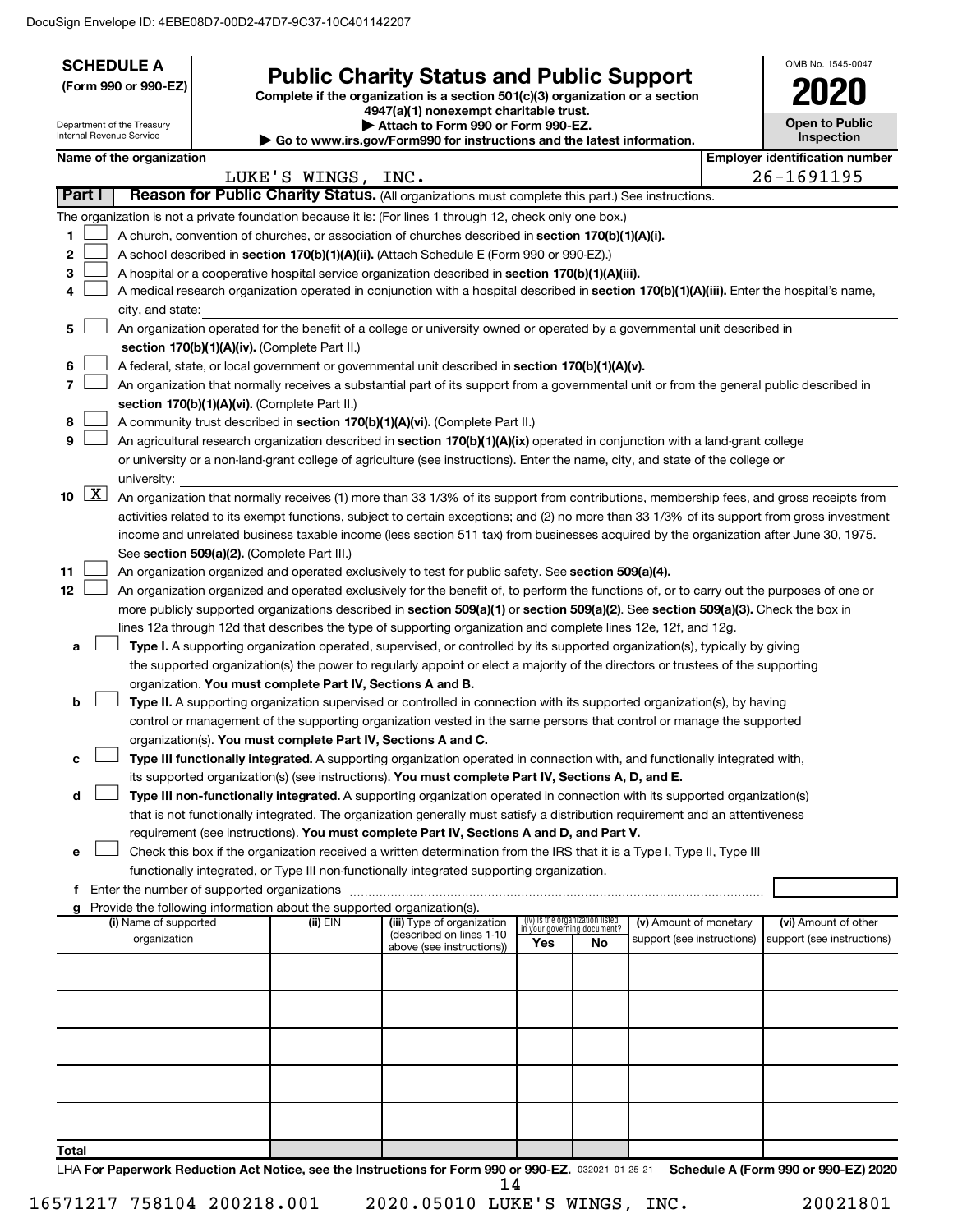26-1691195 Page 2

(Complete only if you checked the box on line 5, 7, or 8 of Part I or if the organization failed to qualify under Part III. If the organization fails to qualify under the tests listed below, please complete Part III.) **Part II Support Schedule for Organizations Described in Sections 170(b)(1)(A)(iv) and 170(b)(1)(A)(vi)**

|    | <b>Section A. Public Support</b>                                                                                                                                                                                                                                                                  |          |          |            |            |          |                                      |
|----|---------------------------------------------------------------------------------------------------------------------------------------------------------------------------------------------------------------------------------------------------------------------------------------------------|----------|----------|------------|------------|----------|--------------------------------------|
|    | Calendar year (or fiscal year beginning in) $\blacktriangleright$                                                                                                                                                                                                                                 | (a) 2016 | (b) 2017 | $(c)$ 2018 | $(d)$ 2019 | (e) 2020 | (f) Total                            |
|    | 1 Gifts, grants, contributions, and                                                                                                                                                                                                                                                               |          |          |            |            |          |                                      |
|    | membership fees received. (Do not                                                                                                                                                                                                                                                                 |          |          |            |            |          |                                      |
|    | include any "unusual grants.")                                                                                                                                                                                                                                                                    |          |          |            |            |          |                                      |
|    | 2 Tax revenues levied for the organ-                                                                                                                                                                                                                                                              |          |          |            |            |          |                                      |
|    | ization's benefit and either paid to                                                                                                                                                                                                                                                              |          |          |            |            |          |                                      |
|    | or expended on its behalf                                                                                                                                                                                                                                                                         |          |          |            |            |          |                                      |
|    | 3 The value of services or facilities                                                                                                                                                                                                                                                             |          |          |            |            |          |                                      |
|    | furnished by a governmental unit to                                                                                                                                                                                                                                                               |          |          |            |            |          |                                      |
|    | the organization without charge                                                                                                                                                                                                                                                                   |          |          |            |            |          |                                      |
|    | 4 Total. Add lines 1 through 3                                                                                                                                                                                                                                                                    |          |          |            |            |          |                                      |
| 5. | The portion of total contributions                                                                                                                                                                                                                                                                |          |          |            |            |          |                                      |
|    | by each person (other than a                                                                                                                                                                                                                                                                      |          |          |            |            |          |                                      |
|    | governmental unit or publicly                                                                                                                                                                                                                                                                     |          |          |            |            |          |                                      |
|    | supported organization) included                                                                                                                                                                                                                                                                  |          |          |            |            |          |                                      |
|    | on line 1 that exceeds 2% of the                                                                                                                                                                                                                                                                  |          |          |            |            |          |                                      |
|    | amount shown on line 11,                                                                                                                                                                                                                                                                          |          |          |            |            |          |                                      |
|    | column (f)                                                                                                                                                                                                                                                                                        |          |          |            |            |          |                                      |
|    | 6 Public support. Subtract line 5 from line 4.                                                                                                                                                                                                                                                    |          |          |            |            |          |                                      |
|    | <b>Section B. Total Support</b>                                                                                                                                                                                                                                                                   |          |          |            |            |          |                                      |
|    | Calendar year (or fiscal year beginning in)                                                                                                                                                                                                                                                       | (a) 2016 | (b) 2017 | $(c)$ 2018 | $(d)$ 2019 | (e) 2020 | (f) Total                            |
|    | 7 Amounts from line 4                                                                                                                                                                                                                                                                             |          |          |            |            |          |                                      |
| 8  | Gross income from interest,                                                                                                                                                                                                                                                                       |          |          |            |            |          |                                      |
|    | dividends, payments received on                                                                                                                                                                                                                                                                   |          |          |            |            |          |                                      |
|    | securities loans, rents, royalties,                                                                                                                                                                                                                                                               |          |          |            |            |          |                                      |
|    | and income from similar sources                                                                                                                                                                                                                                                                   |          |          |            |            |          |                                      |
| 9. | Net income from unrelated business                                                                                                                                                                                                                                                                |          |          |            |            |          |                                      |
|    | activities, whether or not the                                                                                                                                                                                                                                                                    |          |          |            |            |          |                                      |
|    | business is regularly carried on                                                                                                                                                                                                                                                                  |          |          |            |            |          |                                      |
|    | 10 Other income. Do not include gain                                                                                                                                                                                                                                                              |          |          |            |            |          |                                      |
|    | or loss from the sale of capital                                                                                                                                                                                                                                                                  |          |          |            |            |          |                                      |
|    | assets (Explain in Part VI.).                                                                                                                                                                                                                                                                     |          |          |            |            |          |                                      |
|    | 11 Total support. Add lines 7 through 10                                                                                                                                                                                                                                                          |          |          |            |            |          |                                      |
|    | <b>12</b> Gross receipts from related activities, etc. (see instructions)                                                                                                                                                                                                                         |          |          |            |            | 12       |                                      |
|    | 13 First 5 years. If the Form 990 is for the organization's first, second, third, fourth, or fifth tax year as a section 501(c)(3)                                                                                                                                                                |          |          |            |            |          |                                      |
|    | organization, check this box and stop here <b>construction and construction</b> construction of the state of the state of the state of the state of the state of the state of the state of the state of the state of the state of t<br><b>Section C. Computation of Public Support Percentage</b> |          |          |            |            |          |                                      |
|    |                                                                                                                                                                                                                                                                                                   |          |          |            |            |          |                                      |
|    |                                                                                                                                                                                                                                                                                                   |          |          |            |            | 14<br>15 | %<br>%                               |
|    | 16a 33 1/3% support test - 2020. If the organization did not check the box on line 13, and line 14 is 33 1/3% or more, check this box and                                                                                                                                                         |          |          |            |            |          |                                      |
|    |                                                                                                                                                                                                                                                                                                   |          |          |            |            |          |                                      |
|    | stop here. The organization qualifies as a publicly supported organization manufactured content and the content of the state of the state of the state of the state of the state of the state of the state of the state of the                                                                    |          |          |            |            |          |                                      |
|    | b 33 1/3% support test - 2019. If the organization did not check a box on line 13 or 16a, and line 15 is 33 1/3% or more, check this box                                                                                                                                                          |          |          |            |            |          |                                      |
|    |                                                                                                                                                                                                                                                                                                   |          |          |            |            |          |                                      |
|    | 17a 10% -facts-and-circumstances test - 2020. If the organization did not check a box on line 13, 16a, or 16b, and line 14 is 10% or more,                                                                                                                                                        |          |          |            |            |          |                                      |
|    | and if the organization meets the facts-and-circumstances test, check this box and stop here. Explain in Part VI how the organization                                                                                                                                                             |          |          |            |            |          |                                      |
|    | meets the facts-and-circumstances test. The organization qualifies as a publicly supported organization                                                                                                                                                                                           |          |          |            |            |          |                                      |
|    | <b>b 10%</b> -facts-and-circumstances test - 2019. If the organization did not check a box on line 13, 16a, 16b, or 17a, and line 15 is 10% or                                                                                                                                                    |          |          |            |            |          |                                      |
|    | more, and if the organization meets the facts-and-circumstances test, check this box and stop here. Explain in Part VI how the                                                                                                                                                                    |          |          |            |            |          |                                      |
|    | organization meets the facts-and-circumstances test. The organization qualifies as a publicly supported organization                                                                                                                                                                              |          |          |            |            |          |                                      |
|    | 18 Private foundation. If the organization did not check a box on line 13, 16a, 16b, 17a, or 17b, check this box and see instructions                                                                                                                                                             |          |          |            |            |          | Schedule A (Form 990 or 990-F7) 2020 |

**Schedule A (Form 990 or 990-EZ) 2020**

032022 01-25-21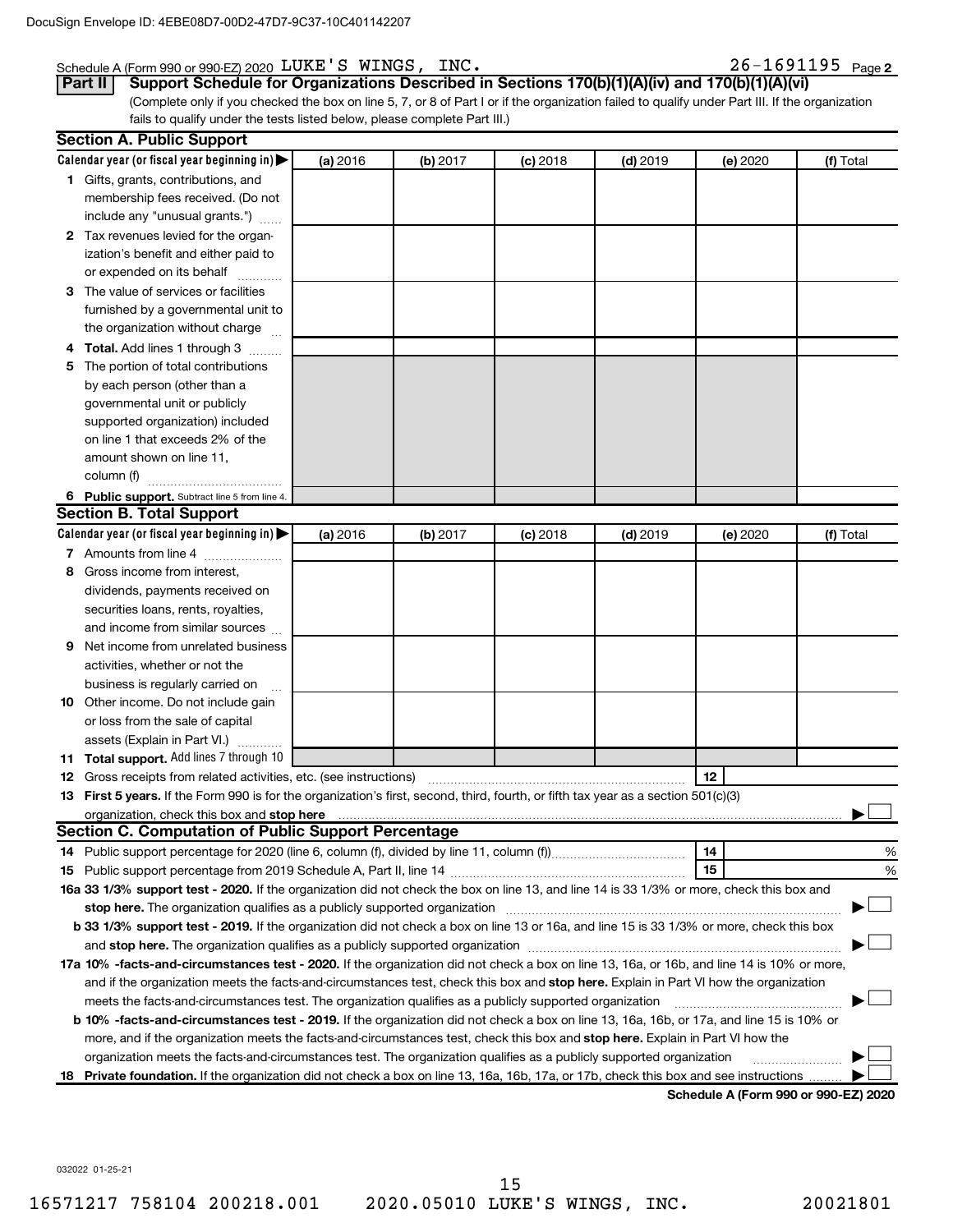**Part III Support Schedule for Organizations Described in Section 509(a)(2)** 

(Complete only if you checked the box on line 10 of Part I or if the organization failed to qualify under Part II. If the organization fails to qualify under the tests listed below, please complete Part II.)

|    | Calendar year (or fiscal year beginning in)                                                                                                                                                                                                                                     | (a) 2016             | (b) 2017                      | $(c)$ 2018            | $(d)$ 2019             | (e) 2020                                       | (f) Total                                |
|----|---------------------------------------------------------------------------------------------------------------------------------------------------------------------------------------------------------------------------------------------------------------------------------|----------------------|-------------------------------|-----------------------|------------------------|------------------------------------------------|------------------------------------------|
|    | 1 Gifts, grants, contributions, and                                                                                                                                                                                                                                             |                      |                               |                       |                        |                                                |                                          |
|    | membership fees received. (Do not                                                                                                                                                                                                                                               |                      |                               |                       |                        |                                                |                                          |
|    | include any "unusual grants.")                                                                                                                                                                                                                                                  | 1086387.             | 890,194.                      | 1146619.              | 995,679.               | 868,111.                                       | 4986990.                                 |
|    | 2 Gross receipts from admissions,<br>merchandise sold or services per-<br>formed, or facilities furnished in<br>any activity that is related to the<br>organization's tax-exempt purpose                                                                                        |                      |                               |                       |                        |                                                |                                          |
|    | 3 Gross receipts from activities that                                                                                                                                                                                                                                           |                      |                               |                       |                        |                                                |                                          |
|    | are not an unrelated trade or bus-                                                                                                                                                                                                                                              |                      |                               |                       |                        |                                                |                                          |
|    | iness under section 513                                                                                                                                                                                                                                                         |                      |                               |                       |                        |                                                |                                          |
| 4  | Tax revenues levied for the organ-                                                                                                                                                                                                                                              |                      |                               |                       |                        |                                                |                                          |
|    | ization's benefit and either paid to<br>or expended on its behalf<br>.                                                                                                                                                                                                          |                      |                               |                       |                        |                                                |                                          |
|    | 5 The value of services or facilities                                                                                                                                                                                                                                           |                      |                               |                       |                        |                                                |                                          |
|    | furnished by a governmental unit to<br>the organization without charge                                                                                                                                                                                                          |                      |                               |                       |                        |                                                |                                          |
|    | 6 Total. Add lines 1 through 5                                                                                                                                                                                                                                                  | 1086387.             | 890, 194.                     | 1146619.              | 995,679.               | 868, 111.                                      | 4986990.                                 |
|    | 7a Amounts included on lines 1, 2, and                                                                                                                                                                                                                                          |                      |                               |                       |                        |                                                |                                          |
|    | 3 received from disqualified persons                                                                                                                                                                                                                                            |                      |                               |                       |                        |                                                | 0.                                       |
|    | <b>b</b> Amounts included on lines 2 and 3 received<br>from other than disqualified persons that<br>exceed the greater of \$5,000 or 1% of the                                                                                                                                  |                      |                               |                       |                        |                                                |                                          |
|    | amount on line 13 for the year                                                                                                                                                                                                                                                  |                      |                               |                       |                        |                                                | 0.<br>σ.                                 |
|    | c Add lines 7a and 7b                                                                                                                                                                                                                                                           |                      |                               |                       |                        |                                                | 4986990.                                 |
|    | 8 Public support. (Subtract line 7c from line 6.)<br><b>Section B. Total Support</b>                                                                                                                                                                                            |                      |                               |                       |                        |                                                |                                          |
|    | Calendar year (or fiscal year beginning in)                                                                                                                                                                                                                                     |                      |                               |                       |                        |                                                |                                          |
|    | <b>9</b> Amounts from line 6                                                                                                                                                                                                                                                    | (a) 2016<br>1086387. | (b) 2017<br>890,194.          | $(c)$ 2018<br>1146619 | $(d)$ 2019<br>995,679. | (e) 2020<br>868,111.                           | (f) Total<br>4986990.                    |
|    | <b>10a</b> Gross income from interest,<br>dividends, payments received on<br>securities loans, rents, royalties,<br>and income from similar sources                                                                                                                             |                      | 18,481.                       | 33,418.               | 36,318.                | 36,098.                                        | 124,315.                                 |
|    | <b>b</b> Unrelated business taxable income                                                                                                                                                                                                                                      |                      |                               |                       |                        |                                                |                                          |
|    | (less section 511 taxes) from businesses<br>acquired after June 30, 1975                                                                                                                                                                                                        |                      |                               |                       |                        |                                                |                                          |
|    | c Add lines 10a and 10b                                                                                                                                                                                                                                                         |                      | 18,481.                       | 33,418.               | 36,318.                | 36,098.                                        | 124, 315.                                |
|    | 11 Net income from unrelated business<br>activities not included in line 10b,<br>whether or not the business is<br>regularly carried on                                                                                                                                         |                      |                               |                       |                        |                                                |                                          |
|    | <b>12</b> Other income. Do not include gain<br>or loss from the sale of capital<br>assets (Explain in Part VI.)                                                                                                                                                                 |                      |                               |                       |                        |                                                |                                          |
|    | <b>13</b> Total support. (Add lines 9, 10c, 11, and 12.)                                                                                                                                                                                                                        |                      |                               |                       |                        | 1086387. 908, 675. 1180037. 1031997. 904, 209. | 5111305.                                 |
|    | 14 First 5 years. If the Form 990 is for the organization's first, second, third, fourth, or fifth tax year as a section 501(c)(3) organization,                                                                                                                                |                      |                               |                       |                        |                                                |                                          |
|    | check this box and stop here                                                                                                                                                                                                                                                    |                      |                               |                       |                        |                                                |                                          |
|    | <b>Section C. Computation of Public Support Percentage</b>                                                                                                                                                                                                                      |                      |                               |                       |                        |                                                |                                          |
|    |                                                                                                                                                                                                                                                                                 |                      |                               |                       |                        | 15                                             | 97.57<br>%                               |
|    |                                                                                                                                                                                                                                                                                 |                      |                               |                       |                        | 16                                             | 98.33<br>$\%$                            |
|    | Section D. Computation of Investment Income Percentage                                                                                                                                                                                                                          |                      |                               |                       |                        |                                                |                                          |
|    | 17 Investment income percentage for 2020 (line 10c, column (f), divided by line 13, column (f))                                                                                                                                                                                 |                      |                               |                       |                        | 17                                             | 2.43<br>%                                |
| 18 | Investment income percentage from 2019 Schedule A, Part III, line 17                                                                                                                                                                                                            |                      |                               |                       |                        | 18                                             | 1.67<br>$\%$                             |
|    | 19a 33 1/3% support tests - 2020. If the organization did not check the box on line 14, and line 15 is more than 33 1/3%, and line 17 is not                                                                                                                                    |                      |                               |                       |                        |                                                |                                          |
|    | more than 33 1/3%, check this box and stop here. The organization qualifies as a publicly supported organization                                                                                                                                                                |                      |                               |                       |                        |                                                | $\blacktriangleright$ $\boxed{\text{X}}$ |
|    | <b>b 33 1/3% support tests - 2019.</b> If the organization did not check a box on line 14 or line 19a, and line 16 is more than 33 1/3%, and<br>line 18 is not more than 33 1/3%, check this box and stop here. The organization qualifies as a publicly supported organization |                      |                               |                       |                        |                                                |                                          |
|    |                                                                                                                                                                                                                                                                                 |                      |                               |                       |                        |                                                |                                          |
|    | 032023 01-25-21                                                                                                                                                                                                                                                                 |                      |                               |                       |                        | Schedule A (Form 990 or 990-EZ) 2020           |                                          |
|    |                                                                                                                                                                                                                                                                                 |                      |                               | 16                    |                        |                                                |                                          |
|    | 16571217 758104 200218.001                                                                                                                                                                                                                                                      |                      | 2020.05010 LUKE'S WINGS, INC. |                       |                        |                                                | 20021801                                 |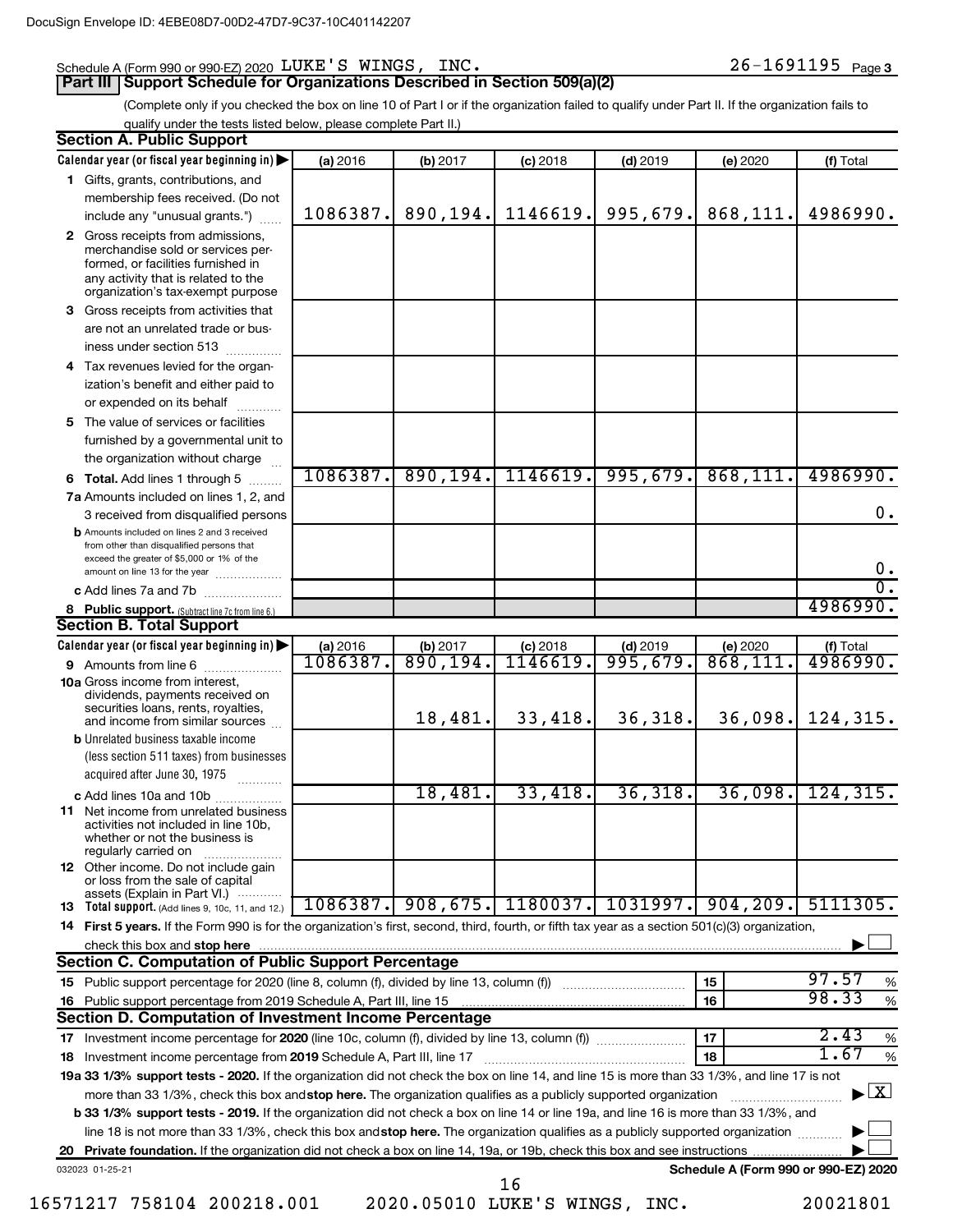**1**

**2**

**3a**

**3b**

**3c**

**4a**

**4b**

**4c**

**5a**

**5b 5c**

**6**

**7**

**8**

**9a**

**9b**

**9c**

**10a**

**10b**

**Yes No**

(Complete only if you checked a box in line 12 on Part I. If you checked box 12a, Part I, complete Sections A and B. If you checked box 12b, Part I, complete Sections A and C. If you checked box 12c, Part I, complete Sections A, D, and E. If you checked box 12d, Part I, complete Sections A and D, and complete Part V.) **Part IV Supporting Organizations**

### **Section A. All Supporting Organizations**

- **1** Are all of the organization's supported organizations listed by name in the organization's governing documents? If "No," describe in Part VI how the supported organizations are designated. If designated by *class or purpose, describe the designation. If historic and continuing relationship, explain.*
- **2** Did the organization have any supported organization that does not have an IRS determination of status under section 509(a)(1) or (2)? If "Yes," explain in Part **VI** how the organization determined that the supported *organization was described in section 509(a)(1) or (2).*
- **3a** Did the organization have a supported organization described in section 501(c)(4), (5), or (6)? If "Yes," answer *lines 3b and 3c below.*
- **b** Did the organization confirm that each supported organization qualified under section 501(c)(4), (5), or (6) and satisfied the public support tests under section 509(a)(2)? If "Yes," describe in Part VI when and how the *organization made the determination.*
- **c** Did the organization ensure that all support to such organizations was used exclusively for section 170(c)(2)(B) purposes? If "Yes," explain in Part VI what controls the organization put in place to ensure such use.
- **4 a** *If* Was any supported organization not organized in the United States ("foreign supported organization")? *"Yes," and if you checked box 12a or 12b in Part I, answer lines 4b and 4c below.*
- **b** Did the organization have ultimate control and discretion in deciding whether to make grants to the foreign supported organization? If "Yes," describe in Part VI how the organization had such control and discretion *despite being controlled or supervised by or in connection with its supported organizations.*
- **c** Did the organization support any foreign supported organization that does not have an IRS determination under sections 501(c)(3) and 509(a)(1) or (2)? If "Yes," explain in Part VI what controls the organization used *to ensure that all support to the foreign supported organization was used exclusively for section 170(c)(2)(B) purposes.*
- **5a** Did the organization add, substitute, or remove any supported organizations during the tax year? If "Yes," answer lines 5b and 5c below (if applicable). Also, provide detail in **Part VI,** including (i) the names and EIN *numbers of the supported organizations added, substituted, or removed; (ii) the reasons for each such action; (iii) the authority under the organization's organizing document authorizing such action; and (iv) how the action was accomplished (such as by amendment to the organizing document).*
- **b Type I or Type II only.** Was any added or substituted supported organization part of a class already designated in the organization's organizing document?
- **c Substitutions only.**  Was the substitution the result of an event beyond the organization's control?
- **6** Did the organization provide support (whether in the form of grants or the provision of services or facilities) to **Part VI.** support or benefit one or more of the filing organization's supported organizations? If "Yes," provide detail in anyone other than (i) its supported organizations, (ii) individuals that are part of the charitable class benefited by one or more of its supported organizations, or (iii) other supporting organizations that also
- **7** Did the organization provide a grant, loan, compensation, or other similar payment to a substantial contributor regard to a substantial contributor? If "Yes," complete Part I of Schedule L (Form 990 or 990-EZ). (as defined in section 4958(c)(3)(C)), a family member of a substantial contributor, or a 35% controlled entity with
- **8** Did the organization make a loan to a disqualified person (as defined in section 4958) not described in line 7? *If "Yes," complete Part I of Schedule L (Form 990 or 990-EZ).*
- **9 a** Was the organization controlled directly or indirectly at any time during the tax year by one or more in section 509(a)(1) or (2))? If "Yes," provide detail in **Part VI.** disqualified persons, as defined in section 4946 (other than foundation managers and organizations described
- **b** Did one or more disqualified persons (as defined in line 9a) hold a controlling interest in any entity in which the supporting organization had an interest? If "Yes," provide detail in Part VI.
- **c** Did a disqualified person (as defined in line 9a) have an ownership interest in, or derive any personal benefit from, assets in which the supporting organization also had an interest? If "Yes," provide detail in Part VI.
- **10 a** Was the organization subject to the excess business holdings rules of section 4943 because of section supporting organizations)? If "Yes," answer line 10b below. 4943(f) (regarding certain Type II supporting organizations, and all Type III non-functionally integrated
	- **b** Did the organization have any excess business holdings in the tax year? (Use Schedule C, Form 4720, to *determine whether the organization had excess business holdings.)*

032024 01-25-21

**Schedule A (Form 990 or 990-EZ) 2020**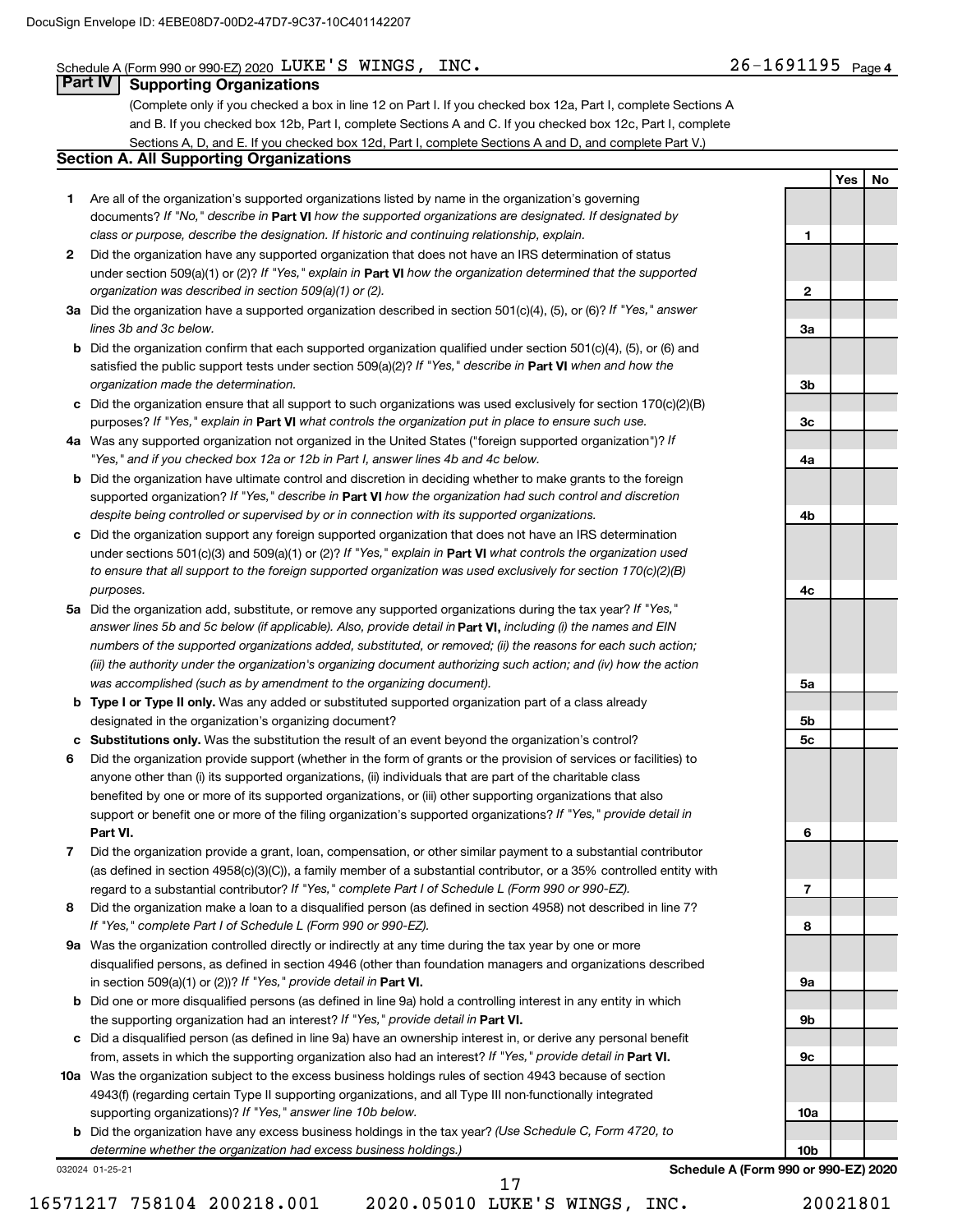|              | <b>Supporting Organizations (continued)</b><br>Part IV                                                                                                                                                                                                    |              |     |    |
|--------------|-----------------------------------------------------------------------------------------------------------------------------------------------------------------------------------------------------------------------------------------------------------|--------------|-----|----|
|              |                                                                                                                                                                                                                                                           |              | Yes | No |
| 11           | Has the organization accepted a gift or contribution from any of the following persons?                                                                                                                                                                   |              |     |    |
|              | a A person who directly or indirectly controls, either alone or together with persons described in lines 11b and                                                                                                                                          |              |     |    |
|              | 11c below, the governing body of a supported organization?                                                                                                                                                                                                | 11a          |     |    |
|              | <b>b</b> A family member of a person described in line 11a above?                                                                                                                                                                                         | 11b          |     |    |
|              | c A 35% controlled entity of a person described in line 11a or 11b above?If "Yes" to line 11a, 11b, or 11c, provide                                                                                                                                       |              |     |    |
|              | detail in Part VI.                                                                                                                                                                                                                                        | 11c          |     |    |
|              | <b>Section B. Type I Supporting Organizations</b>                                                                                                                                                                                                         |              |     |    |
|              |                                                                                                                                                                                                                                                           |              | Yes | No |
| 1            | Did the governing body, members of the governing body, officers acting in their official capacity, or membership of one or                                                                                                                                |              |     |    |
|              | more supported organizations have the power to regularly appoint or elect at least a majority of the organization's officers,                                                                                                                             |              |     |    |
|              | directors, or trustees at all times during the tax year? If "No," describe in Part VI how the supported organization(s)<br>effectively operated, supervised, or controlled the organization's activities. If the organization had more than one supported |              |     |    |
|              | organization, describe how the powers to appoint and/or remove officers, directors, or trustees were allocated among the                                                                                                                                  |              |     |    |
|              | supported organizations and what conditions or restrictions, if any, applied to such powers during the tax year.                                                                                                                                          | 1            |     |    |
| $\mathbf{2}$ | Did the organization operate for the benefit of any supported organization other than the supported                                                                                                                                                       |              |     |    |
|              | organization(s) that operated, supervised, or controlled the supporting organization? If "Yes," explain in                                                                                                                                                |              |     |    |
|              | Part VI how providing such benefit carried out the purposes of the supported organization(s) that operated,                                                                                                                                               |              |     |    |
|              | supervised, or controlled the supporting organization.                                                                                                                                                                                                    | 2            |     |    |
|              | <b>Section C. Type II Supporting Organizations</b>                                                                                                                                                                                                        |              |     |    |
|              |                                                                                                                                                                                                                                                           |              | Yes | No |
| 1            | Were a majority of the organization's directors or trustees during the tax year also a majority of the directors                                                                                                                                          |              |     |    |
|              | or trustees of each of the organization's supported organization(s)? If "No," describe in Part VI how control                                                                                                                                             |              |     |    |
|              | or management of the supporting organization was vested in the same persons that controlled or managed                                                                                                                                                    |              |     |    |
|              | the supported organization(s).                                                                                                                                                                                                                            | 1            |     |    |
|              | <b>Section D. All Type III Supporting Organizations</b>                                                                                                                                                                                                   |              |     |    |
|              |                                                                                                                                                                                                                                                           |              | Yes | No |
| 1            | Did the organization provide to each of its supported organizations, by the last day of the fifth month of the                                                                                                                                            |              |     |    |
|              | organization's tax year, (i) a written notice describing the type and amount of support provided during the prior tax                                                                                                                                     |              |     |    |
|              | year, (ii) a copy of the Form 990 that was most recently filed as of the date of notification, and (iii) copies of the                                                                                                                                    |              |     |    |
|              | organization's governing documents in effect on the date of notification, to the extent not previously provided?                                                                                                                                          | 1            |     |    |
| 2            | Were any of the organization's officers, directors, or trustees either (i) appointed or elected by the supported                                                                                                                                          |              |     |    |
|              | organization(s) or (ii) serving on the governing body of a supported organization? If "No," explain in Part VI how                                                                                                                                        |              |     |    |
|              | the organization maintained a close and continuous working relationship with the supported organization(s).                                                                                                                                               | $\mathbf{2}$ |     |    |
| 3            | By reason of the relationship described in line 2, above, did the organization's supported organizations have a                                                                                                                                           |              |     |    |
|              | significant voice in the organization's investment policies and in directing the use of the organization's                                                                                                                                                |              |     |    |
|              | income or assets at all times during the tax year? If "Yes," describe in Part VI the role the organization's                                                                                                                                              |              |     |    |
|              | supported organizations played in this regard.                                                                                                                                                                                                            | 3            |     |    |
|              | Section E. Type III Functionally Integrated Supporting Organizations                                                                                                                                                                                      |              |     |    |
| 1            | Check the box next to the method that the organization used to satisfy the Integral Part Test during the yealsee instructions).                                                                                                                           |              |     |    |
| а            | The organization satisfied the Activities Test. Complete line 2 below.                                                                                                                                                                                    |              |     |    |
| b            | The organization is the parent of each of its supported organizations. Complete line 3 below.                                                                                                                                                             |              |     |    |
| c            | The organization supported a governmental entity. Describe in Part VI how you supported a governmental entity (see instructions).                                                                                                                         |              |     |    |
| 2            | Activities Test. Answer lines 2a and 2b below.                                                                                                                                                                                                            |              | Yes | No |
| а            | Did substantially all of the organization's activities during the tax year directly further the exempt purposes of                                                                                                                                        |              |     |    |
|              | the supported organization(s) to which the organization was responsive? If "Yes," then in Part VI identify                                                                                                                                                |              |     |    |
|              | those supported organizations and explain how these activities directly furthered their exempt purposes,                                                                                                                                                  |              |     |    |
|              | how the organization was responsive to those supported organizations, and how the organization determined                                                                                                                                                 |              |     |    |
|              | that these activities constituted substantially all of its activities.                                                                                                                                                                                    | 2a           |     |    |
| b            | Did the activities described in line 2a, above, constitute activities that, but for the organization's involvement,                                                                                                                                       |              |     |    |
|              | one or more of the organization's supported organization(s) would have been engaged in? If "Yes," explain in                                                                                                                                              |              |     |    |
|              | <b>Part VI</b> the reasons for the organization's position that its supported organization(s) would have engaged in                                                                                                                                       |              |     |    |
|              | these activities but for the organization's involvement.                                                                                                                                                                                                  | 2b           |     |    |
| з            | Parent of Supported Organizations. Answer lines 3a and 3b below.                                                                                                                                                                                          |              |     |    |
| а            | Did the organization have the power to regularly appoint or elect a majority of the officers, directors, or                                                                                                                                               |              |     |    |
|              | trustees of each of the supported organizations? If "Yes" or "No" provide details in Part VI.                                                                                                                                                             | За           |     |    |
|              | <b>b</b> Did the organization exercise a substantial degree of direction over the policies, programs, and activities of each                                                                                                                              |              |     |    |
|              | of its supported organizations? If "Yes," describe in Part VI the role played by the organization in this regard.<br>Schedule A (Form 990 or 990-EZ) 2020                                                                                                 | Зb           |     |    |
|              | 032025 01-25-21<br>18                                                                                                                                                                                                                                     |              |     |    |

<sup>16571217 758104 200218.001 2020.05010</sup> LUKE'S WINGS, INC. 20021801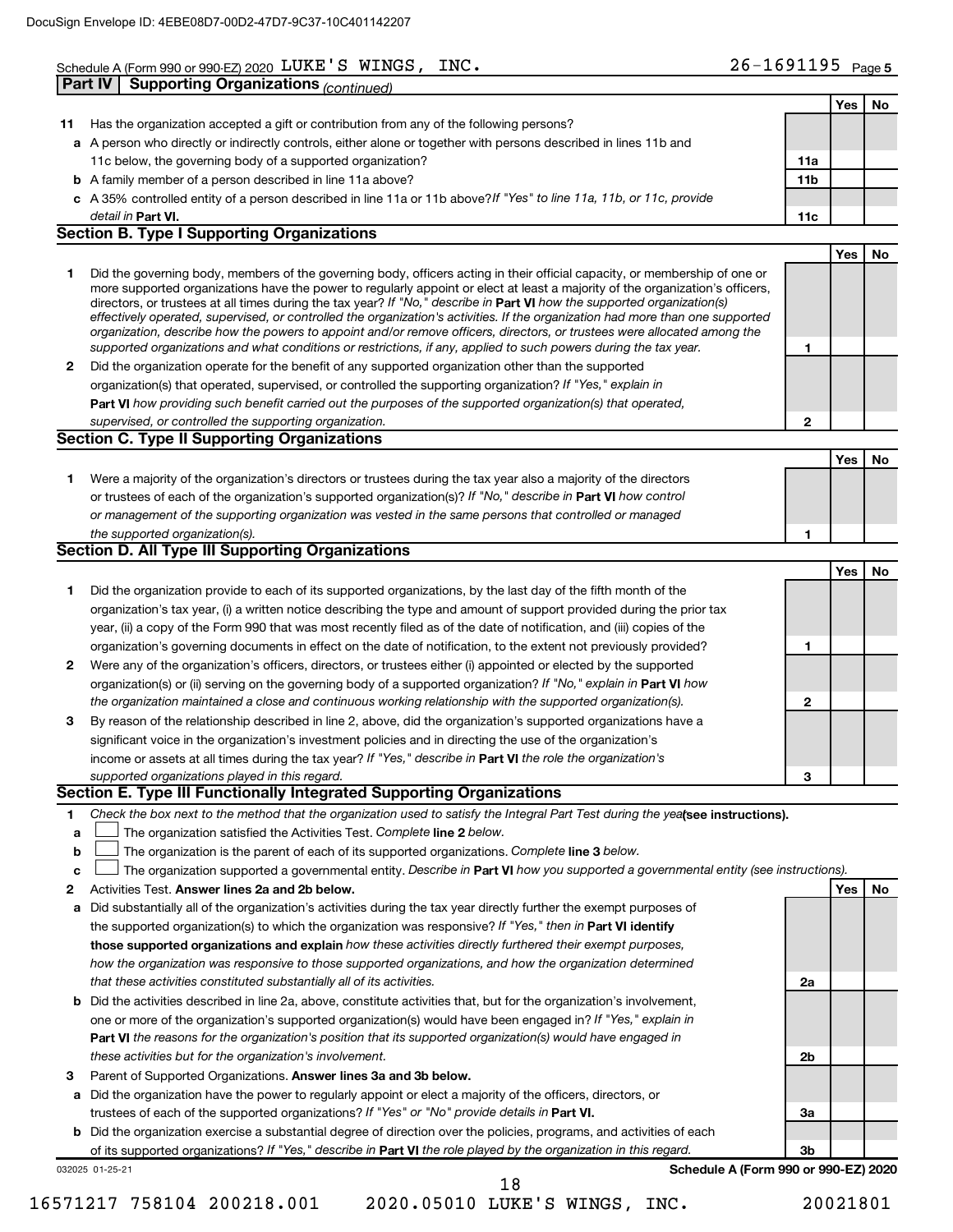26-1691195 Page 6

1 **Letter See instructions.** Check here if the organization satisfied the Integral Part Test as a qualifying trust on Nov. 20, 1970 (*explain in* Part **VI**). See instructions. All other Type III non-functionally integrated supporting organizations must complete Sections A through E. **Part V Type III Non-Functionally Integrated 509(a)(3) Supporting Organizations** 

| Section A - Adjusted Net Income |                                                                                                                                   |                | (A) Prior Year | (B) Current Year<br>(optional) |
|---------------------------------|-----------------------------------------------------------------------------------------------------------------------------------|----------------|----------------|--------------------------------|
| 1                               | Net short-term capital gain                                                                                                       | $\blacksquare$ |                |                                |
| $\mathbf{2}$                    | Recoveries of prior-year distributions                                                                                            | $\mathbf{2}$   |                |                                |
| 3                               | Other gross income (see instructions)                                                                                             | 3              |                |                                |
| 4                               | Add lines 1 through 3.                                                                                                            | 4              |                |                                |
| 5                               | Depreciation and depletion                                                                                                        | 5              |                |                                |
| 6                               | Portion of operating expenses paid or incurred for production or                                                                  |                |                |                                |
|                                 | collection of gross income or for management, conservation, or                                                                    |                |                |                                |
|                                 | maintenance of property held for production of income (see instructions)                                                          | 6              |                |                                |
| 7                               | Other expenses (see instructions)                                                                                                 | $\overline{7}$ |                |                                |
| 8                               | Adjusted Net Income (subtract lines 5, 6, and 7 from line 4)                                                                      | 8              |                |                                |
|                                 | <b>Section B - Minimum Asset Amount</b>                                                                                           |                | (A) Prior Year | (B) Current Year<br>(optional) |
| 1                               | Aggregate fair market value of all non-exempt-use assets (see                                                                     |                |                |                                |
|                                 | instructions for short tax year or assets held for part of year):                                                                 |                |                |                                |
|                                 | <b>a</b> Average monthly value of securities                                                                                      | 1a             |                |                                |
|                                 | <b>b</b> Average monthly cash balances                                                                                            | 1b             |                |                                |
|                                 | <b>c</b> Fair market value of other non-exempt-use assets                                                                         | 1c             |                |                                |
|                                 | <b>d</b> Total (add lines 1a, 1b, and 1c)                                                                                         | 1d             |                |                                |
|                                 | <b>e</b> Discount claimed for blockage or other factors                                                                           |                |                |                                |
|                                 | (explain in detail in <b>Part VI</b> ):                                                                                           |                |                |                                |
| 2                               | Acquisition indebtedness applicable to non-exempt-use assets                                                                      | $\mathbf{2}$   |                |                                |
| З                               | Subtract line 2 from line 1d                                                                                                      | 3              |                |                                |
| 4                               | Cash deemed held for exempt use. Enter 0.015 of line 3 (for greater amount,                                                       |                |                |                                |
|                                 | see instructions).                                                                                                                | 4              |                |                                |
| 5                               | Net value of non-exempt-use assets (subtract line 4 from line 3)                                                                  | 5              |                |                                |
| 6                               | Multiply line 5 by 0.035.                                                                                                         | 6              |                |                                |
| 7                               | Recoveries of prior-year distributions                                                                                            | $\overline{7}$ |                |                                |
| 8                               | <b>Minimum Asset Amount (add line 7 to line 6)</b>                                                                                | 8              |                |                                |
|                                 | <b>Section C - Distributable Amount</b>                                                                                           |                |                | <b>Current Year</b>            |
| 1                               | Adjusted net income for prior year (from Section A, line 8, column A)                                                             | 1              |                |                                |
| 2                               | Enter 0.85 of line 1.                                                                                                             | $\mathbf{2}$   |                |                                |
| з                               | Minimum asset amount for prior year (from Section B, line 8, column A)                                                            | 3              |                |                                |
| 4                               | Enter greater of line 2 or line 3.                                                                                                | 4              |                |                                |
| 5                               | Income tax imposed in prior year                                                                                                  | 5              |                |                                |
| 6                               | <b>Distributable Amount.</b> Subtract line 5 from line 4, unless subject to                                                       |                |                |                                |
|                                 | emergency temporary reduction (see instructions).                                                                                 | 6              |                |                                |
| 7                               | Check here if the current year is the organization's first as a non-functionally integrated Type III supporting organization (see |                |                |                                |

**7** instructions).

**Schedule A (Form 990 or 990-EZ) 2020**

032026 01-25-21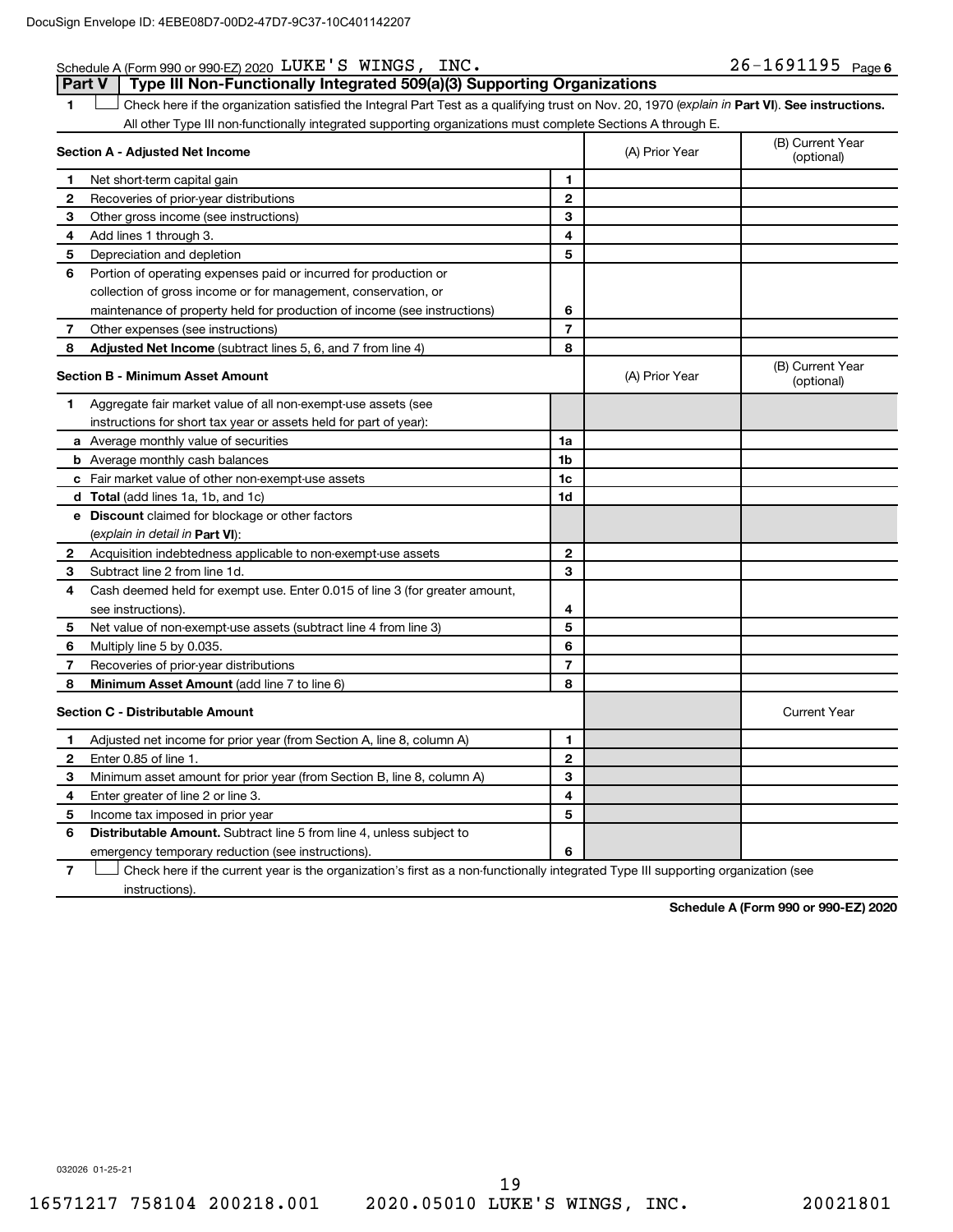| Schedule A (Form 990 or 990-EZ) 2020 $\,$ $\rm LUKE$ $\,^\prime\, S$ $\,$ $\rm WINGS$ , $\,$ $\,$ $\rm INC$ . |  | $26 - 1691195$ Page 7 |
|---------------------------------------------------------------------------------------------------------------|--|-----------------------|
|---------------------------------------------------------------------------------------------------------------|--|-----------------------|

| Part V | Type III Non-Functionally Integrated 509(a)(3) Supporting Organizations (continued)        |                                    |                                               |                                                  |
|--------|--------------------------------------------------------------------------------------------|------------------------------------|-----------------------------------------------|--------------------------------------------------|
|        | <b>Section D - Distributions</b>                                                           |                                    |                                               | <b>Current Year</b>                              |
| 1      | Amounts paid to supported organizations to accomplish exempt purposes                      |                                    | 1                                             |                                                  |
| 2      | Amounts paid to perform activity that directly furthers exempt purposes of supported       |                                    |                                               |                                                  |
|        | organizations, in excess of income from activity                                           |                                    | 2                                             |                                                  |
| 3      | Administrative expenses paid to accomplish exempt purposes of supported organizations      |                                    | 3                                             |                                                  |
| 4      | Amounts paid to acquire exempt-use assets                                                  |                                    | 4                                             |                                                  |
| 5      | Qualified set-aside amounts (prior IRS approval required - provide details in Part VI)     |                                    | 5                                             |                                                  |
| 6      | Other distributions ( <i>describe in Part VI</i> ). See instructions.                      |                                    | 6                                             |                                                  |
| 7      | Total annual distributions. Add lines 1 through 6.                                         |                                    | $\overline{\phantom{a}}$                      |                                                  |
| 8      | Distributions to attentive supported organizations to which the organization is responsive |                                    |                                               |                                                  |
|        | ( <i>provide details in Part VI</i> ). See instructions.                                   |                                    | 8                                             |                                                  |
| 9      | Distributable amount for 2020 from Section C, line 6                                       |                                    | 9                                             |                                                  |
| 10     | Line 8 amount divided by line 9 amount                                                     |                                    | 10                                            |                                                  |
|        | <b>Section E - Distribution Allocations (see instructions)</b>                             | (i)<br><b>Excess Distributions</b> | (ii)<br><b>Underdistributions</b><br>Pre-2020 | (iii)<br><b>Distributable</b><br>Amount for 2020 |
| 1      | Distributable amount for 2020 from Section C, line 6                                       |                                    |                                               |                                                  |
| 2      | Underdistributions, if any, for years prior to 2020 (reason-                               |                                    |                                               |                                                  |
|        | able cause required - explain in Part VI). See instructions.                               |                                    |                                               |                                                  |
| 3      | Excess distributions carryover, if any, to 2020                                            |                                    |                                               |                                                  |
|        | a From 2015                                                                                |                                    |                                               |                                                  |
|        | $b$ From 2016                                                                              |                                    |                                               |                                                  |
|        | c From 2017                                                                                |                                    |                                               |                                                  |
|        | <b>d</b> From 2018                                                                         |                                    |                                               |                                                  |
|        | e From 2019                                                                                |                                    |                                               |                                                  |
|        | f Total of lines 3a through 3e                                                             |                                    |                                               |                                                  |
|        | g Applied to underdistributions of prior years                                             |                                    |                                               |                                                  |
|        | h Applied to 2020 distributable amount                                                     |                                    |                                               |                                                  |
| Ť.     | Carryover from 2015 not applied (see instructions)                                         |                                    |                                               |                                                  |
|        | Remainder. Subtract lines 3g, 3h, and 3i from line 3f.                                     |                                    |                                               |                                                  |
| 4      | Distributions for 2020 from Section D,                                                     |                                    |                                               |                                                  |
|        | line $7:$                                                                                  |                                    |                                               |                                                  |
|        | a Applied to underdistributions of prior years                                             |                                    |                                               |                                                  |
|        | <b>b</b> Applied to 2020 distributable amount                                              |                                    |                                               |                                                  |
|        | <b>c</b> Remainder. Subtract lines 4a and 4b from line 4.                                  |                                    |                                               |                                                  |
| 5      | Remaining underdistributions for years prior to 2020, if                                   |                                    |                                               |                                                  |
|        | any. Subtract lines 3g and 4a from line 2. For result greater                              |                                    |                                               |                                                  |
|        | than zero, explain in Part VI. See instructions.                                           |                                    |                                               |                                                  |
| 6      | Remaining underdistributions for 2020. Subtract lines 3h                                   |                                    |                                               |                                                  |
|        | and 4b from line 1. For result greater than zero, explain in                               |                                    |                                               |                                                  |
|        | <b>Part VI.</b> See instructions.                                                          |                                    |                                               |                                                  |
| 7      | Excess distributions carryover to 2021. Add lines 3j                                       |                                    |                                               |                                                  |
|        | and 4c.                                                                                    |                                    |                                               |                                                  |
| 8      | Breakdown of line 7:                                                                       |                                    |                                               |                                                  |
|        | a Excess from 2016                                                                         |                                    |                                               |                                                  |
|        | <b>b</b> Excess from 2017                                                                  |                                    |                                               |                                                  |
|        | c Excess from 2018                                                                         |                                    |                                               |                                                  |
|        | d Excess from 2019                                                                         |                                    |                                               |                                                  |
|        | e Excess from 2020                                                                         |                                    |                                               |                                                  |

**Schedule A (Form 990 or 990-EZ) 2020**

032027 01-25-21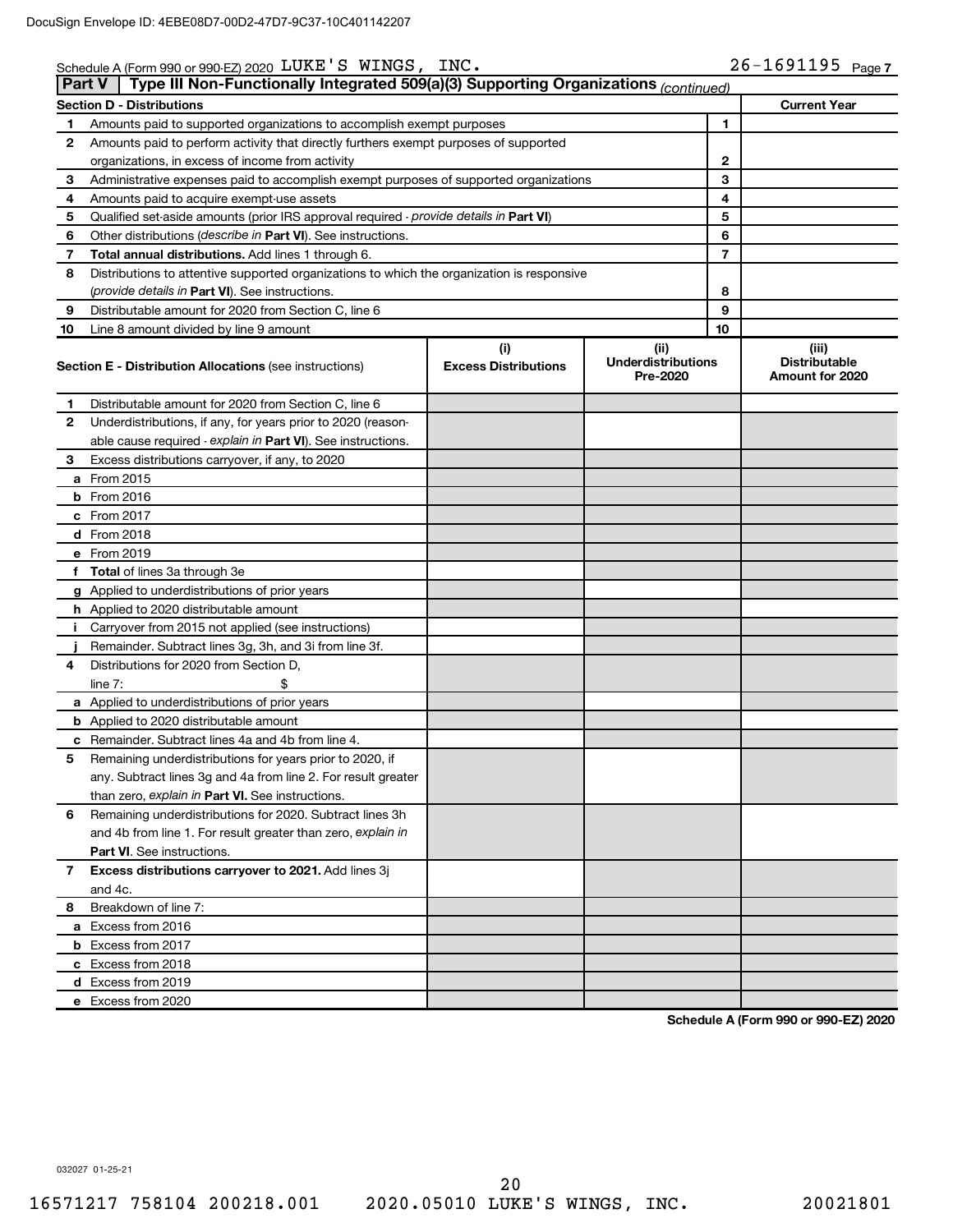| SCREAME A (FORM 390 OF 990-EZ) ZUZU ED TALET DE WILLIOD TERMINE.                                                                                                                                                                                                                                                                                                                                                                                                                                                                                                                                              | $20 + 22 + 27 = 0$ |
|---------------------------------------------------------------------------------------------------------------------------------------------------------------------------------------------------------------------------------------------------------------------------------------------------------------------------------------------------------------------------------------------------------------------------------------------------------------------------------------------------------------------------------------------------------------------------------------------------------------|--------------------|
| <b>Part VI</b><br>Supplemental Information. Provide the explanations required by Part II, line 10; Part II, line 17a or 17b; Part III, line 12;<br>Part IV, Section A, lines 1, 2, 3b, 3c, 4b, 4c, 5a, 6, 9a, 9b, 9c, 11a, 11b, and 11c; Part IV, Section B, lines 1 and 2; Part IV, Section C,<br>line 1; Part IV, Section D, lines 2 and 3; Part IV, Section E, lines 1c, 2a, 2b, 3a, and 3b; Part V, line 1; Part V, Section B, line 1e; Part V,<br>Section D, lines 5, 6, and 8; and Part V, Section E, lines 2, 5, and 6. Also complete this part for any additional information.<br>(See instructions.) |                    |
|                                                                                                                                                                                                                                                                                                                                                                                                                                                                                                                                                                                                               |                    |
|                                                                                                                                                                                                                                                                                                                                                                                                                                                                                                                                                                                                               |                    |
|                                                                                                                                                                                                                                                                                                                                                                                                                                                                                                                                                                                                               |                    |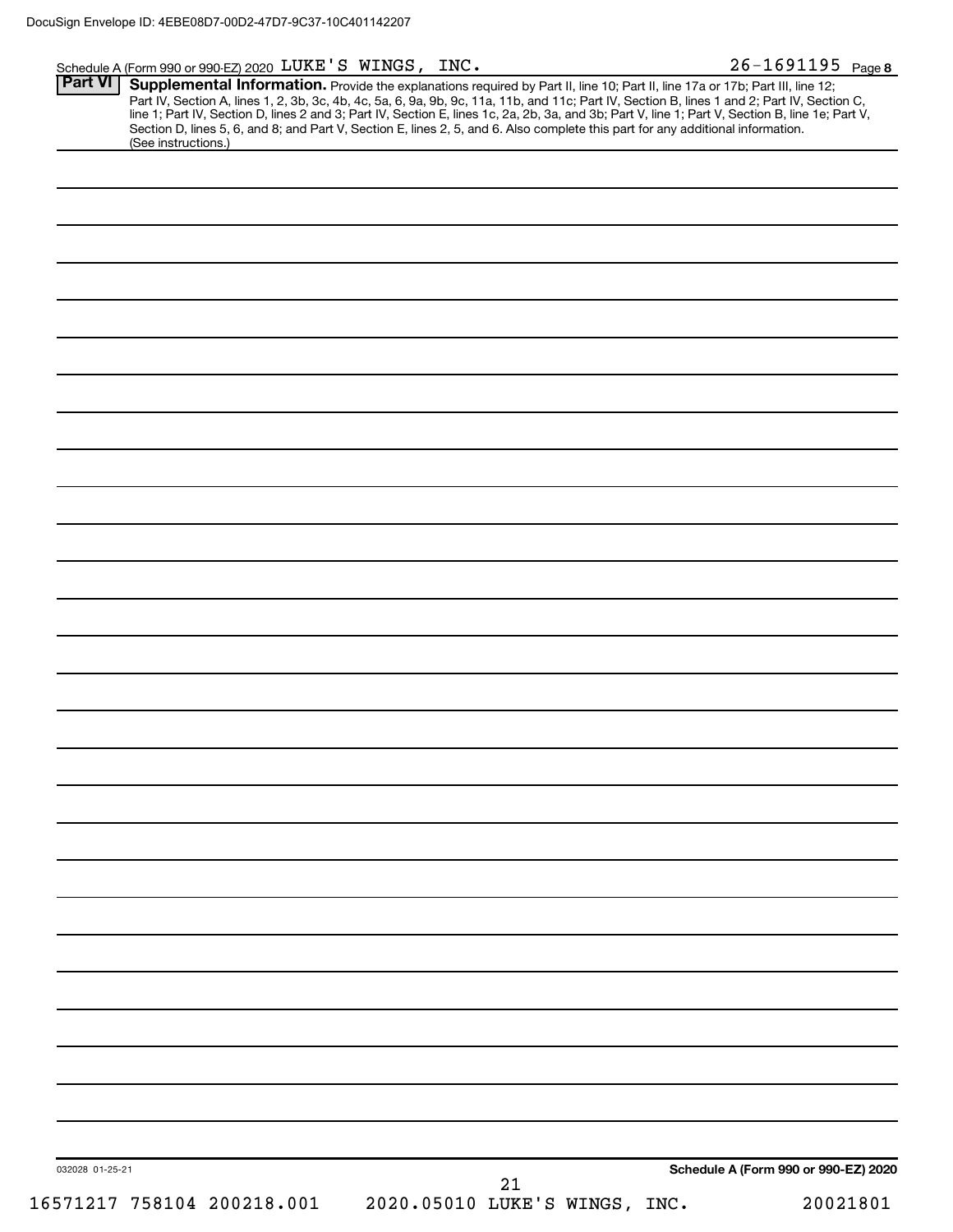\*\* PUBLIC DISCLOSURE COPY \*\* DocuSign Envelope ID: 4EBE08D7-00D2-47D7-9C37-10C401142207

Department of the Treasury Internal Revenue Service **(Form 990, 990-EZ,**

Name of the organization

**Organization type** (check one):

# **Schedule B Schedule of Contributors**

**or 990-PF) | Attach to Form 990, Form 990-EZ, or Form 990-PF. | Go to www.irs.gov/Form990 for the latest information.** OMB No. 1545-0047

**2020**

**Employer identification number**

| LUKE'S WINGS, | INC. | 26-1691195 |
|---------------|------|------------|
|               |      |            |

|--|

| Filers of:         | Section:                                                                           |  |
|--------------------|------------------------------------------------------------------------------------|--|
| Form 990 or 990-FZ | $\boxed{\textbf{X}}$ 501(c)( 3) (enter number) organization                        |  |
|                    | $4947(a)(1)$ nonexempt charitable trust <b>not</b> treated as a private foundation |  |
|                    | 527 political organization                                                         |  |
| Form 990-PF        | 501(c)(3) exempt private foundation                                                |  |
|                    | 4947(a)(1) nonexempt charitable trust treated as a private foundation              |  |
|                    | 501(c)(3) taxable private foundation                                               |  |

Check if your organization is covered by the General Rule or a Special Rule.

**Note:**  Only a section 501(c)(7), (8), or (10) organization can check boxes for both the General Rule and a Special Rule. See instructions.

### **General Rule**

**K** For an organization filing Form 990, 990-EZ, or 990-PF that received, during the year, contributions totaling \$5,000 or more (in money or property) from any one contributor. Complete Parts I and II. See instructions for determining a contributor's total contributions.

### **Special Rules**

 $\Box$ 

any one contributor, during the year, total contributions of the greater of (1) \$5,000; or (2) 2% of the amount on (i) Form 990, Part VIII, line 1h; For an organization described in section 501(c)(3) filing Form 990 or 990-EZ that met the 33 1/3% support test of the regulations under sections 509(a)(1) and 170(b)(1)(A)(vi), that checked Schedule A (Form 990 or 990-EZ), Part II, line 13, 16a, or 16b, and that received from or (ii) Form 990-EZ, line 1. Complete Parts I and II.  $\Box$ 

For an organization described in section 501(c)(7), (8), or (10) filing Form 990 or 990-EZ that received from any one contributor, during the year, total contributions of more than \$1,000 exclusively for religious, charitable, scientific, literary, or educational purposes, or for the prevention of cruelty to children or animals. Complete Parts I (entering "N/A" in column (b) instead of the contributor name and address), II, and III.  $\Box$ 

purpose. Don't complete any of the parts unless the General Rule applies to this organization because it received nonexclusively year, contributions exclusively for religious, charitable, etc., purposes, but no such contributions totaled more than \$1,000. If this box is checked, enter here the total contributions that were received during the year for an exclusively religious, charitable, etc., For an organization described in section 501(c)(7), (8), or (10) filing Form 990 or 990-EZ that received from any one contributor, during the religious, charitable, etc., contributions totaling \$5,000 or more during the year  $\ldots$  $\ldots$  $\ldots$  $\ldots$  $\ldots$  $\ldots$ 

**Caution:**  An organization that isn't covered by the General Rule and/or the Special Rules doesn't file Schedule B (Form 990, 990-EZ, or 990-PF),  **must** but it answer "No" on Part IV, line 2, of its Form 990; or check the box on line H of its Form 990-EZ or on its Form 990-PF, Part I, line 2, to certify that it doesn't meet the filing requirements of Schedule B (Form 990, 990-EZ, or 990-PF).

**For Paperwork Reduction Act Notice, see the instructions for Form 990, 990-EZ, or 990-PF. Schedule B (Form 990, 990-EZ, or 990-PF) (2020)** LHA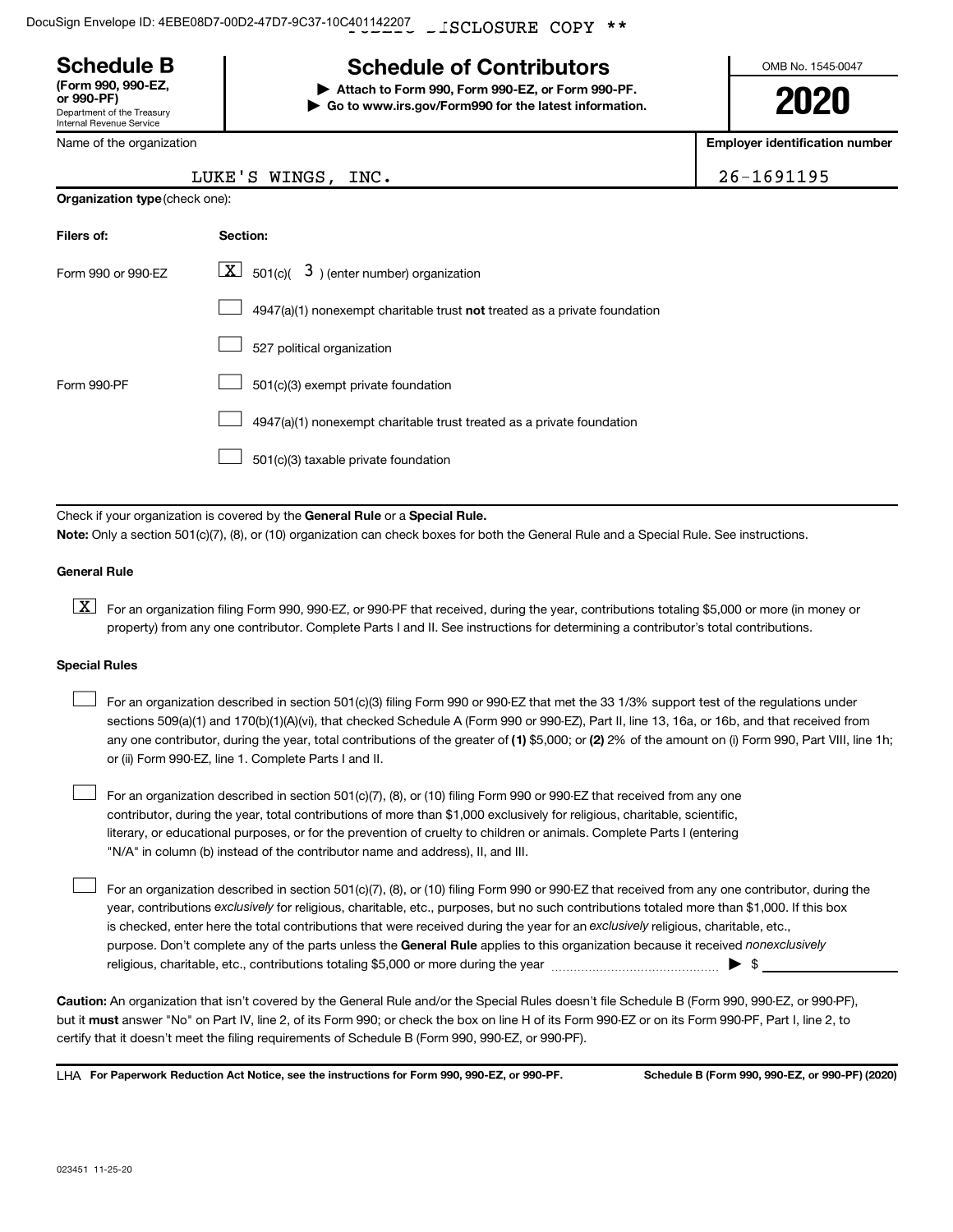**Employer identification number**

LUKE'S WINGS, INC. 26-1691195

| Part I               | <b>Contributors</b> (see instructions). Use duplicate copies of Part I if additional space is needed. |                                   |                                                                                                                                                     |
|----------------------|-------------------------------------------------------------------------------------------------------|-----------------------------------|-----------------------------------------------------------------------------------------------------------------------------------------------------|
| (a)<br>No.           | (b)<br>Name, address, and ZIP + 4                                                                     | (c)<br><b>Total contributions</b> | (d)<br>Type of contribution                                                                                                                         |
| 1                    |                                                                                                       | 24,000.<br>\$                     | $\mathbf{X}$<br>Person<br>Payroll<br>Noncash<br>(Complete Part II for<br>noncash contributions.)                                                    |
| (a)<br>No.           | (b)<br>Name, address, and ZIP + 4                                                                     | (c)<br><b>Total contributions</b> | (d)<br>Type of contribution                                                                                                                         |
| 2                    |                                                                                                       | 5,000.<br>\$                      | $\mathbf{X}$<br>Person<br>Payroll<br>Noncash<br>(Complete Part II for<br>noncash contributions.)                                                    |
| (a)<br>No.           | (b)<br>Name, address, and ZIP + 4                                                                     | (c)<br><b>Total contributions</b> | (d)<br>Type of contribution                                                                                                                         |
| 3                    |                                                                                                       | 100,000.<br>\$                    | $\mathbf{X}$<br>Person<br>Payroll<br>Noncash<br>(Complete Part II for<br>noncash contributions.)                                                    |
| (a)<br>No.           | (b)<br>Name, address, and ZIP + 4                                                                     | (c)<br><b>Total contributions</b> | (d)<br>Type of contribution                                                                                                                         |
| 4                    |                                                                                                       | 15,000.<br>\$                     | $\mathbf{X}$<br>Person<br>Payroll<br>Noncash<br>(Complete Part II for<br>noncash contributions.)                                                    |
| (a)<br>No.           | (b)<br>Name, address, and ZIP + 4                                                                     | (c)<br><b>Total contributions</b> | (d)<br>Type of contribution                                                                                                                         |
| 5                    |                                                                                                       | 25,000.<br>\$                     | $\mathbf{X}$<br>Person<br>Payroll<br>Noncash<br>(Complete Part II for<br>noncash contributions.)                                                    |
| (a)<br>No.           | (b)<br>Name, address, and ZIP + 4                                                                     | (c)<br><b>Total contributions</b> | (d)<br>Type of contribution                                                                                                                         |
| 6<br>023452 11-25-20 |                                                                                                       | 30,000.<br>\$                     | $\mathbf{X}$<br>Person<br>Payroll<br>Noncash<br>(Complete Part II for<br>noncash contributions.)<br>Schedule B (Form 990, 990-EZ, or 990-PF) (2020) |
|                      | 23                                                                                                    |                                   |                                                                                                                                                     |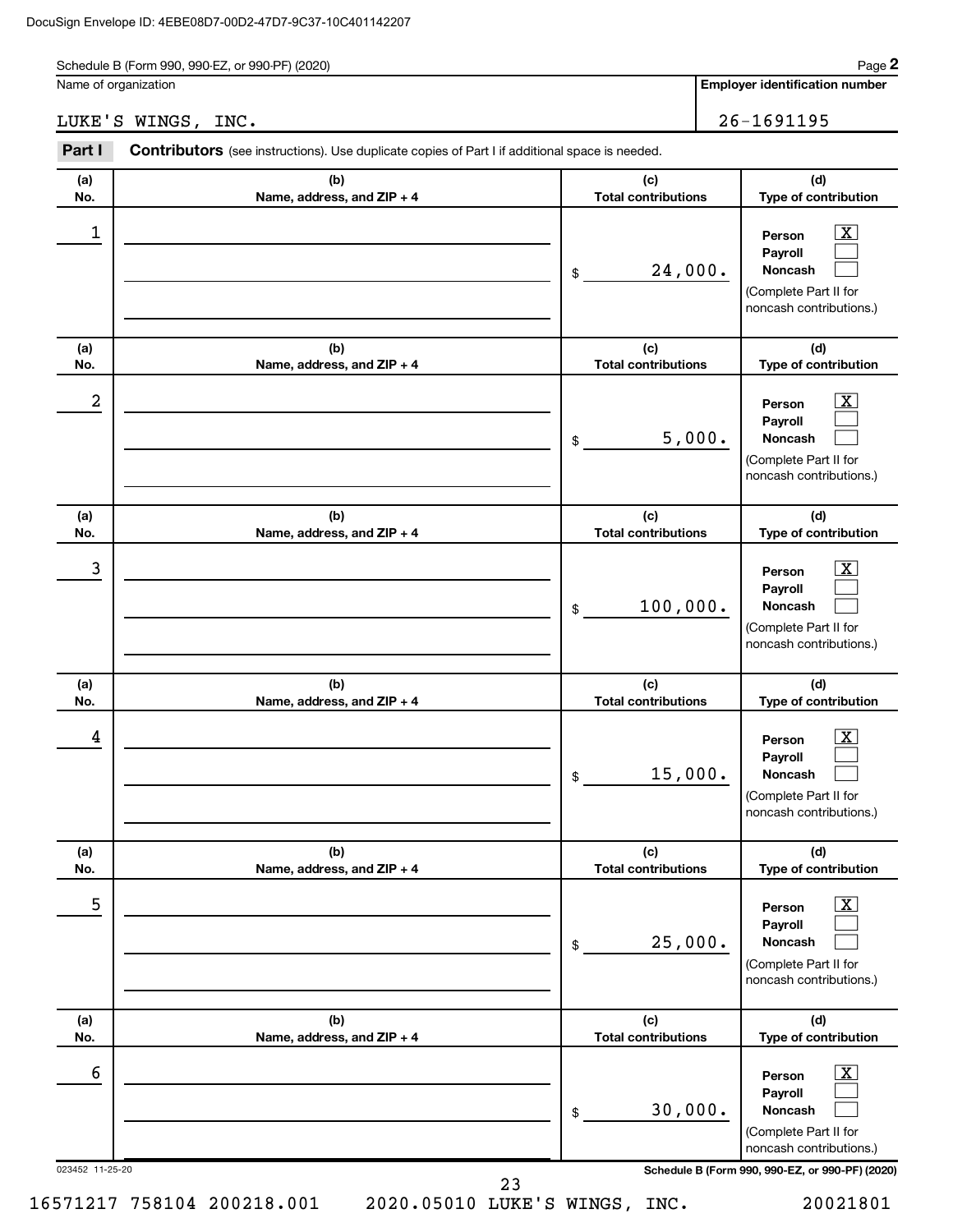|  | Name of organization |
|--|----------------------|

**Employer identification number**

LUKE'S WINGS, INC. 26-1691195

| Part I                | Contributors (see instructions). Use duplicate copies of Part I if additional space is needed. |                                   |                                                                                                                                          |
|-----------------------|------------------------------------------------------------------------------------------------|-----------------------------------|------------------------------------------------------------------------------------------------------------------------------------------|
| (a)<br>No.            | (b)<br>Name, address, and ZIP + 4                                                              | (c)<br><b>Total contributions</b> | (d)<br>Type of contribution                                                                                                              |
| 7                     |                                                                                                | 5,000.<br>\$                      | $\overline{\text{X}}$<br>Person<br>Payroll<br>Noncash<br>(Complete Part II for<br>noncash contributions.)                                |
| (a)<br>No.            | (b)<br>Name, address, and ZIP + 4                                                              | (c)<br><b>Total contributions</b> | (d)<br>Type of contribution                                                                                                              |
| 8                     |                                                                                                | 5,000.<br>\$                      | x<br>Person<br>Payroll<br>Noncash<br>(Complete Part II for<br>noncash contributions.)                                                    |
| (a)<br>No.            | (b)<br>Name, address, and ZIP + 4                                                              | (c)<br><b>Total contributions</b> | (d)<br>Type of contribution                                                                                                              |
| 9                     |                                                                                                | 30,000.<br>\$                     | X.<br>Person<br>Payroll<br>Noncash<br>(Complete Part II for<br>noncash contributions.)                                                   |
| (a)<br>No.            | (b)<br>Name, address, and ZIP + 4                                                              | (c)<br><b>Total contributions</b> | (d)<br>Type of contribution                                                                                                              |
| 10                    |                                                                                                | 50,000.<br>\$                     | X.<br>Person<br>Payroll<br>Noncash<br>(Complete Part II for<br>noncash contributions.)                                                   |
| (a)<br>No.            | (b)<br>Name, address, and ZIP + 4                                                              | (c)<br><b>Total contributions</b> | (d)<br>Type of contribution                                                                                                              |
| 11                    |                                                                                                | 15,000.<br>\$                     | х<br>Person<br>Payroll<br>Noncash<br>(Complete Part II for<br>noncash contributions.)                                                    |
| (a)<br>No.            | (b)<br>Name, address, and ZIP + 4                                                              | (c)<br><b>Total contributions</b> | (d)<br>Type of contribution                                                                                                              |
| 12<br>023452 11-25-20 |                                                                                                | 7,500.<br>\$                      | x<br>Person<br>Payroll<br>Noncash<br>(Complete Part II for<br>noncash contributions.)<br>Schedule B (Form 990, 990-EZ, or 990-PF) (2020) |
|                       | 24                                                                                             |                                   |                                                                                                                                          |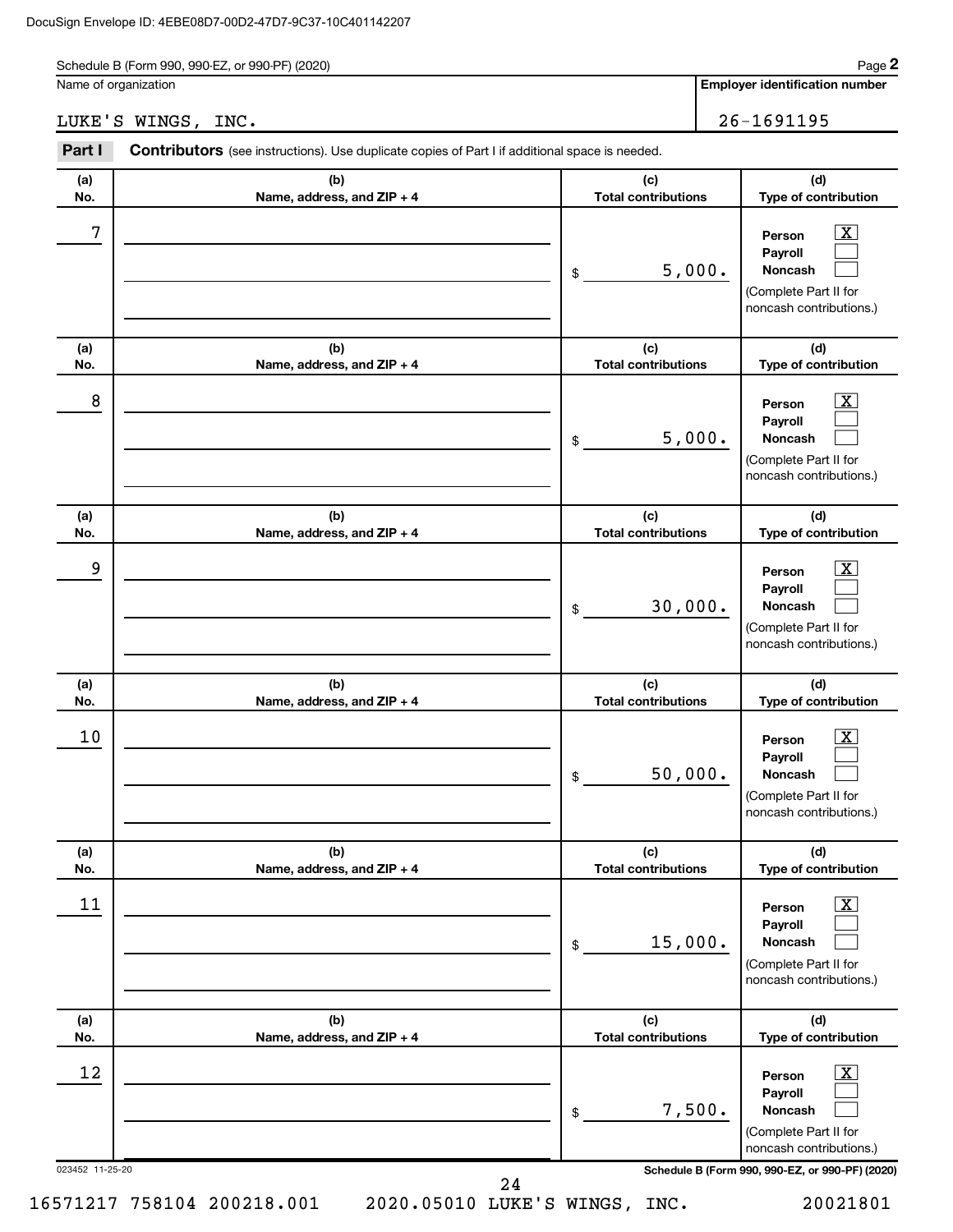Name of organization

**Employer identification number**

|                       | LUKE'S WINGS, INC.                                                                                    |                                   | 26-1691195                                                                                                                                          |
|-----------------------|-------------------------------------------------------------------------------------------------------|-----------------------------------|-----------------------------------------------------------------------------------------------------------------------------------------------------|
| Part I                | <b>Contributors</b> (see instructions). Use duplicate copies of Part I if additional space is needed. |                                   |                                                                                                                                                     |
| (a)<br>No.            | (b)<br>Name, address, and ZIP + 4                                                                     | (c)<br><b>Total contributions</b> | (d)<br>Type of contribution                                                                                                                         |
| 13                    |                                                                                                       | 35,000.<br>\$                     | X<br>Person<br>Payroll<br><b>Noncash</b><br>(Complete Part II for<br>noncash contributions.)                                                        |
| (a)<br>No.            | (b)<br>Name, address, and ZIP + 4                                                                     | (c)<br><b>Total contributions</b> | (d)<br>Type of contribution                                                                                                                         |
| 14                    |                                                                                                       | 35,000.<br>\$                     | X<br>Person<br>Payroll<br><b>Noncash</b><br>(Complete Part II for<br>noncash contributions.)                                                        |
| (a)<br>No.            | (b)<br>Name, address, and ZIP + 4                                                                     | (c)<br><b>Total contributions</b> | (d)<br>Type of contribution                                                                                                                         |
| 15                    |                                                                                                       | 10,000.<br>\$                     | x<br>Person<br>Payroll<br><b>Noncash</b><br>(Complete Part II for<br>noncash contributions.)                                                        |
| (a)<br>No.            | (b)<br>Name, address, and ZIP + 4                                                                     | (c)<br><b>Total contributions</b> | (d)<br>Type of contribution                                                                                                                         |
| 16                    |                                                                                                       | 10,000.<br>\$                     | x<br>Person<br>Payroll<br><b>Noncash</b><br>(Complete Part II for<br>noncash contributions.)                                                        |
| (a)<br>No.            | (b)<br>Name, address, and ZIP + 4                                                                     | (c)<br><b>Total contributions</b> | (d)<br>Type of contribution                                                                                                                         |
| $17$                  |                                                                                                       | 50,000.<br>\$                     | $\overline{\mathbf{X}}$<br>Person<br>Payroll<br>Noncash<br>(Complete Part II for<br>noncash contributions.)                                         |
| (a)<br>No.            | (b)<br>Name, address, and ZIP + 4                                                                     | (c)<br><b>Total contributions</b> | (d)<br>Type of contribution                                                                                                                         |
| 18<br>023452 11-25-20 |                                                                                                       | 50,000.<br>\$                     | $\mathbf{X}$<br>Person<br>Payroll<br>Noncash<br>(Complete Part II for<br>noncash contributions.)<br>Schedule B (Form 990, 990-EZ, or 990-PF) (2020) |
|                       | 25                                                                                                    |                                   |                                                                                                                                                     |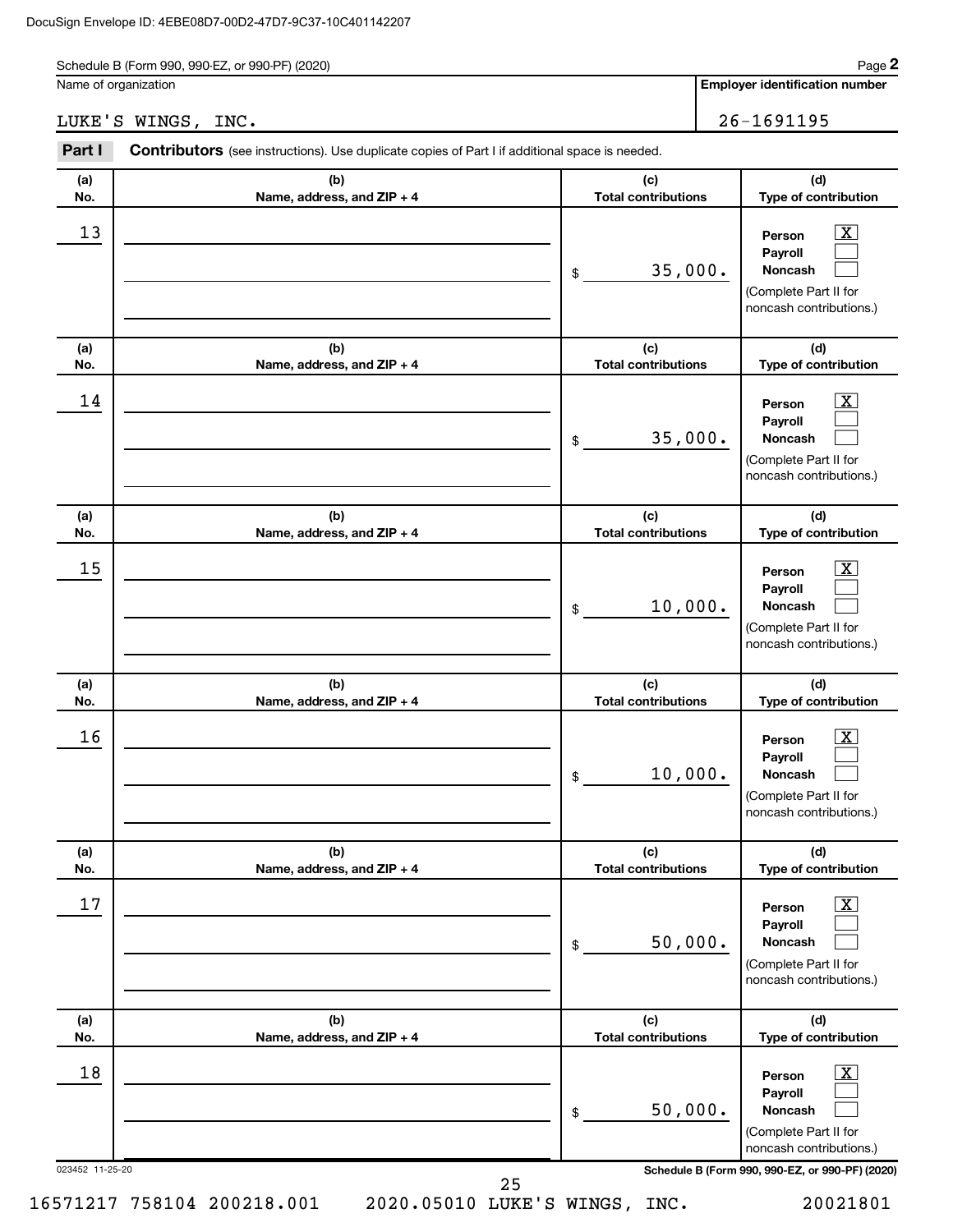**Employer identification number**

LUKE'S WINGS, INC. 26-1691195

| Part I                | Contributors (see instructions). Use duplicate copies of Part I if additional space is needed. |                                   |                                                                                                                                                              |
|-----------------------|------------------------------------------------------------------------------------------------|-----------------------------------|--------------------------------------------------------------------------------------------------------------------------------------------------------------|
| (a)<br>No.            | (b)<br>Name, address, and ZIP + 4                                                              | (c)<br><b>Total contributions</b> | (d)<br>Type of contribution                                                                                                                                  |
| 19                    |                                                                                                | 6,500.<br>\$                      | $\mathbf{X}$<br>Person<br>Payroll<br>Noncash<br>(Complete Part II for<br>noncash contributions.)                                                             |
| (a)<br>No.            | (b)<br>Name, address, and ZIP + 4                                                              | (c)<br><b>Total contributions</b> | (d)<br>Type of contribution                                                                                                                                  |
| 20                    |                                                                                                | 15,000.<br>\$                     | $\mathbf{X}$<br>Person<br>Payroll<br>Noncash<br>(Complete Part II for<br>noncash contributions.)                                                             |
| (a)<br>No.            | (b)<br>Name, address, and ZIP + 4                                                              | (c)<br><b>Total contributions</b> | (d)<br>Type of contribution                                                                                                                                  |
| 21                    |                                                                                                | 25,000.<br>\$                     | $\overline{\mathbf{X}}$<br>Person<br>Payroll<br>Noncash<br>(Complete Part II for<br>noncash contributions.)                                                  |
| (a)<br>No.            | (b)<br>Name, address, and ZIP + 4                                                              | (c)<br><b>Total contributions</b> | (d)<br>Type of contribution                                                                                                                                  |
| 22                    |                                                                                                | 10,000.<br>\$                     | $\overline{\mathbf{X}}$<br>Person<br>Payroll<br>Noncash<br>(Complete Part II for<br>noncash contributions.)                                                  |
| (a)                   |                                                                                                |                                   |                                                                                                                                                              |
| No.                   | (b)<br>Name, address, and ZIP + 4                                                              | (c)<br><b>Total contributions</b> | (d)<br>Type of contribution                                                                                                                                  |
| 23                    |                                                                                                | 10,000.<br>\$                     | $\overline{\mathbf{x}}$<br>Person<br>Payroll<br>Noncash<br>(Complete Part II for<br>noncash contributions.)                                                  |
| (a)<br>No.            | (b)<br>Name, address, and ZIP + 4                                                              | (c)<br><b>Total contributions</b> | (d)<br>Type of contribution                                                                                                                                  |
| 24<br>023452 11-25-20 | 26                                                                                             | 11,046.<br>\$                     | $\overline{\text{X}}$<br>Person<br>Payroll<br>Noncash<br>(Complete Part II for<br>noncash contributions.)<br>Schedule B (Form 990, 990-EZ, or 990-PF) (2020) |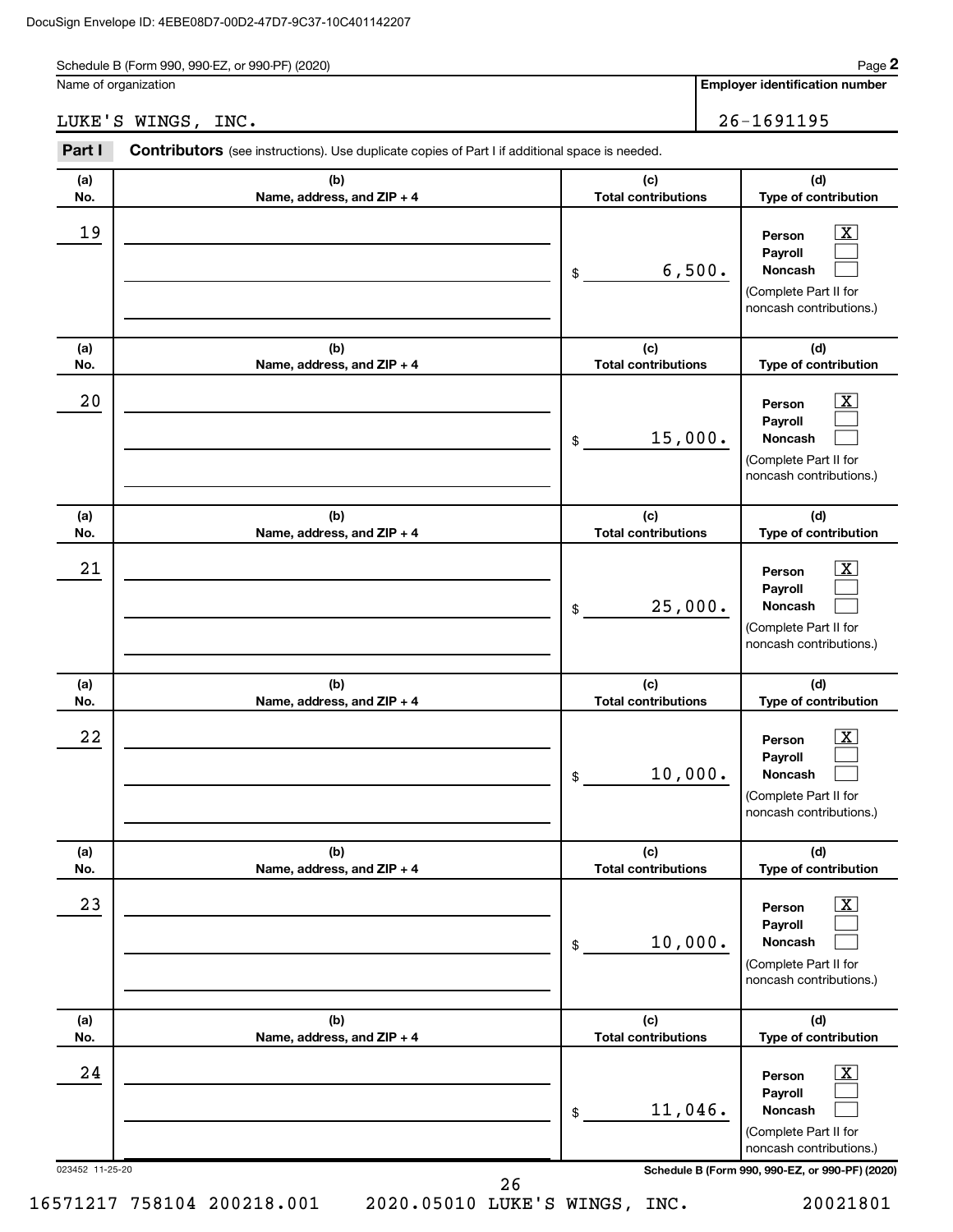**(b) Name, address, and ZIP + 4**

**Part I** Contributors (see instructions). Use duplicate copies of Part I if additional space is needed.

**(b) Name, address, and ZIP + 4**

**(b) Name, address, and ZIP + 4**

**(b) Name, address, and ZIP + 4**

**(b) Name, address, and ZIP + 4**

**(b) Name, address, and ZIP + 4**

Schedule B (Form 990, 990-EZ, or 990-PF) (2020)

**(a) No.**

**(a) No.**

**(a) No.**

**(a) No.**

**(a) No.**

**(a) No.** **Employer identification number**

LUKE'S WINGS, INC. 26-1691195

**Person Payroll Noncash**

**Person Payroll Noncash**

**Person Payroll Noncash**

**Person Payroll Noncash**

**Person Payroll Noncash**

**Person Payroll Noncash**

(Complete Part II for

**(d) Type of contribution**

> $\lfloor x \rfloor$  $\Box$  $\Box$

> $\overline{\mathbf{X}}$  $\Box$  $\Box$

> $\boxed{\textbf{X}}$  $\Box$  $\Box$

> $\boxed{\textbf{X}}$  $\Box$  $\Box$

> $\boxed{\text{X}}$  $\Box$  $\Box$

**(d) Type of contribution**

(Complete Part II for noncash contributions.)

> **(d) Type of contribution**

(Complete Part II for noncash contributions.)

**(d) Type of contribution**

(Complete Part II for noncash contributions.)

**(d) Type of contribution**

(Complete Part II for noncash contributions.)

**(d) Type of contribution**

(Complete Part II for noncash contributions.)

**(c) Total contributions**

**(c) Total contributions**

7,392.

5,280.

5,260.

5,000.

5,000.

5,000.

\$

 $25$  Person  $\overline{\text{X}}$ 

 $26$  Person  $\overline{\text{X}}$ 

 $27$  Person  $\overline{\text{X}}$ 

 $28$  Person  $\overline{\text{X}}$ 

 $29$  Person  $\overline{\text{X}}$ 

 $\overline{30}$  Person  $\overline{\text{X}}$ 

\$

\$

\$

\$

\$

**(c) Total contributions**

**(c) Total contributions**

**(c) Total contributions**

**(c) Total contributions**

| POKE S | WINGS, | INC. |
|--------|--------|------|
|        |        |      |

023452 11-25-20 **Schedule B (Form 990, 990-EZ, or 990-PF) (2020)** noncash contributions.)

16571217 758104 200218.001 2020.05010 LUKE'S WINGS, INC. 20021801 27

| WINGS | TNC. |  |
|-------|------|--|



 $\boxed{\text{X}}$  $\Box$  $\Box$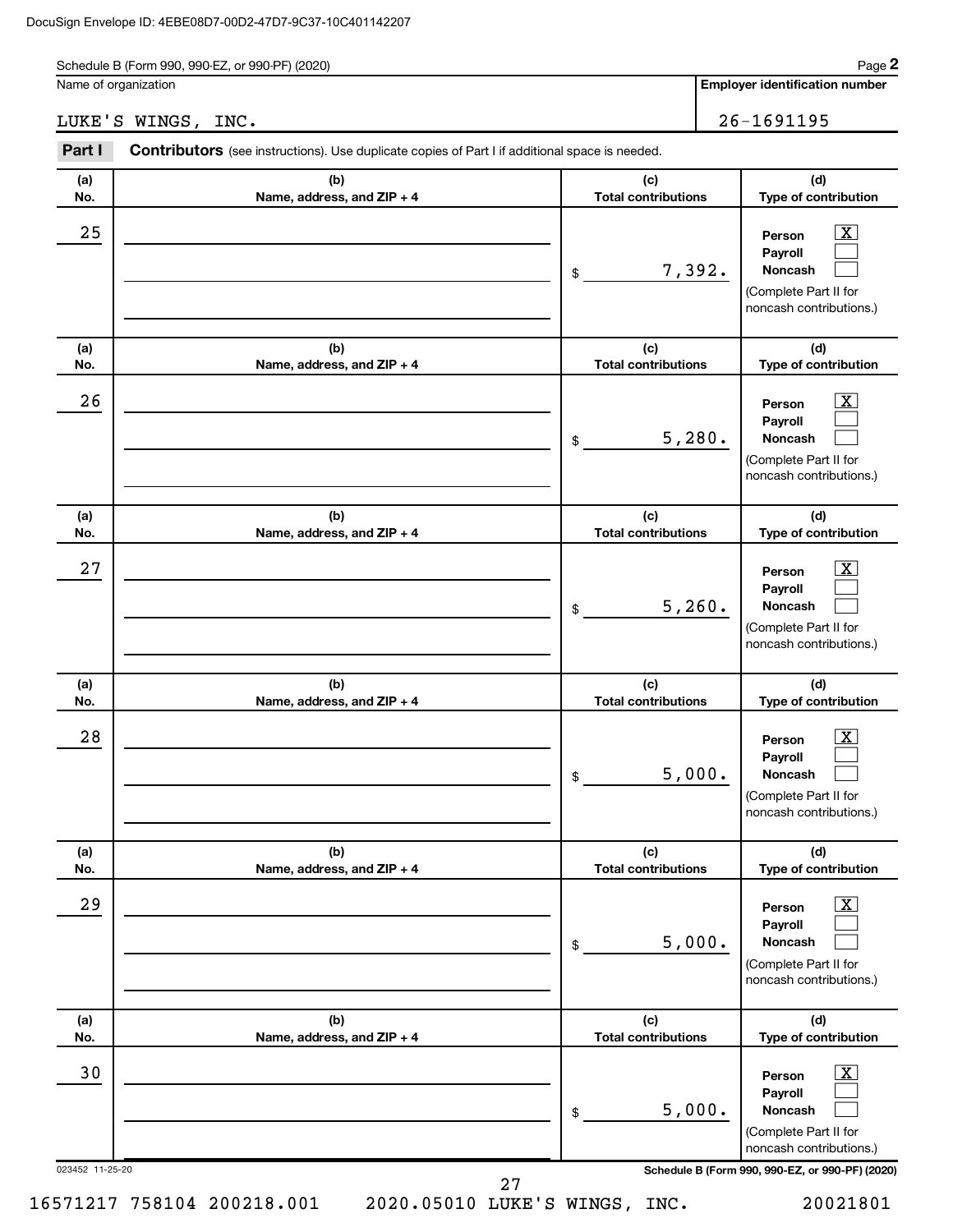**(b) Name, address, and ZIP + 4**

**Part I** Contributors (see instructions). Use duplicate copies of Part I if additional space is needed.

**(b) Name, address, and ZIP + 4**

**(b) Name, address, and ZIP + 4**

**(b) Name, address, and ZIP + 4**

**(b) Name, address, and ZIP + 4**

**(b) Name, address, and ZIP + 4**

Schedule B (Form 990, 990-EZ, or 990-PF) (2020)

| Name of organization |
|----------------------|
|----------------------|

**(a) No.**

**(a) No.**

**(a) No.**

**(a) No.**

**(a) No.**

**(a) No.** **Employer identification number**

LUKE'S WINGS, INC. 26-1691195

**Person Payroll Noncash**

**Person Payroll Noncash**

**Person Payroll Noncash**

**Person Payroll Noncash**

**Person Payroll Noncash**

**(d) Type of contribution**

> $\lfloor x \rfloor$  $\Box$  $\Box$

> $\overline{\mathbf{X}}$  $\Box$  $\Box$

> $\boxed{\textbf{X}}$  $\Box$  $\Box$

> $\boxed{\textbf{X}}$  $\Box$  $\Box$

> $\Box$  $\Box$  $\Box$

**(d) Type of contribution**

(Complete Part II for noncash contributions.)

> **(d) Type of contribution**

(Complete Part II for noncash contributions.)

**(d) Type of contribution**

(Complete Part II for noncash contributions.)

**(d) Type of contribution**

(Complete Part II for noncash contributions.)

**(d) Type of contribution**

(Complete Part II for noncash contributions.)

**(c) Total contributions**

**(c) Total contributions**

5,000.

10,000.

5,000.

5,000.

\$

 $\begin{array}{|c|c|c|c|c|}\hline \text{31} & \text{Person} & \text{X} \\\hline \end{array}$ 

 $\begin{array}{|c|c|c|c|c|}\hline \text{32} & \text{Person} & \text{X} \ \hline \end{array}$ 

 $\overline{33}$  Person  $\overline{\text{X}}$ 

 $\begin{array}{|c|c|c|c|c|}\hline \text{34} & \text{Person} & \text{X} \\\hline \end{array}$ 

\$

\$

\$

\$

\$

**(c) Total contributions**

**(c) Total contributions**

**(c) Total contributions**

**(c) Total contributions**

| ∟חמח | , GUNLW | LNC. |
|------|---------|------|
|      |         |      |

|  |  | --- --- ----            |
|--|--|-------------------------|
|  |  | noncash contributions.) |
|  |  | Complete Part II for    |

023452 11-25-20 **Schedule B (Form 990, 990-EZ, or 990-PF) (2020)**

**Person Payroll Noncash**  $\Box$  $\Box$  $\Box$ 

28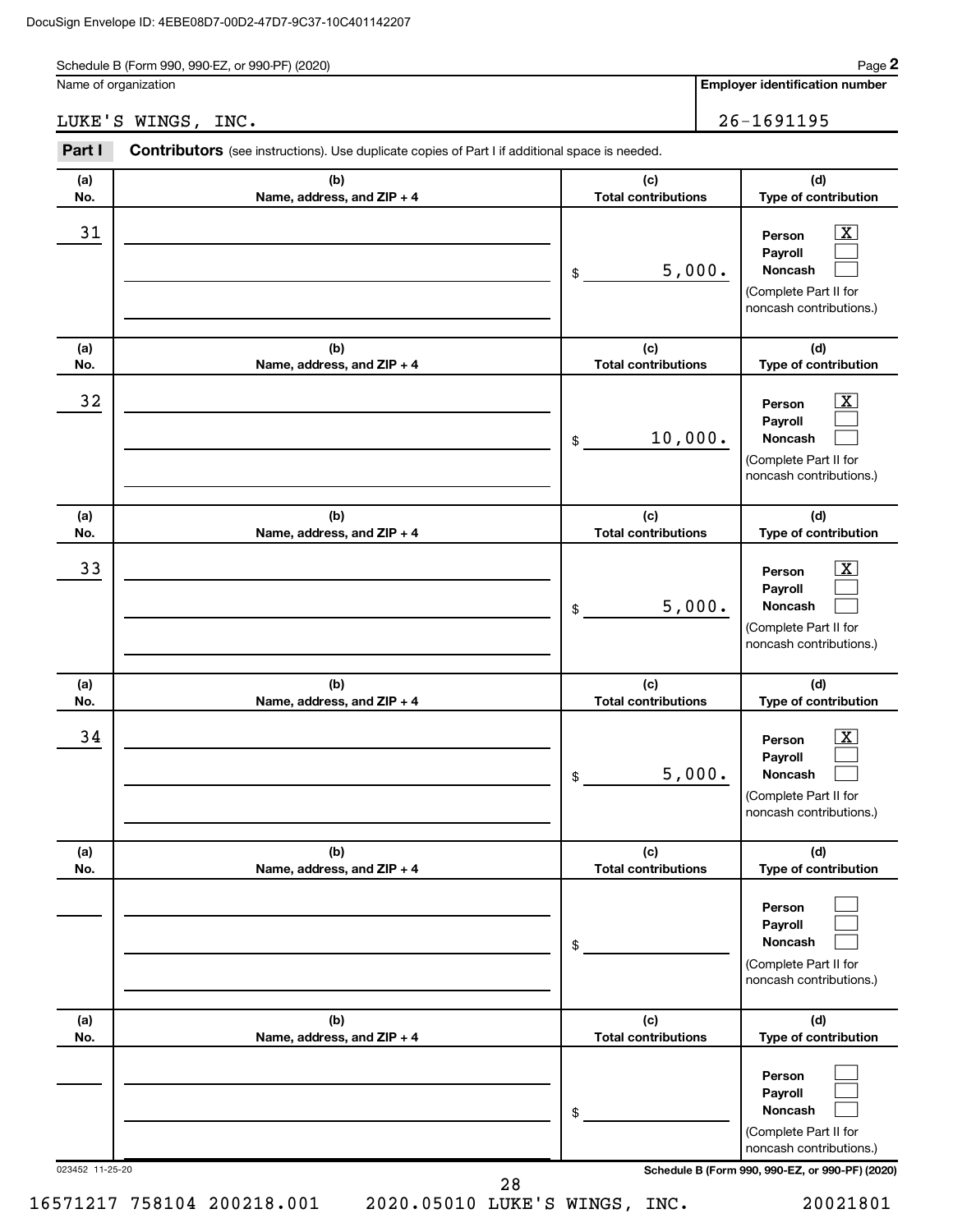| Schedule B (Form 990, 990-EZ, or 990-PF) (2020) | Page                             |
|-------------------------------------------------|----------------------------------|
| Name of organization                            | l Emplover identification number |
| LUKE'S WINGS, INC.                              | 26-1691195                       |

023453 11-25-20 **Schedule B (Form 990, 990-EZ, or 990-PF) (2020) (a) No. from Part I (c) FMV (or estimate) (b) Description of noncash property given (d) Date received (a) No. from Part I (c) FMV (or estimate) (b) Description of noncash property given (d) Date received (a) No. from Part I (c) FMV (or estimate) (b) Description of noncash property given (d) Date received (a) No. from Part I (c) FMV (or estimate) (b) Description of noncash property given (d) Date received (a) No. from Part I (c) FMV (or estimate) (b) Description of noncash property given (d) Date received (a) No. from Part I (c) FMV (or estimate) (b) Description of noncash property given (d) Date received** Part II Noncash Property (see instructions). Use duplicate copies of Part II if additional space is needed. (See instructions.) \$ (See instructions.) \$ (See instructions.) \$ (See instructions.) \$ (See instructions.) \$ (See instructions.) \$ 29

16571217 758104 200218.001 2020.05010 LUKE'S WINGS, INC. 20021801

**3**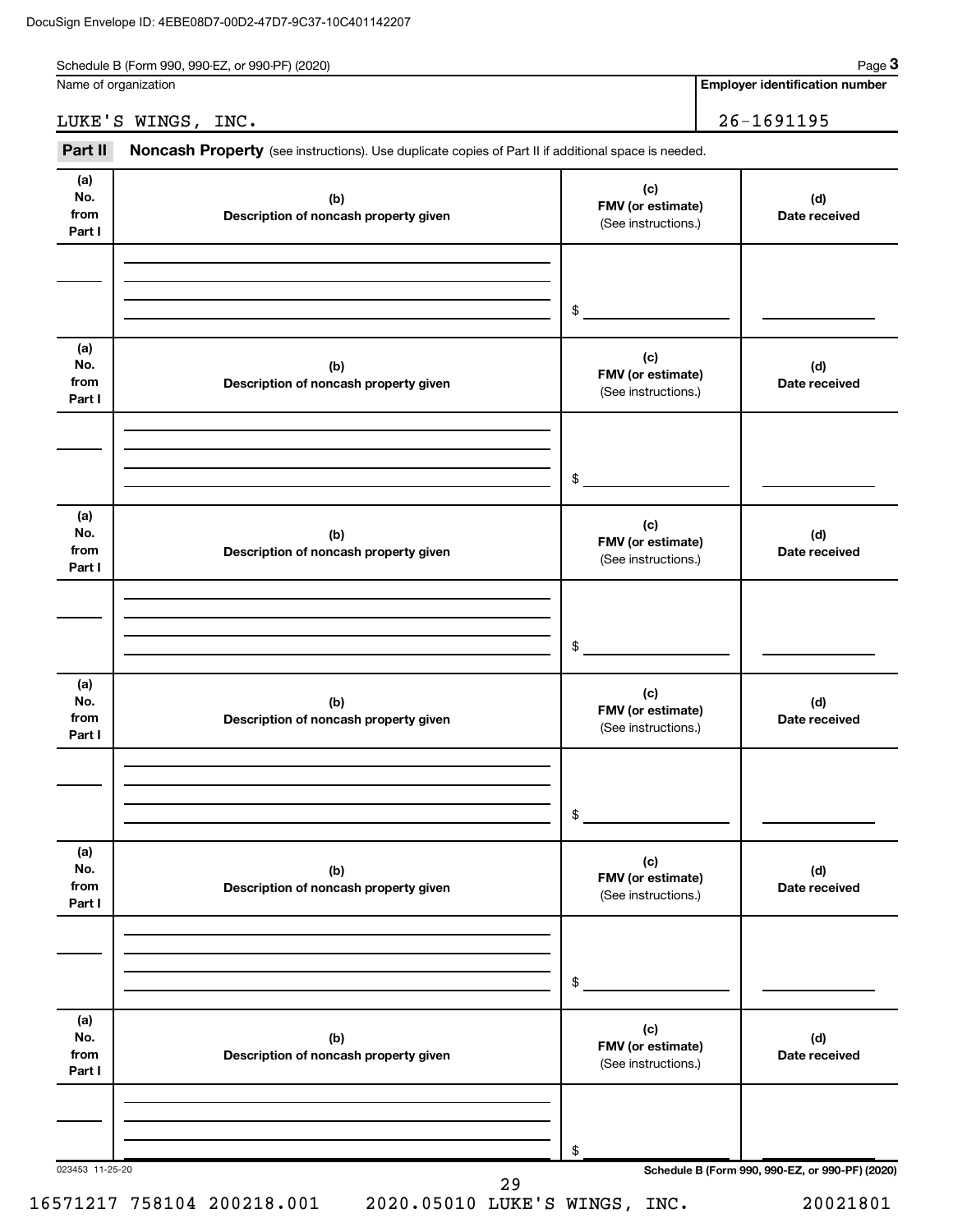| Name of organization      | Schedule B (Form 990, 990-EZ, or 990-PF) (2020)                                                                                                                                                                                                                                                                                                                                                                                                                                                                  |                      |  | Page 4<br><b>Employer identification number</b> |  |  |  |
|---------------------------|------------------------------------------------------------------------------------------------------------------------------------------------------------------------------------------------------------------------------------------------------------------------------------------------------------------------------------------------------------------------------------------------------------------------------------------------------------------------------------------------------------------|----------------------|--|-------------------------------------------------|--|--|--|
|                           |                                                                                                                                                                                                                                                                                                                                                                                                                                                                                                                  |                      |  |                                                 |  |  |  |
|                           | LUKE'S WINGS, INC.                                                                                                                                                                                                                                                                                                                                                                                                                                                                                               |                      |  | $26 - 1691195$                                  |  |  |  |
| Part III                  | Exclusively religious, charitable, etc., contributions to organizations described in section 501(c)(7), (8), or (10) that total more than \$1,000 for the year<br>from any one contributor. Complete columns (a) through (e) and the following line entry. For organizations<br>completing Part III, enter the total of exclusively religious, charitable, etc., contributions of \$1,000 or less for the year. (Enter this info. once.) ▶ \$<br>Use duplicate copies of Part III if additional space is needed. |                      |  |                                                 |  |  |  |
| (a) No.<br>from<br>Part I | (b) Purpose of gift                                                                                                                                                                                                                                                                                                                                                                                                                                                                                              | (c) Use of gift      |  | (d) Description of how gift is held             |  |  |  |
|                           |                                                                                                                                                                                                                                                                                                                                                                                                                                                                                                                  |                      |  |                                                 |  |  |  |
|                           |                                                                                                                                                                                                                                                                                                                                                                                                                                                                                                                  | (e) Transfer of gift |  |                                                 |  |  |  |
|                           | Transferee's name, address, and ZIP + 4                                                                                                                                                                                                                                                                                                                                                                                                                                                                          |                      |  | Relationship of transferor to transferee        |  |  |  |
| (a) No.<br>from           | (b) Purpose of gift                                                                                                                                                                                                                                                                                                                                                                                                                                                                                              | (c) Use of gift      |  | (d) Description of how gift is held             |  |  |  |
| Part I                    |                                                                                                                                                                                                                                                                                                                                                                                                                                                                                                                  |                      |  |                                                 |  |  |  |
|                           |                                                                                                                                                                                                                                                                                                                                                                                                                                                                                                                  | (e) Transfer of gift |  |                                                 |  |  |  |
|                           | Transferee's name, address, and ZIP + 4                                                                                                                                                                                                                                                                                                                                                                                                                                                                          |                      |  | Relationship of transferor to transferee        |  |  |  |
|                           |                                                                                                                                                                                                                                                                                                                                                                                                                                                                                                                  |                      |  |                                                 |  |  |  |
| (a) No.<br>from<br>Part I | (b) Purpose of gift                                                                                                                                                                                                                                                                                                                                                                                                                                                                                              | (c) Use of gift      |  | (d) Description of how gift is held             |  |  |  |
|                           |                                                                                                                                                                                                                                                                                                                                                                                                                                                                                                                  |                      |  |                                                 |  |  |  |
|                           | (e) Transfer of gift                                                                                                                                                                                                                                                                                                                                                                                                                                                                                             |                      |  |                                                 |  |  |  |
|                           | Transferee's name, address, and $ZIP + 4$                                                                                                                                                                                                                                                                                                                                                                                                                                                                        |                      |  | Relationship of transferor to transferee        |  |  |  |
| (a) No.<br>from           |                                                                                                                                                                                                                                                                                                                                                                                                                                                                                                                  |                      |  |                                                 |  |  |  |
| Part I                    | (b) Purpose of gift                                                                                                                                                                                                                                                                                                                                                                                                                                                                                              | (c) Use of gift      |  | (d) Description of how gift is held             |  |  |  |
|                           |                                                                                                                                                                                                                                                                                                                                                                                                                                                                                                                  |                      |  |                                                 |  |  |  |
|                           | Transferee's name, address, and ZIP + 4                                                                                                                                                                                                                                                                                                                                                                                                                                                                          | (e) Transfer of gift |  | Relationship of transferor to transferee        |  |  |  |
|                           |                                                                                                                                                                                                                                                                                                                                                                                                                                                                                                                  |                      |  |                                                 |  |  |  |
| 023454 11-25-20           |                                                                                                                                                                                                                                                                                                                                                                                                                                                                                                                  | 30                   |  | Schedule B (Form 990, 990-EZ, or 990-PF) (2020) |  |  |  |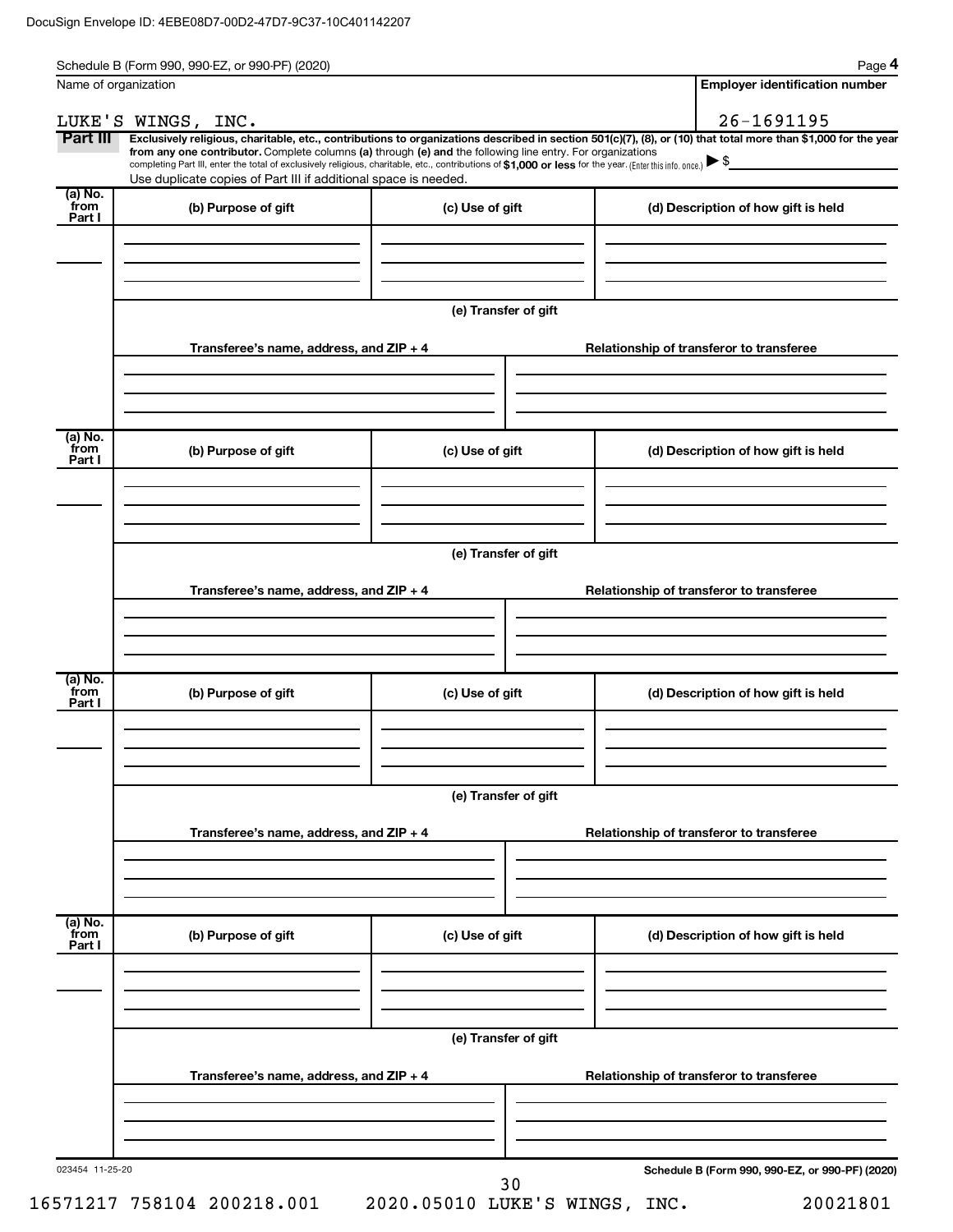DocuSign Envelope ID: 4EBE08D7-00D2-47D7-9C37-10C401142207

| <b>Supplemental Financial Statements</b><br><b>SCHEDULE D</b><br>Complete if the organization answered "Yes" on Form 990,<br>(Form 990) |                                                                                                                                                                                                                                |                                                                          |                                                                            |                                                                        |                          |                                                     | OMB No. 1545-0047     |  |
|-----------------------------------------------------------------------------------------------------------------------------------------|--------------------------------------------------------------------------------------------------------------------------------------------------------------------------------------------------------------------------------|--------------------------------------------------------------------------|----------------------------------------------------------------------------|------------------------------------------------------------------------|--------------------------|-----------------------------------------------------|-----------------------|--|
| Department of the Treasury                                                                                                              |                                                                                                                                                                                                                                | Part IV, line 6, 7, 8, 9, 10, 11a, 11b, 11c, 11d, 11e, 11f, 12a, or 12b. | Attach to Form 990.                                                        |                                                                        |                          |                                                     | <b>Open to Public</b> |  |
| Internal Revenue Service                                                                                                                |                                                                                                                                                                                                                                |                                                                          |                                                                            | Go to www.irs.gov/Form990 for instructions and the latest information. |                          | Inspection                                          |                       |  |
| Name of the organization                                                                                                                |                                                                                                                                                                                                                                |                                                                          |                                                                            |                                                                        |                          | <b>Employer identification number</b><br>26-1691195 |                       |  |
| Part I                                                                                                                                  | LUKE'S WINGS, INC.<br>Organizations Maintaining Donor Advised Funds or Other Similar Funds or Accounts. Complete if the                                                                                                        |                                                                          |                                                                            |                                                                        |                          |                                                     |                       |  |
|                                                                                                                                         | organization answered "Yes" on Form 990, Part IV, line 6.                                                                                                                                                                      |                                                                          |                                                                            |                                                                        |                          |                                                     |                       |  |
|                                                                                                                                         |                                                                                                                                                                                                                                |                                                                          | (a) Donor advised funds                                                    |                                                                        |                          | (b) Funds and other accounts                        |                       |  |
| 1                                                                                                                                       |                                                                                                                                                                                                                                |                                                                          |                                                                            |                                                                        |                          |                                                     |                       |  |
| 2                                                                                                                                       | Aggregate value of contributions to (during year)                                                                                                                                                                              |                                                                          | the control of the control of the control of the control of the control of |                                                                        |                          |                                                     |                       |  |
| З                                                                                                                                       |                                                                                                                                                                                                                                |                                                                          | the control of the control of the control of the control of the control of |                                                                        |                          |                                                     |                       |  |
| 4                                                                                                                                       |                                                                                                                                                                                                                                |                                                                          |                                                                            |                                                                        |                          |                                                     |                       |  |
| 5                                                                                                                                       | Did the organization inform all donors and donor advisors in writing that the assets held in donor advised funds                                                                                                               |                                                                          |                                                                            |                                                                        |                          |                                                     |                       |  |
|                                                                                                                                         |                                                                                                                                                                                                                                |                                                                          |                                                                            |                                                                        |                          | Yes                                                 |                       |  |
| 6                                                                                                                                       | Did the organization inform all grantees, donors, and donor advisors in writing that grant funds can be used only                                                                                                              |                                                                          |                                                                            |                                                                        |                          |                                                     |                       |  |
|                                                                                                                                         | for charitable purposes and not for the benefit of the donor or donor advisor, or for any other purpose conferring                                                                                                             |                                                                          |                                                                            |                                                                        |                          |                                                     |                       |  |
| Part II                                                                                                                                 | <b>Conservation Easements.</b> Complete if the organization answered "Yes" on Form 990, Part IV, line 7.                                                                                                                       |                                                                          |                                                                            |                                                                        |                          | <b>Yes</b>                                          |                       |  |
| 1.                                                                                                                                      | Purpose(s) of conservation easements held by the organization (check all that apply).                                                                                                                                          |                                                                          |                                                                            |                                                                        |                          |                                                     |                       |  |
|                                                                                                                                         | Preservation of land for public use (for example, recreation or education)                                                                                                                                                     |                                                                          |                                                                            | Preservation of a historically important land area                     |                          |                                                     |                       |  |
|                                                                                                                                         | Protection of natural habitat                                                                                                                                                                                                  |                                                                          |                                                                            | Preservation of a certified historic structure                         |                          |                                                     |                       |  |
|                                                                                                                                         | Preservation of open space                                                                                                                                                                                                     |                                                                          |                                                                            |                                                                        |                          |                                                     |                       |  |
| 2                                                                                                                                       | Complete lines 2a through 2d if the organization held a qualified conservation contribution in the form of a conservation easement on the last                                                                                 |                                                                          |                                                                            |                                                                        |                          |                                                     |                       |  |
| day of the tax year.                                                                                                                    |                                                                                                                                                                                                                                |                                                                          |                                                                            |                                                                        |                          | Held at the End of the Tax Year                     |                       |  |
|                                                                                                                                         |                                                                                                                                                                                                                                |                                                                          |                                                                            |                                                                        | 2a                       |                                                     |                       |  |
| b                                                                                                                                       | Total acreage restricted by conservation easements [11] matter conservation conservation of the set of the set of the set of the set of the set of the set of the set of the set of the set of the set of the set of the set o |                                                                          |                                                                            |                                                                        | 2 <sub>b</sub>           |                                                     |                       |  |
| c                                                                                                                                       | Number of conservation easements on a certified historic structure included in (a) manufacture included in (a)                                                                                                                 |                                                                          |                                                                            |                                                                        | 2c                       |                                                     |                       |  |
|                                                                                                                                         | d Number of conservation easements included in (c) acquired after 7/25/06, and not on a historic structure                                                                                                                     |                                                                          |                                                                            |                                                                        |                          |                                                     |                       |  |
|                                                                                                                                         |                                                                                                                                                                                                                                |                                                                          |                                                                            |                                                                        | 2d                       |                                                     |                       |  |
|                                                                                                                                         |                                                                                                                                                                                                                                |                                                                          |                                                                            |                                                                        |                          |                                                     |                       |  |
| 3                                                                                                                                       | Number of conservation easements modified, transferred, released, extinguished, or terminated by the organization during the tax                                                                                               |                                                                          |                                                                            |                                                                        |                          |                                                     |                       |  |
| $year \blacktriangleright$                                                                                                              |                                                                                                                                                                                                                                |                                                                          |                                                                            |                                                                        |                          |                                                     |                       |  |
| 4                                                                                                                                       | Number of states where property subject to conservation easement is located >                                                                                                                                                  |                                                                          |                                                                            |                                                                        |                          |                                                     |                       |  |
| 5                                                                                                                                       | Does the organization have a written policy regarding the periodic monitoring, inspection, handling of                                                                                                                         |                                                                          |                                                                            |                                                                        |                          |                                                     |                       |  |
|                                                                                                                                         |                                                                                                                                                                                                                                |                                                                          |                                                                            |                                                                        |                          | Yes                                                 |                       |  |
| 6                                                                                                                                       | Staff and volunteer hours devoted to monitoring, inspecting, handling of violations, and enforcing conservation easements during the year                                                                                      |                                                                          |                                                                            |                                                                        |                          |                                                     |                       |  |
|                                                                                                                                         |                                                                                                                                                                                                                                |                                                                          |                                                                            |                                                                        |                          |                                                     |                       |  |
| 7                                                                                                                                       | Amount of expenses incurred in monitoring, inspecting, handling of violations, and enforcing conservation easements during the year                                                                                            |                                                                          |                                                                            |                                                                        |                          |                                                     |                       |  |
| $\blacktriangleright$ \$                                                                                                                |                                                                                                                                                                                                                                |                                                                          |                                                                            |                                                                        |                          |                                                     |                       |  |
| 8                                                                                                                                       | Does each conservation easement reported on line 2(d) above satisfy the requirements of section 170(h)(4)(B)(i)                                                                                                                |                                                                          |                                                                            |                                                                        |                          | Yes                                                 |                       |  |
| 9                                                                                                                                       | In Part XIII, describe how the organization reports conservation easements in its revenue and expense statement and                                                                                                            |                                                                          |                                                                            |                                                                        |                          |                                                     |                       |  |
|                                                                                                                                         | balance sheet, and include, if applicable, the text of the footnote to the organization's financial statements that describes the                                                                                              |                                                                          |                                                                            |                                                                        |                          |                                                     |                       |  |
|                                                                                                                                         | organization's accounting for conservation easements.                                                                                                                                                                          |                                                                          |                                                                            |                                                                        |                          |                                                     |                       |  |
|                                                                                                                                         | Part III   Organizations Maintaining Collections of Art, Historical Treasures, or Other Similar Assets.                                                                                                                        |                                                                          |                                                                            |                                                                        |                          |                                                     |                       |  |
|                                                                                                                                         | Complete if the organization answered "Yes" on Form 990, Part IV, line 8.                                                                                                                                                      |                                                                          |                                                                            |                                                                        |                          |                                                     |                       |  |
|                                                                                                                                         | 1a If the organization elected, as permitted under FASB ASC 958, not to report in its revenue statement and balance sheet works                                                                                                |                                                                          |                                                                            |                                                                        |                          |                                                     |                       |  |
|                                                                                                                                         | of art, historical treasures, or other similar assets held for public exhibition, education, or research in furtherance of public                                                                                              |                                                                          |                                                                            |                                                                        |                          |                                                     |                       |  |
|                                                                                                                                         | service, provide in Part XIII the text of the footnote to its financial statements that describes these items.                                                                                                                 |                                                                          |                                                                            |                                                                        |                          |                                                     |                       |  |
|                                                                                                                                         | <b>b</b> If the organization elected, as permitted under FASB ASC 958, to report in its revenue statement and balance sheet works of                                                                                           |                                                                          |                                                                            |                                                                        |                          |                                                     |                       |  |
|                                                                                                                                         | art, historical treasures, or other similar assets held for public exhibition, education, or research in furtherance of public service,                                                                                        |                                                                          |                                                                            |                                                                        |                          |                                                     |                       |  |
|                                                                                                                                         | provide the following amounts relating to these items:                                                                                                                                                                         |                                                                          |                                                                            |                                                                        |                          |                                                     |                       |  |
|                                                                                                                                         | (i) Revenue included on Form 990, Part VIII, line 1 $\ldots$ $\ldots$ $\ldots$ $\ldots$ $\ldots$ $\ldots$ $\ldots$ $\ldots$ $\ldots$ $\qquad \qquad$ $\uparrow$ $\uparrow$                                                     |                                                                          |                                                                            |                                                                        |                          |                                                     |                       |  |
|                                                                                                                                         | (ii) Assets included in Form 990, Part X <b>manual construction control and construction</b> construction construction                                                                                                         |                                                                          |                                                                            |                                                                        |                          |                                                     |                       |  |
| 2                                                                                                                                       | If the organization received or held works of art, historical treasures, or other similar assets for financial gain, provide                                                                                                   |                                                                          |                                                                            |                                                                        |                          |                                                     |                       |  |
|                                                                                                                                         | the following amounts required to be reported under FASB ASC 958 relating to these items:                                                                                                                                      |                                                                          |                                                                            |                                                                        | $\blacktriangleright$ \$ |                                                     |                       |  |
|                                                                                                                                         |                                                                                                                                                                                                                                |                                                                          |                                                                            |                                                                        | $\triangleright$ s       |                                                     |                       |  |
|                                                                                                                                         | LHA For Paperwork Reduction Act Notice, see the Instructions for Form 990.                                                                                                                                                     |                                                                          |                                                                            |                                                                        |                          | Schedule D (Form 990) 2020                          |                       |  |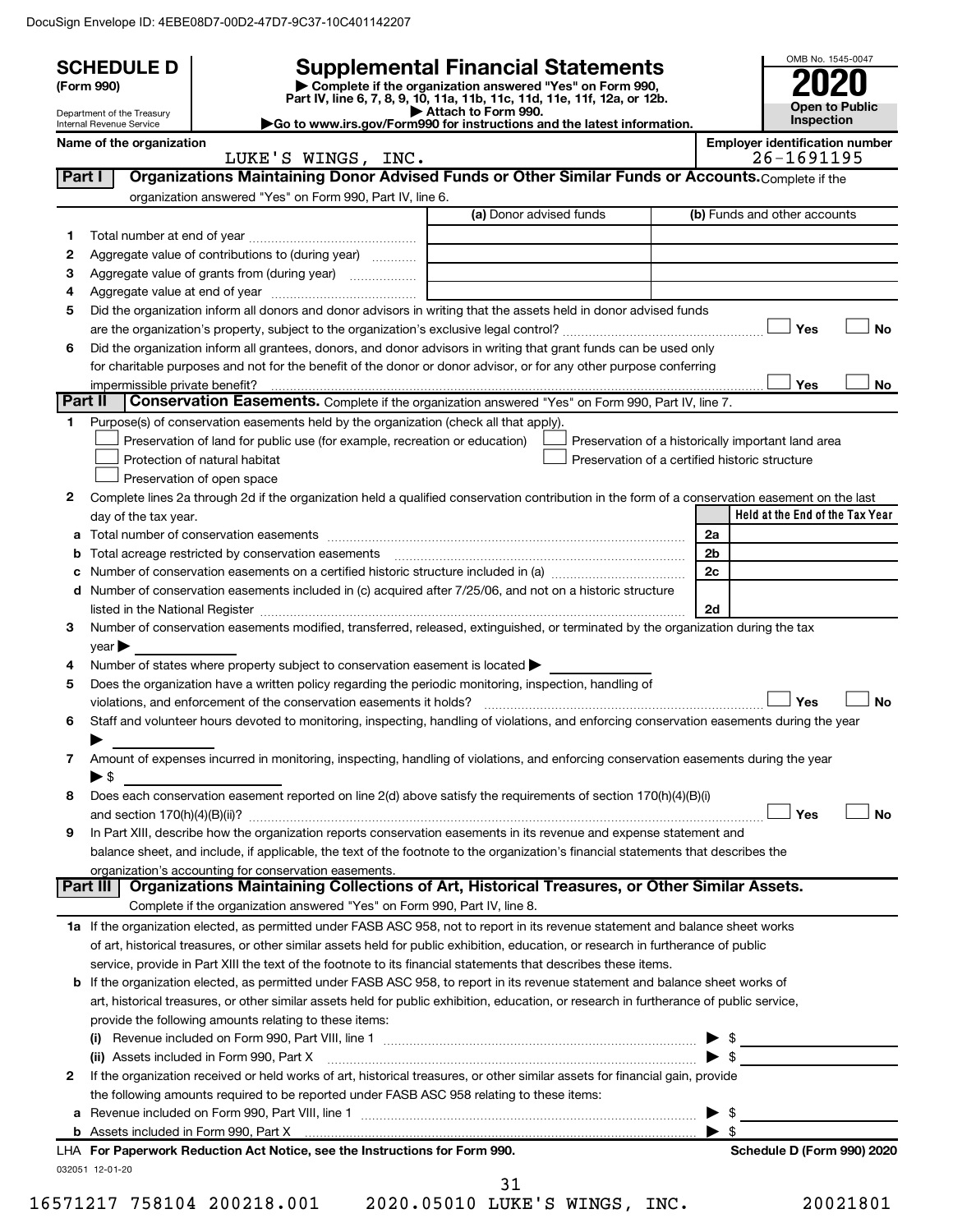DocuSign Envelope ID: 4EBE08D7-00D2-47D7-9C37-10C401142207

|    | Schedule D (Form 990) 2020<br>Part III   Organizations Maintaining Collections of Art, Historical Treasures, or Other Similar Assets (continued)                                                                                     | LUKE'S WINGS, INC.                      |         |                |                                                                                                                      |                                                         | 26-1691195 Page 2   |               |
|----|--------------------------------------------------------------------------------------------------------------------------------------------------------------------------------------------------------------------------------------|-----------------------------------------|---------|----------------|----------------------------------------------------------------------------------------------------------------------|---------------------------------------------------------|---------------------|---------------|
| 3  | Using the organization's acquisition, accession, and other records, check any of the following that make significant use of its                                                                                                      |                                         |         |                |                                                                                                                      |                                                         |                     |               |
|    | collection items (check all that apply):                                                                                                                                                                                             |                                         |         |                |                                                                                                                      |                                                         |                     |               |
| a  | Public exhibition                                                                                                                                                                                                                    |                                         | d       |                | Loan or exchange program                                                                                             |                                                         |                     |               |
| b  | Scholarly research                                                                                                                                                                                                                   |                                         | e       | Other          |                                                                                                                      |                                                         |                     |               |
|    | Preservation for future generations                                                                                                                                                                                                  |                                         |         |                | <u> 1980 - Jan Stein Stein Stein Stein Stein Stein Stein Stein Stein Stein Stein Stein Stein Stein Stein Stein S</u> |                                                         |                     |               |
| c  |                                                                                                                                                                                                                                      |                                         |         |                |                                                                                                                      |                                                         |                     |               |
| 4  | Provide a description of the organization's collections and explain how they further the organization's exempt purpose in Part XIII.                                                                                                 |                                         |         |                |                                                                                                                      |                                                         |                     |               |
| 5  | During the year, did the organization solicit or receive donations of art, historical treasures, or other similar assets                                                                                                             |                                         |         |                |                                                                                                                      |                                                         |                     |               |
|    |                                                                                                                                                                                                                                      |                                         |         |                |                                                                                                                      |                                                         | Yes                 | No            |
|    | <b>Part IV</b><br><b>Escrow and Custodial Arrangements.</b> Complete if the organization answered "Yes" on Form 990, Part IV, line 9, or                                                                                             |                                         |         |                |                                                                                                                      |                                                         |                     |               |
|    | reported an amount on Form 990, Part X, line 21.                                                                                                                                                                                     |                                         |         |                |                                                                                                                      |                                                         |                     |               |
|    | 1a Is the organization an agent, trustee, custodian or other intermediary for contributions or other assets not included                                                                                                             |                                         |         |                |                                                                                                                      |                                                         |                     |               |
|    |                                                                                                                                                                                                                                      |                                         |         |                |                                                                                                                      |                                                         | Yes                 | <b>No</b>     |
|    | b If "Yes," explain the arrangement in Part XIII and complete the following table:                                                                                                                                                   |                                         |         |                |                                                                                                                      |                                                         |                     |               |
|    |                                                                                                                                                                                                                                      |                                         |         |                |                                                                                                                      |                                                         | Amount              |               |
| с  | Beginning balance <b>contract to the contract of the contract of the contract of the contract of the contract of the contract of the contract of the contract of the contract of the contract of the contract of the contract of</b> |                                         |         |                |                                                                                                                      | 1c                                                      |                     |               |
|    |                                                                                                                                                                                                                                      |                                         |         |                |                                                                                                                      | 1d                                                      |                     |               |
|    | Distributions during the year manufactured and an account of the year manufactured and the year manufactured and the year manufactured and the year manufactured and the year manufactured and the year manufactured and the y       |                                         |         |                |                                                                                                                      | 1e                                                      |                     |               |
| f. |                                                                                                                                                                                                                                      |                                         |         |                |                                                                                                                      | 1f                                                      |                     |               |
|    | 2a Did the organization include an amount on Form 990, Part X, line 21, for escrow or custodial account liability?                                                                                                                   |                                         |         |                |                                                                                                                      |                                                         | Yes                 | No            |
|    |                                                                                                                                                                                                                                      |                                         |         |                |                                                                                                                      |                                                         |                     |               |
|    | Part V<br>Endowment Funds. Complete if the organization answered "Yes" on Form 990, Part IV, line 10.                                                                                                                                |                                         |         |                |                                                                                                                      |                                                         |                     |               |
|    |                                                                                                                                                                                                                                      | (a) Current year                        |         | (b) Prior year |                                                                                                                      | (c) Two years back $\vert$ (d) Three years back $\vert$ | (e) Four years back |               |
|    | 1a Beginning of year balance                                                                                                                                                                                                         |                                         |         |                |                                                                                                                      |                                                         |                     |               |
| b  |                                                                                                                                                                                                                                      |                                         |         |                |                                                                                                                      |                                                         |                     |               |
|    | c Net investment earnings, gains, and losses                                                                                                                                                                                         |                                         |         |                |                                                                                                                      |                                                         |                     |               |
| d  |                                                                                                                                                                                                                                      |                                         |         |                |                                                                                                                      |                                                         |                     |               |
|    | <b>e</b> Other expenditures for facilities                                                                                                                                                                                           |                                         |         |                |                                                                                                                      |                                                         |                     |               |
|    | and programs                                                                                                                                                                                                                         |                                         |         |                |                                                                                                                      |                                                         |                     |               |
| f. |                                                                                                                                                                                                                                      |                                         |         |                |                                                                                                                      |                                                         |                     |               |
| g  |                                                                                                                                                                                                                                      |                                         |         |                |                                                                                                                      |                                                         |                     |               |
| 2  | Provide the estimated percentage of the current year end balance (line 1g, column (a)) held as:                                                                                                                                      |                                         |         |                |                                                                                                                      |                                                         |                     |               |
|    | Board designated or quasi-endowment                                                                                                                                                                                                  |                                         | %       |                |                                                                                                                      |                                                         |                     |               |
|    | <b>b</b> Permanent endowment $\blacktriangleright$                                                                                                                                                                                   | %                                       |         |                |                                                                                                                      |                                                         |                     |               |
|    | c Term endowment $\blacktriangleright$                                                                                                                                                                                               | %                                       |         |                |                                                                                                                      |                                                         |                     |               |
|    |                                                                                                                                                                                                                                      |                                         |         |                |                                                                                                                      |                                                         |                     |               |
|    | The percentages on lines 2a, 2b, and 2c should equal 100%.                                                                                                                                                                           |                                         |         |                |                                                                                                                      |                                                         |                     |               |
|    | 3a Are there endowment funds not in the possession of the organization that are held and administered for the organization                                                                                                           |                                         |         |                |                                                                                                                      |                                                         |                     |               |
|    | by:                                                                                                                                                                                                                                  |                                         |         |                |                                                                                                                      |                                                         | Yes                 | No            |
|    |                                                                                                                                                                                                                                      |                                         |         |                |                                                                                                                      |                                                         | 3a(i)               |               |
|    |                                                                                                                                                                                                                                      |                                         |         |                |                                                                                                                      |                                                         | 3a(ii)              |               |
|    |                                                                                                                                                                                                                                      |                                         |         |                |                                                                                                                      |                                                         | 3b                  |               |
| 4  | Describe in Part XIII the intended uses of the organization's endowment funds.                                                                                                                                                       |                                         |         |                |                                                                                                                      |                                                         |                     |               |
|    | Part VI   Land, Buildings, and Equipment.                                                                                                                                                                                            |                                         |         |                |                                                                                                                      |                                                         |                     |               |
|    | Complete if the organization answered "Yes" on Form 990, Part IV, line 11a. See Form 990, Part X, line 10.                                                                                                                           |                                         |         |                |                                                                                                                      |                                                         |                     |               |
|    | Description of property                                                                                                                                                                                                              | (a) Cost or other<br>basis (investment) |         |                | (b) Cost or other<br>basis (other)                                                                                   | (c) Accumulated<br>depreciation                         | (d) Book value      |               |
|    |                                                                                                                                                                                                                                      |                                         |         |                |                                                                                                                      |                                                         |                     |               |
|    |                                                                                                                                                                                                                                      |                                         |         |                |                                                                                                                      |                                                         |                     |               |
|    |                                                                                                                                                                                                                                      |                                         |         |                |                                                                                                                      |                                                         |                     |               |
|    |                                                                                                                                                                                                                                      |                                         | 3,440.  |                |                                                                                                                      | 3,440.                                                  |                     | $\mathbf 0$ . |
|    |                                                                                                                                                                                                                                      |                                         | 91,500. |                |                                                                                                                      | 82,667.                                                 |                     | 8,833.        |
|    | Total. Add lines 1a through 1e. (Column (d) must equal Form 990, Part X, column (B), line 10c.)                                                                                                                                      |                                         |         |                |                                                                                                                      |                                                         |                     | 8,833.        |
|    |                                                                                                                                                                                                                                      |                                         |         |                |                                                                                                                      |                                                         |                     |               |

**Schedule D (Form 990) 2020**

032052 12-01-20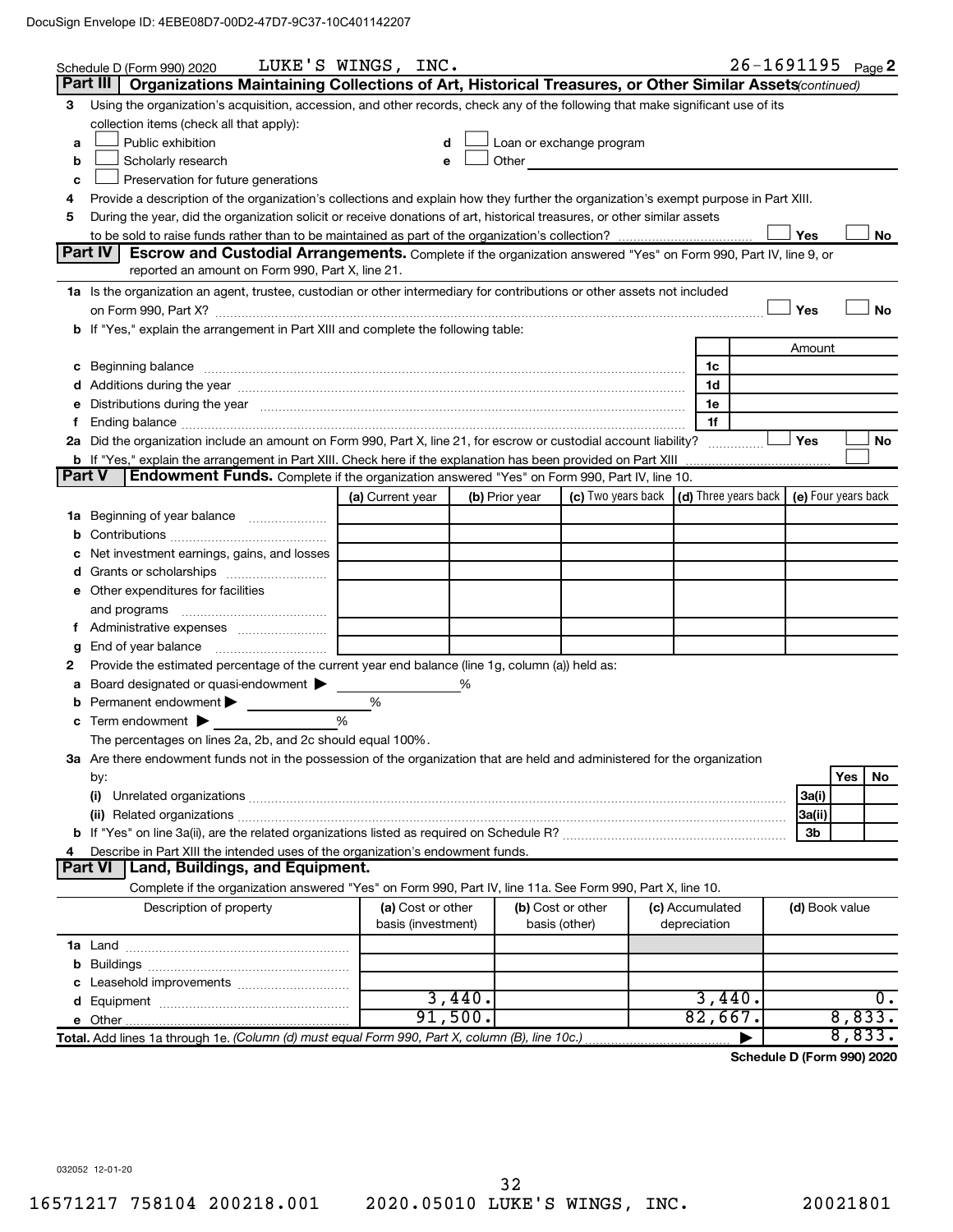| LUKE'S WINGS, INC.<br>Schedule D (Form 990) 2020                                                           |                 |                                                           | 26-1691195 Page 3 |
|------------------------------------------------------------------------------------------------------------|-----------------|-----------------------------------------------------------|-------------------|
| Part VII Investments - Other Securities.                                                                   |                 |                                                           |                   |
| Complete if the organization answered "Yes" on Form 990, Part IV, line 11b. See Form 990, Part X, line 12. |                 |                                                           |                   |
| (a) Description of security or category (including name of security)                                       | (b) Book value  | (c) Method of valuation: Cost or end-of-year market value |                   |
|                                                                                                            |                 |                                                           |                   |
|                                                                                                            |                 |                                                           |                   |
| $(3)$ Other                                                                                                |                 |                                                           |                   |
| (A)                                                                                                        |                 |                                                           |                   |
| (B)                                                                                                        |                 |                                                           |                   |
| (C)                                                                                                        |                 |                                                           |                   |
| (D)                                                                                                        |                 |                                                           |                   |
| (E)                                                                                                        |                 |                                                           |                   |
| (F)                                                                                                        |                 |                                                           |                   |
| (G)                                                                                                        |                 |                                                           |                   |
| (H)                                                                                                        |                 |                                                           |                   |
| Total. (Col. (b) must equal Form 990, Part X, col. (B) line 12.) $\blacktriangleright$                     |                 |                                                           |                   |
| Part VIII Investments - Program Related.                                                                   |                 |                                                           |                   |
| Complete if the organization answered "Yes" on Form 990, Part IV, line 11c. See Form 990, Part X, line 13. |                 |                                                           |                   |
| (a) Description of investment                                                                              | (b) Book value  | (c) Method of valuation: Cost or end-of-year market value |                   |
| (1)                                                                                                        |                 |                                                           |                   |
| (2)                                                                                                        |                 |                                                           |                   |
| (3)                                                                                                        |                 |                                                           |                   |
| (4)                                                                                                        |                 |                                                           |                   |
| (5)                                                                                                        |                 |                                                           |                   |
| (6)                                                                                                        |                 |                                                           |                   |
| (7)                                                                                                        |                 |                                                           |                   |
| (8)                                                                                                        |                 |                                                           |                   |
| (9)                                                                                                        |                 |                                                           |                   |
| Total. (Col. (b) must equal Form 990, Part X, col. (B) line 13.) $\blacktriangleright$                     |                 |                                                           |                   |
| <b>Other Assets.</b><br>Part IX                                                                            |                 |                                                           |                   |
| Complete if the organization answered "Yes" on Form 990, Part IV, line 11d. See Form 990, Part X, line 15. |                 |                                                           |                   |
|                                                                                                            | (a) Description |                                                           | (b) Book value    |
| <b>SECURITY DEPOSIT</b><br>(1)                                                                             |                 |                                                           | 6,890.            |
| <b>OTHER CURRENT ASSETS</b><br>(2)                                                                         |                 |                                                           | 211,377.          |
| (3)                                                                                                        |                 |                                                           |                   |
| (4)                                                                                                        |                 |                                                           |                   |
| (5)                                                                                                        |                 |                                                           |                   |
| (6)                                                                                                        |                 |                                                           |                   |
| (7)                                                                                                        |                 |                                                           |                   |
| (8)                                                                                                        |                 |                                                           |                   |

**Total.**  *(Column (b) must equal Form 990, Part X, col. (B) line 15.)* **Part X Other Liabilities.**

**(9)**

Complete if the organization answered "Yes" on Form 990, Part IV, line 11e or 11f. See Form 990, Part X, line 25.

|

| 1.            | (a) Description of liability | (b) Book value |
|---------------|------------------------------|----------------|
|               | Federal income taxes         |                |
| (2)           | DEFERRED RENT                | 20,396.        |
| $\frac{1}{2}$ |                              |                |
| (4)           |                              |                |
| (5)           |                              |                |
| (6)           |                              |                |
| (7)           |                              |                |
| (8)           |                              |                |
| (9)           |                              |                |
|               |                              | 20             |

**2.** Liability for uncertain tax positions. In Part XIII, provide the text of the footnote to the organization's financial statements that reports the organization's liability for uncertain tax positions under FASB ASC 740. Check here if the text of the footnote has been provided in Part XIII..  $\boxed{\text{X}}$ 

**Schedule D (Form 990) 2020**

032053 12-01-20

218,267.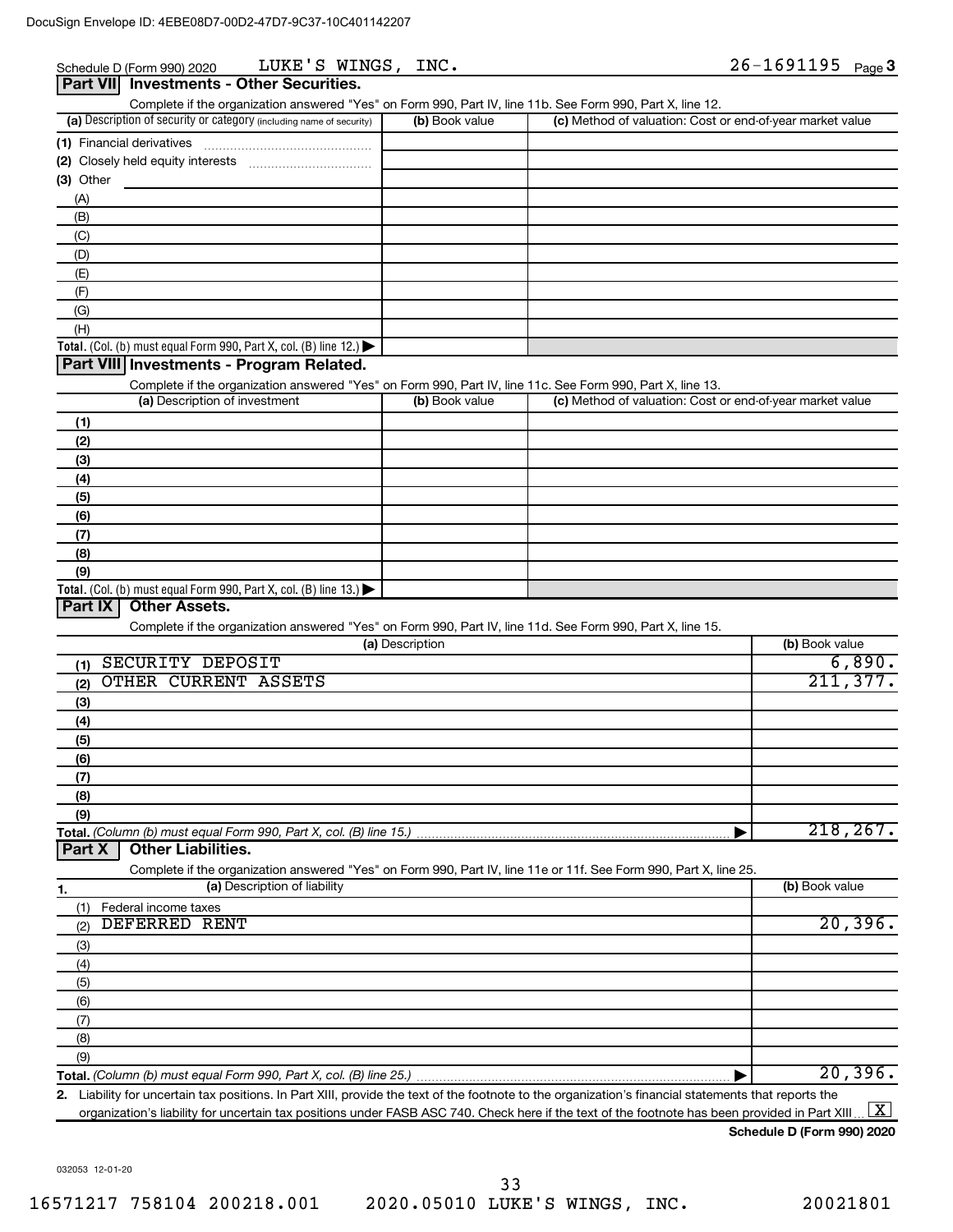|    | LUKE'S WINGS, INC.<br>Schedule D (Form 990) 2020                                                                         |                |            |                | 26-1691195 Page 4 |         |
|----|--------------------------------------------------------------------------------------------------------------------------|----------------|------------|----------------|-------------------|---------|
|    | Part XI   Reconciliation of Revenue per Audited Financial Statements With Revenue per Return.                            |                |            |                |                   |         |
|    | Complete if the organization answered "Yes" on Form 990, Part IV, line 12a.                                              |                |            |                |                   |         |
| 1  |                                                                                                                          |                |            | $\blacksquare$ | 1,344,706.        |         |
| 2  | Amounts included on line 1 but not on Form 990, Part VIII, line 12:                                                      |                |            |                |                   |         |
| a  |                                                                                                                          | 2a             | 109,417.   |                |                   |         |
| b  |                                                                                                                          | 2 <sub>b</sub> |            |                |                   |         |
| с  |                                                                                                                          | 2c             |            |                |                   |         |
| d  |                                                                                                                          | 2d             | $-11,358.$ |                |                   |         |
| е  | Add lines 2a through 2d                                                                                                  |                |            | <b>2e</b>      |                   | 98,059. |
| 3  |                                                                                                                          |                |            | 3              | 1, 246, 647.      |         |
| 4  | Amounts included on Form 990, Part VIII, line 12, but not on line 1:                                                     |                |            |                |                   |         |
| a  |                                                                                                                          | 4a l           |            |                |                   |         |
| b  |                                                                                                                          |                |            |                |                   |         |
| c  | Add lines 4a and 4b                                                                                                      |                |            | 4c             |                   | υ.      |
| 5  |                                                                                                                          |                |            | 5              | 1, 246, 647.      |         |
|    | Part XII   Reconciliation of Expenses per Audited Financial Statements With Expenses per Return.                         |                |            |                |                   |         |
|    | Complete if the organization answered "Yes" on Form 990, Part IV, line 12a.                                              |                |            |                |                   |         |
| 1  |                                                                                                                          |                |            | $\blacksquare$ | 1, 165, 553.      |         |
| 2  | Amounts included on line 1 but not on Form 990, Part IX, line 25:                                                        |                |            |                |                   |         |
| a  |                                                                                                                          | 2a             |            |                |                   |         |
| b  |                                                                                                                          | 2 <sub>b</sub> |            |                |                   |         |
|    |                                                                                                                          | 2 <sub>c</sub> |            |                |                   |         |
|    |                                                                                                                          | 2d             |            |                |                   |         |
| е  | Add lines 2a through 2d <b>must be a constructed as the constant of the constant of the constant of the construction</b> |                |            | 2е             |                   |         |
| 3  |                                                                                                                          |                |            | 3              | 1, 165, 553.      |         |
| 4  | Amounts included on Form 990, Part IX, line 25, but not on line 1:                                                       |                |            |                |                   |         |
| a  |                                                                                                                          | 4a             |            |                |                   |         |
|    |                                                                                                                          | 4 <sub>b</sub> | 11,358.    |                |                   |         |
|    |                                                                                                                          |                |            |                |                   | 11,358. |
|    | Add lines 4a and 4b                                                                                                      |                |            | 4с             |                   |         |
| 5. | Part XIII Supplemental Information.                                                                                      |                |            | 5              | 1,176,911.        |         |

Provide the descriptions required for Part II, lines 3, 5, and 9; Part III, lines 1a and 4; Part IV, lines 1b and 2b; Part V, line 4; Part X, line 2; Part XI, lines 2d and 4b; and Part XII, lines 2d and 4b. Also complete this part to provide any additional information.

## PART X, LINE 2:

| ACCOUNTING PRINCIPLES GENERALLY ACCEPTED IN THE UNITED STATES OF AMERICA    |
|-----------------------------------------------------------------------------|
| REQUIRE THE ORGANIZATION TO EVALUATE TAX POSITIONS TAKEN AND RECOGNIZE A    |
| TAX LIABILITY IF IT IS MORE LIKELY THAN NOT THAT UNCERTAIN TAX POSITIONS    |
| TAKEN WOULD NOT BE SUSTAINED UPON EXAMINATION BY TAXING AUTHORITIES.<br>THE |
| ORGANIZATION HAS ANALYZED TAX POSITIONS TAKEN AND HAS CONCLUDED THAT, AS    |
| OF DECEMBER 31, 2020 AND 2019, THERE ARE NO UNCERTAIN TAX POSITIONS TAKEN   |
| TO BE TAKEN THAT WOULD REQUIRE RECOGNITION OF A LIABILITY OR<br>OR EXPECTED |
| DISCLOSURE IN THE FINANCIAL STATEMENTS. THE ORGANIZATION HAD NO INTEREST    |
| AND PENALTIES RELATED TO INCOME TAXES FOR THE YEARS ENDED DECEMBER 31,      |
| 2020 AND 2019.<br>THE ORGANIZATION IS SUBJECT TO ROUTINE AUDITS BY TAXING   |
| JURISDICTIONS; HOWEVER, THERE ARE CURRENTLY NO AUDITS FOR ANY TAX PERIODS   |
| Schedule D (Form 990) 2020<br>032054 12-01-20<br>34                         |
| 16571217 758104 200218.001 2020.05010 LUKE'S WINGS, INC.<br>20021801        |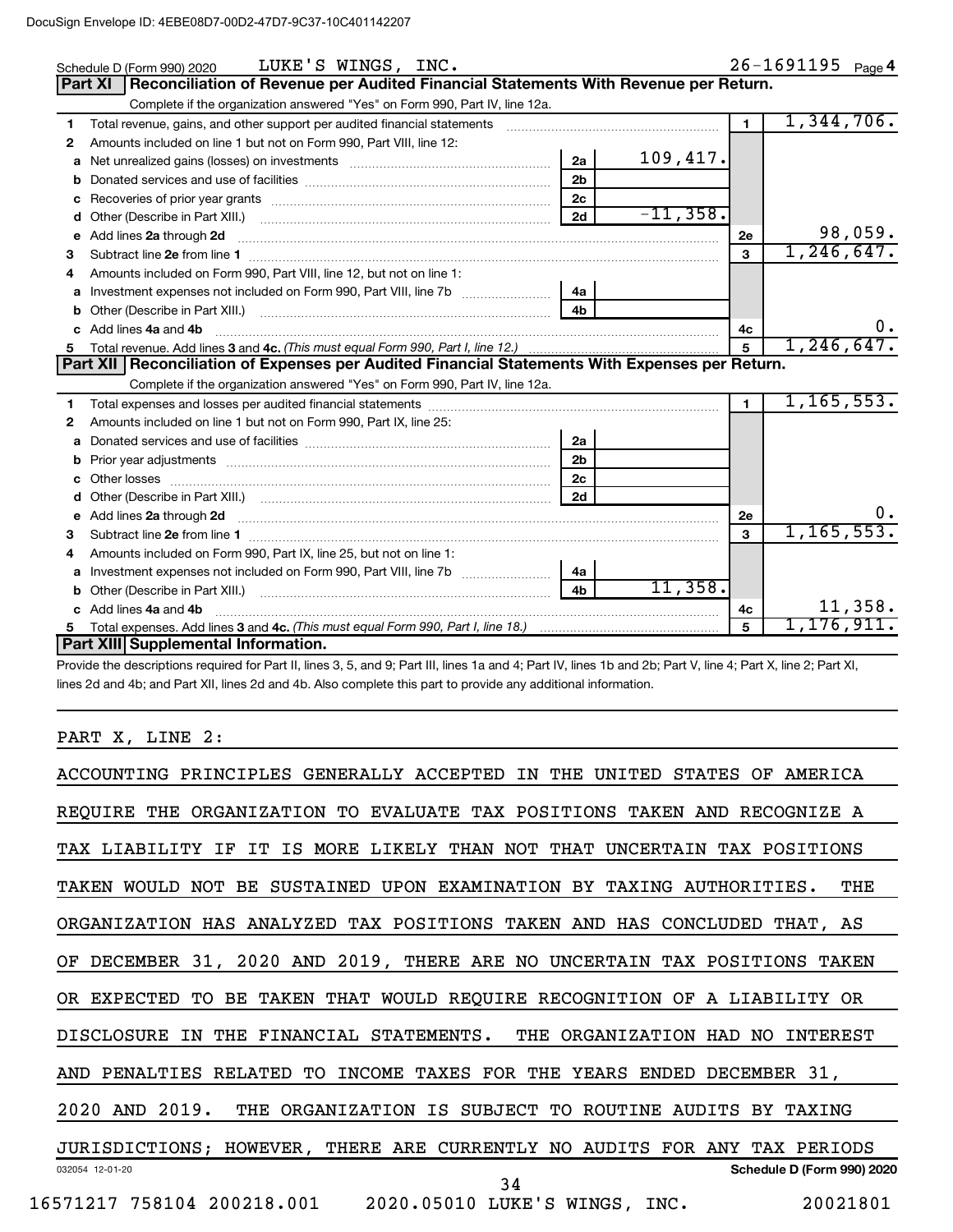| LUKE'S WINGS, INC.<br>Schedule D (Form 990) 2020                            | 26-1691195 Page 5          |
|-----------------------------------------------------------------------------|----------------------------|
| Part XIII Supplemental Information (continued)                              |                            |
| THE ORGANIZATION'S FEDERAL AND STATE INCOME TAX RETURNS ARE<br>IN PROGRESS. |                            |
| SUBJECT TO EXAMINATION BY THE INTERNAL REVENUE SERVICE AND STATE TAX        |                            |
| AUTHORITIES, GENERALLY FOR A PERIOD OF THREE YEARS AFTER THE RETURNS ARE    |                            |
| FILED.                                                                      |                            |
|                                                                             |                            |
|                                                                             |                            |
| PART XI, LINE 2D - OTHER ADJUSTMENTS:                                       |                            |
| INVESTMENT MANAGER FEES                                                     | $-11,358.$                 |
|                                                                             |                            |
| PART XII, LINE 4B - OTHER ADJUSTMENTS:                                      |                            |
| <b>INVESTMENT FEES</b>                                                      | 11,358.                    |
|                                                                             |                            |
|                                                                             |                            |
|                                                                             |                            |
|                                                                             |                            |
|                                                                             |                            |
|                                                                             |                            |
|                                                                             |                            |
|                                                                             |                            |
|                                                                             |                            |
|                                                                             |                            |
|                                                                             |                            |
|                                                                             |                            |
|                                                                             |                            |
|                                                                             |                            |
|                                                                             |                            |
|                                                                             |                            |
|                                                                             |                            |
|                                                                             |                            |
|                                                                             |                            |
|                                                                             |                            |
|                                                                             |                            |
|                                                                             |                            |
| 032055 12-01-20                                                             | Schedule D (Form 990) 2020 |
| 35<br>16571217 758104 200218.001<br>2020.05010 LUKE'S WINGS, INC.           | 20021801                   |
|                                                                             |                            |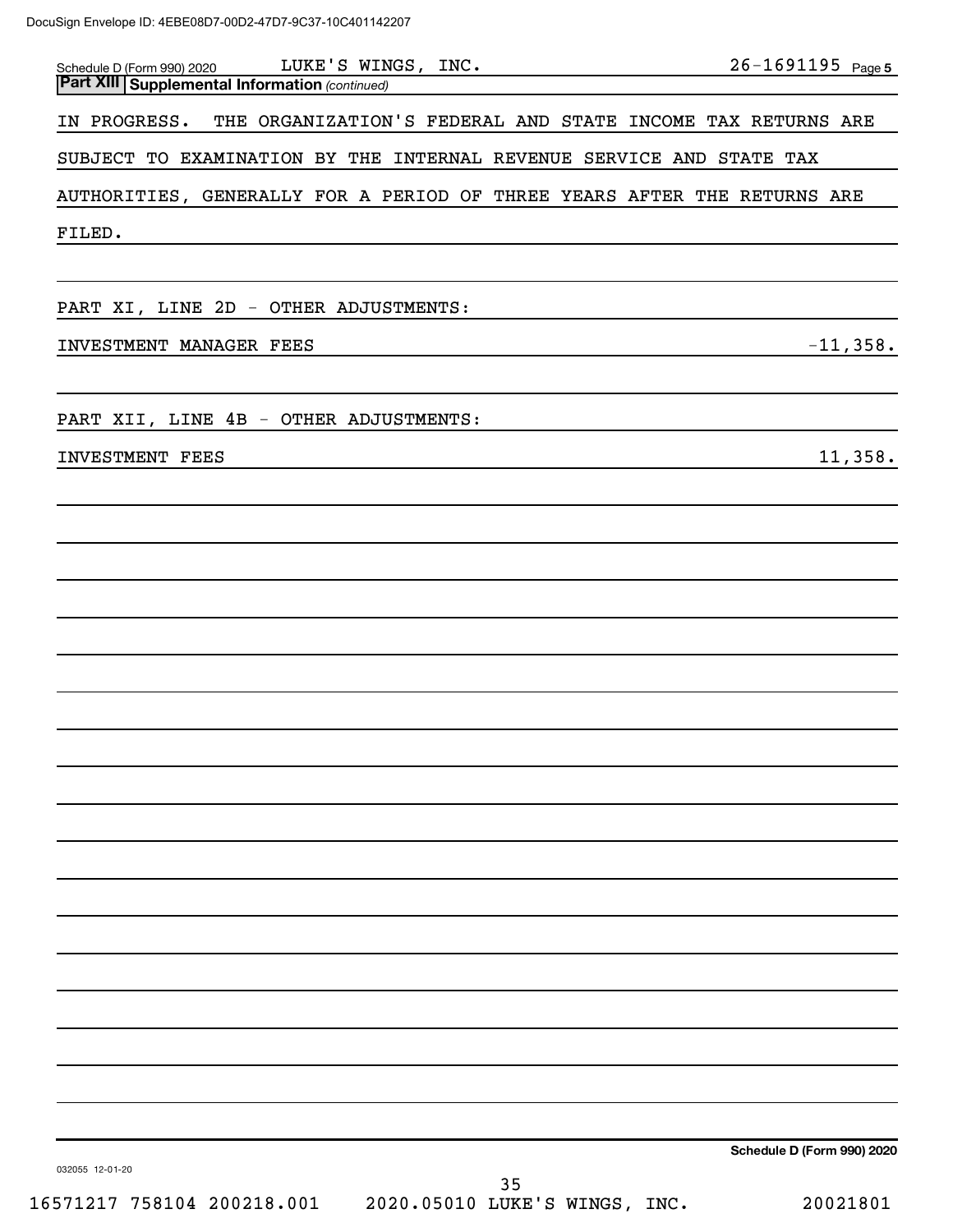| <b>SCHEDULE G</b>                                                                                                                                                                                                                                                                                                                                                                                                                                                                                                                                                                                                                                                                                                                                                                                                                    | <b>Supplemental Information Regarding Fundraising or Gaming Activities</b>                                                                                          |  |                                                                                                                                                    |                                                          |                |                                      |  | OMB No. 1545-0047                                                          |                                                         |
|--------------------------------------------------------------------------------------------------------------------------------------------------------------------------------------------------------------------------------------------------------------------------------------------------------------------------------------------------------------------------------------------------------------------------------------------------------------------------------------------------------------------------------------------------------------------------------------------------------------------------------------------------------------------------------------------------------------------------------------------------------------------------------------------------------------------------------------|---------------------------------------------------------------------------------------------------------------------------------------------------------------------|--|----------------------------------------------------------------------------------------------------------------------------------------------------|----------------------------------------------------------|----------------|--------------------------------------|--|----------------------------------------------------------------------------|---------------------------------------------------------|
| (Form 990 or 990-EZ)                                                                                                                                                                                                                                                                                                                                                                                                                                                                                                                                                                                                                                                                                                                                                                                                                 | Complete if the organization answered "Yes" on Form 990, Part IV, line 17, 18, or 19, or if the<br>organization entered more than \$15,000 on Form 990-EZ, line 6a. |  |                                                                                                                                                    |                                                          |                |                                      |  |                                                                            |                                                         |
|                                                                                                                                                                                                                                                                                                                                                                                                                                                                                                                                                                                                                                                                                                                                                                                                                                      |                                                                                                                                                                     |  | Attach to Form 990 or Form 990-EZ.                                                                                                                 |                                                          |                |                                      |  |                                                                            | <b>Open to Public</b>                                   |
| Department of the Treasury<br>Internal Revenue Service                                                                                                                                                                                                                                                                                                                                                                                                                                                                                                                                                                                                                                                                                                                                                                               |                                                                                                                                                                     |  | ► Go to www.irs.gov/Form990 for instructions and the latest information.                                                                           |                                                          |                |                                      |  |                                                                            | Inspection                                              |
| Name of the organization                                                                                                                                                                                                                                                                                                                                                                                                                                                                                                                                                                                                                                                                                                                                                                                                             | LUKE'S WINGS, INC.                                                                                                                                                  |  |                                                                                                                                                    |                                                          |                |                                      |  | 26-1691195                                                                 | <b>Employer identification number</b>                   |
| Part I<br>Fundraising Activities. Complete if the organization answered "Yes" on Form 990, Part IV, line 17. Form 990-EZ filers are not<br>required to complete this part.                                                                                                                                                                                                                                                                                                                                                                                                                                                                                                                                                                                                                                                           |                                                                                                                                                                     |  |                                                                                                                                                    |                                                          |                |                                      |  |                                                                            |                                                         |
| 1 Indicate whether the organization raised funds through any of the following activities. Check all that apply.<br>Mail solicitations<br>Solicitation of non-government grants<br>a<br>е<br>Internet and email solicitations<br>Solicitation of government grants<br>b<br>Phone solicitations<br>Special fundraising events<br>c<br>g<br>In-person solicitations<br>d<br>2 a Did the organization have a written or oral agreement with any individual (including officers, directors, trustees, or<br><b>No</b><br>key employees listed in Form 990, Part VII) or entity in connection with professional fundraising services?<br>Yes<br>b If "Yes," list the 10 highest paid individuals or entities (fundraisers) pursuant to agreements under which the fundraiser is to be<br>compensated at least \$5,000 by the organization. |                                                                                                                                                                     |  |                                                                                                                                                    |                                                          |                |                                      |  |                                                                            |                                                         |
| (i) Name and address of individual<br>or entity (fundraiser)                                                                                                                                                                                                                                                                                                                                                                                                                                                                                                                                                                                                                                                                                                                                                                         |                                                                                                                                                                     |  | (ii) Activity                                                                                                                                      | (iii) Did<br>fundraiser<br>have custody<br>or control of | contributions? | (iv) Gross receipts<br>from activity |  | (v) Amount paid<br>to (or retained by)<br>fundraiser<br>listed in col. (i) | (vi) Amount paid<br>to (or retained by)<br>organization |
|                                                                                                                                                                                                                                                                                                                                                                                                                                                                                                                                                                                                                                                                                                                                                                                                                                      |                                                                                                                                                                     |  |                                                                                                                                                    | Yes                                                      | No             |                                      |  |                                                                            |                                                         |
|                                                                                                                                                                                                                                                                                                                                                                                                                                                                                                                                                                                                                                                                                                                                                                                                                                      |                                                                                                                                                                     |  |                                                                                                                                                    |                                                          |                |                                      |  |                                                                            |                                                         |
|                                                                                                                                                                                                                                                                                                                                                                                                                                                                                                                                                                                                                                                                                                                                                                                                                                      |                                                                                                                                                                     |  |                                                                                                                                                    |                                                          |                |                                      |  |                                                                            |                                                         |
|                                                                                                                                                                                                                                                                                                                                                                                                                                                                                                                                                                                                                                                                                                                                                                                                                                      |                                                                                                                                                                     |  |                                                                                                                                                    |                                                          |                |                                      |  |                                                                            |                                                         |
|                                                                                                                                                                                                                                                                                                                                                                                                                                                                                                                                                                                                                                                                                                                                                                                                                                      |                                                                                                                                                                     |  |                                                                                                                                                    |                                                          |                |                                      |  |                                                                            |                                                         |
|                                                                                                                                                                                                                                                                                                                                                                                                                                                                                                                                                                                                                                                                                                                                                                                                                                      |                                                                                                                                                                     |  |                                                                                                                                                    |                                                          |                |                                      |  |                                                                            |                                                         |
|                                                                                                                                                                                                                                                                                                                                                                                                                                                                                                                                                                                                                                                                                                                                                                                                                                      |                                                                                                                                                                     |  |                                                                                                                                                    |                                                          |                |                                      |  |                                                                            |                                                         |
|                                                                                                                                                                                                                                                                                                                                                                                                                                                                                                                                                                                                                                                                                                                                                                                                                                      |                                                                                                                                                                     |  |                                                                                                                                                    |                                                          |                |                                      |  |                                                                            |                                                         |
|                                                                                                                                                                                                                                                                                                                                                                                                                                                                                                                                                                                                                                                                                                                                                                                                                                      |                                                                                                                                                                     |  |                                                                                                                                                    |                                                          |                |                                      |  |                                                                            |                                                         |
|                                                                                                                                                                                                                                                                                                                                                                                                                                                                                                                                                                                                                                                                                                                                                                                                                                      |                                                                                                                                                                     |  |                                                                                                                                                    |                                                          |                |                                      |  |                                                                            |                                                         |
|                                                                                                                                                                                                                                                                                                                                                                                                                                                                                                                                                                                                                                                                                                                                                                                                                                      |                                                                                                                                                                     |  |                                                                                                                                                    |                                                          |                |                                      |  |                                                                            |                                                         |
| Total                                                                                                                                                                                                                                                                                                                                                                                                                                                                                                                                                                                                                                                                                                                                                                                                                                |                                                                                                                                                                     |  |                                                                                                                                                    |                                                          |                |                                      |  |                                                                            |                                                         |
| or licensing.                                                                                                                                                                                                                                                                                                                                                                                                                                                                                                                                                                                                                                                                                                                                                                                                                        |                                                                                                                                                                     |  | 3 List all states in which the organization is registered or licensed to solicit contributions or has been notified it is exempt from registration |                                                          |                |                                      |  |                                                                            |                                                         |
|                                                                                                                                                                                                                                                                                                                                                                                                                                                                                                                                                                                                                                                                                                                                                                                                                                      |                                                                                                                                                                     |  |                                                                                                                                                    |                                                          |                |                                      |  |                                                                            |                                                         |
|                                                                                                                                                                                                                                                                                                                                                                                                                                                                                                                                                                                                                                                                                                                                                                                                                                      |                                                                                                                                                                     |  |                                                                                                                                                    |                                                          |                |                                      |  |                                                                            |                                                         |
|                                                                                                                                                                                                                                                                                                                                                                                                                                                                                                                                                                                                                                                                                                                                                                                                                                      |                                                                                                                                                                     |  |                                                                                                                                                    |                                                          |                |                                      |  |                                                                            |                                                         |
|                                                                                                                                                                                                                                                                                                                                                                                                                                                                                                                                                                                                                                                                                                                                                                                                                                      |                                                                                                                                                                     |  |                                                                                                                                                    |                                                          |                |                                      |  |                                                                            |                                                         |
|                                                                                                                                                                                                                                                                                                                                                                                                                                                                                                                                                                                                                                                                                                                                                                                                                                      |                                                                                                                                                                     |  |                                                                                                                                                    |                                                          |                |                                      |  |                                                                            |                                                         |
|                                                                                                                                                                                                                                                                                                                                                                                                                                                                                                                                                                                                                                                                                                                                                                                                                                      |                                                                                                                                                                     |  |                                                                                                                                                    |                                                          |                |                                      |  |                                                                            |                                                         |
|                                                                                                                                                                                                                                                                                                                                                                                                                                                                                                                                                                                                                                                                                                                                                                                                                                      |                                                                                                                                                                     |  |                                                                                                                                                    |                                                          |                |                                      |  |                                                                            |                                                         |
|                                                                                                                                                                                                                                                                                                                                                                                                                                                                                                                                                                                                                                                                                                                                                                                                                                      |                                                                                                                                                                     |  |                                                                                                                                                    |                                                          |                |                                      |  |                                                                            |                                                         |

**For Paperwork Reduction Act Notice, see the Instructions for Form 990 or 990-EZ. Schedule G (Form 990 or 990-EZ) 2020** LHA

032081 11-25-20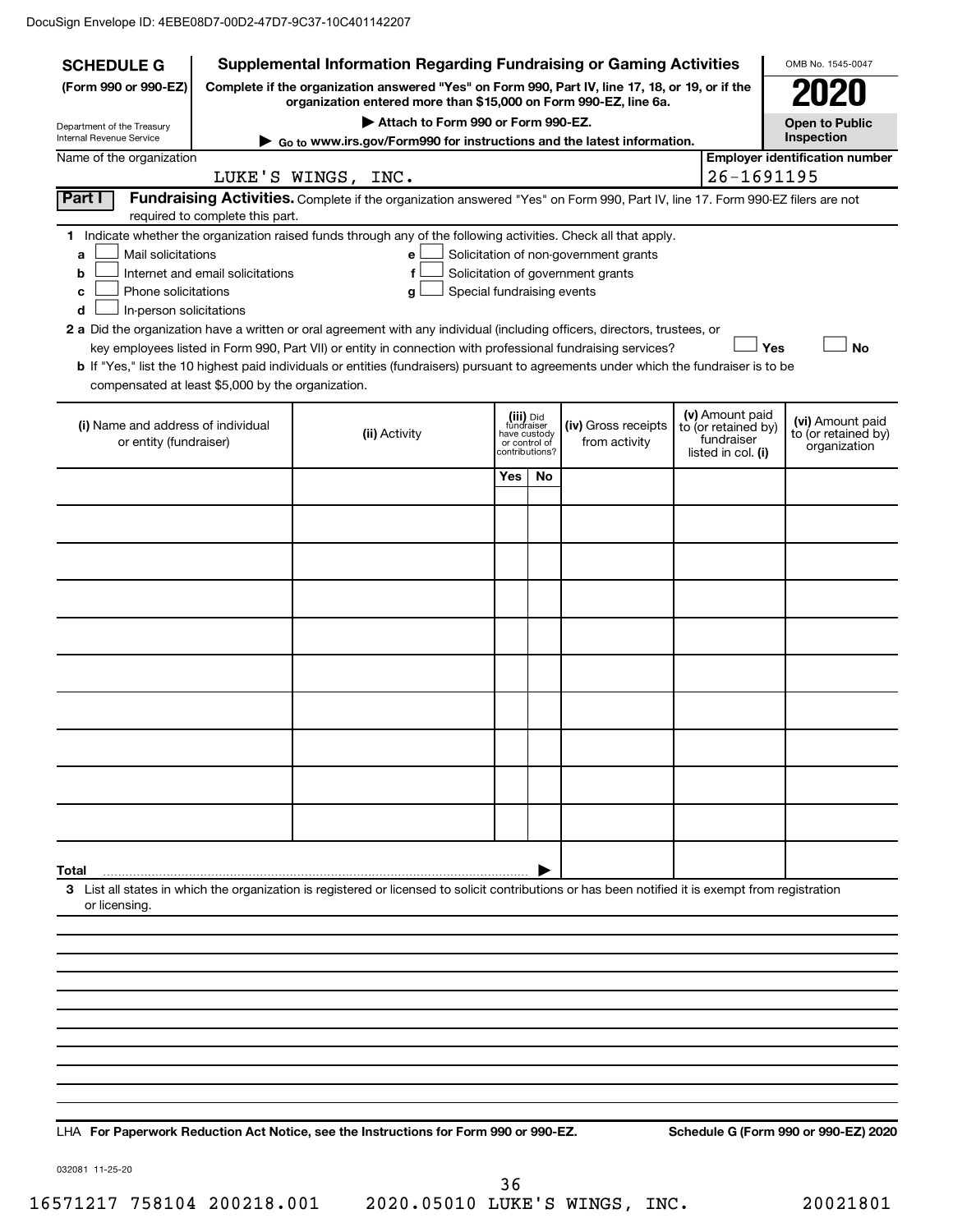|                 | Schedule G (Form 990 or 990-EZ) 2020 LUKE'S WINGS, INC.<br>Part II<br>Fundraising Events. Complete if the organization answered "Yes" on Form 990, Part IV, line 18, or reported more than \$15,000<br>of fundraising event contributions and gross income on Form 990-EZ, lines 1 and 6b. List events with gross receipts greater than \$5,000. |                                      |                                               |                                         | 26-1691195 Page 2                                     |
|-----------------|--------------------------------------------------------------------------------------------------------------------------------------------------------------------------------------------------------------------------------------------------------------------------------------------------------------------------------------------------|--------------------------------------|-----------------------------------------------|-----------------------------------------|-------------------------------------------------------|
|                 |                                                                                                                                                                                                                                                                                                                                                  | (a) Event $#1$<br>GOLF<br>TOURNAMNET | $(b)$ Event #2<br>ANNUAL GALA<br>(event type) | (c) Other events<br>2<br>(total number) | (d) Total events<br>(add col. (a) through<br>col. (c) |
| Revenue         |                                                                                                                                                                                                                                                                                                                                                  | (event type)                         |                                               |                                         |                                                       |
|                 |                                                                                                                                                                                                                                                                                                                                                  | 18,872.                              | 180,556.                                      | 20,422.                                 | 219,850.                                              |
|                 |                                                                                                                                                                                                                                                                                                                                                  | 8,872.                               | 180,556.                                      | 18,422.                                 | 207,850.                                              |
|                 | 3 Gross income (line 1 minus line 2)                                                                                                                                                                                                                                                                                                             | 10,000.                              |                                               | 2,000.                                  | 12,000.                                               |
|                 |                                                                                                                                                                                                                                                                                                                                                  |                                      |                                               |                                         |                                                       |
|                 | 5                                                                                                                                                                                                                                                                                                                                                |                                      |                                               |                                         |                                                       |
|                 |                                                                                                                                                                                                                                                                                                                                                  |                                      |                                               |                                         |                                                       |
| Direct Expenses | Food and beverages                                                                                                                                                                                                                                                                                                                               |                                      |                                               |                                         |                                                       |
|                 |                                                                                                                                                                                                                                                                                                                                                  |                                      |                                               |                                         |                                                       |
|                 |                                                                                                                                                                                                                                                                                                                                                  |                                      | 1,717.                                        | 1,444.                                  | 3,161.                                                |
|                 | 10 Direct expense summary. Add lines 4 through 9 in column (d)<br>11 Net income summary. Subtract line 10 from line 3, column (d)                                                                                                                                                                                                                |                                      |                                               |                                         | 3,161.<br>8,839.                                      |
|                 | Part III<br>Gaming. Complete if the organization answered "Yes" on Form 990, Part IV, line 19, or reported more than                                                                                                                                                                                                                             |                                      |                                               |                                         |                                                       |
|                 | \$15,000 on Form 990-EZ, line 6a.                                                                                                                                                                                                                                                                                                                |                                      | (b) Pull tabs/instant                         |                                         |                                                       |
|                 |                                                                                                                                                                                                                                                                                                                                                  | (a) Bingo                            | bingo/progressive bingo                       | (c) Other gaming                        | (d) Total gaming (add<br>col. (a) through col. (c))   |
| Revenue         |                                                                                                                                                                                                                                                                                                                                                  |                                      |                                               |                                         |                                                       |
|                 |                                                                                                                                                                                                                                                                                                                                                  |                                      |                                               |                                         |                                                       |
|                 | <b>2</b> Cash prizes                                                                                                                                                                                                                                                                                                                             |                                      |                                               |                                         |                                                       |
| nses            | 3                                                                                                                                                                                                                                                                                                                                                |                                      |                                               |                                         |                                                       |
| Direct Expe     | 4                                                                                                                                                                                                                                                                                                                                                |                                      |                                               |                                         |                                                       |
|                 |                                                                                                                                                                                                                                                                                                                                                  |                                      |                                               |                                         |                                                       |
|                 |                                                                                                                                                                                                                                                                                                                                                  |                                      |                                               |                                         |                                                       |
|                 | 5                                                                                                                                                                                                                                                                                                                                                |                                      |                                               |                                         |                                                       |
|                 |                                                                                                                                                                                                                                                                                                                                                  | Yes<br>%<br>No                       | Yes<br>%<br>No                                | Yes<br>%<br>No                          |                                                       |
|                 | 7                                                                                                                                                                                                                                                                                                                                                |                                      |                                               | ▶                                       |                                                       |
|                 |                                                                                                                                                                                                                                                                                                                                                  |                                      |                                               |                                         |                                                       |
|                 | 8                                                                                                                                                                                                                                                                                                                                                |                                      |                                               |                                         |                                                       |
| 9               | Enter the state(s) in which the organization conducts gaming activities:                                                                                                                                                                                                                                                                         |                                      |                                               |                                         |                                                       |
|                 |                                                                                                                                                                                                                                                                                                                                                  |                                      |                                               |                                         | Yes<br>No                                             |
|                 | <b>b</b> If "No," explain:<br><u> 1980 - Johann John Stein, marwolaethau (b. 1980)</u>                                                                                                                                                                                                                                                           |                                      |                                               |                                         |                                                       |
|                 |                                                                                                                                                                                                                                                                                                                                                  |                                      |                                               |                                         |                                                       |
|                 | b If "Yes," explain:<br>and the control of the control of the control of the control of the control of the control of the control of the                                                                                                                                                                                                         |                                      |                                               |                                         | Yes<br>No                                             |
|                 |                                                                                                                                                                                                                                                                                                                                                  |                                      |                                               |                                         |                                                       |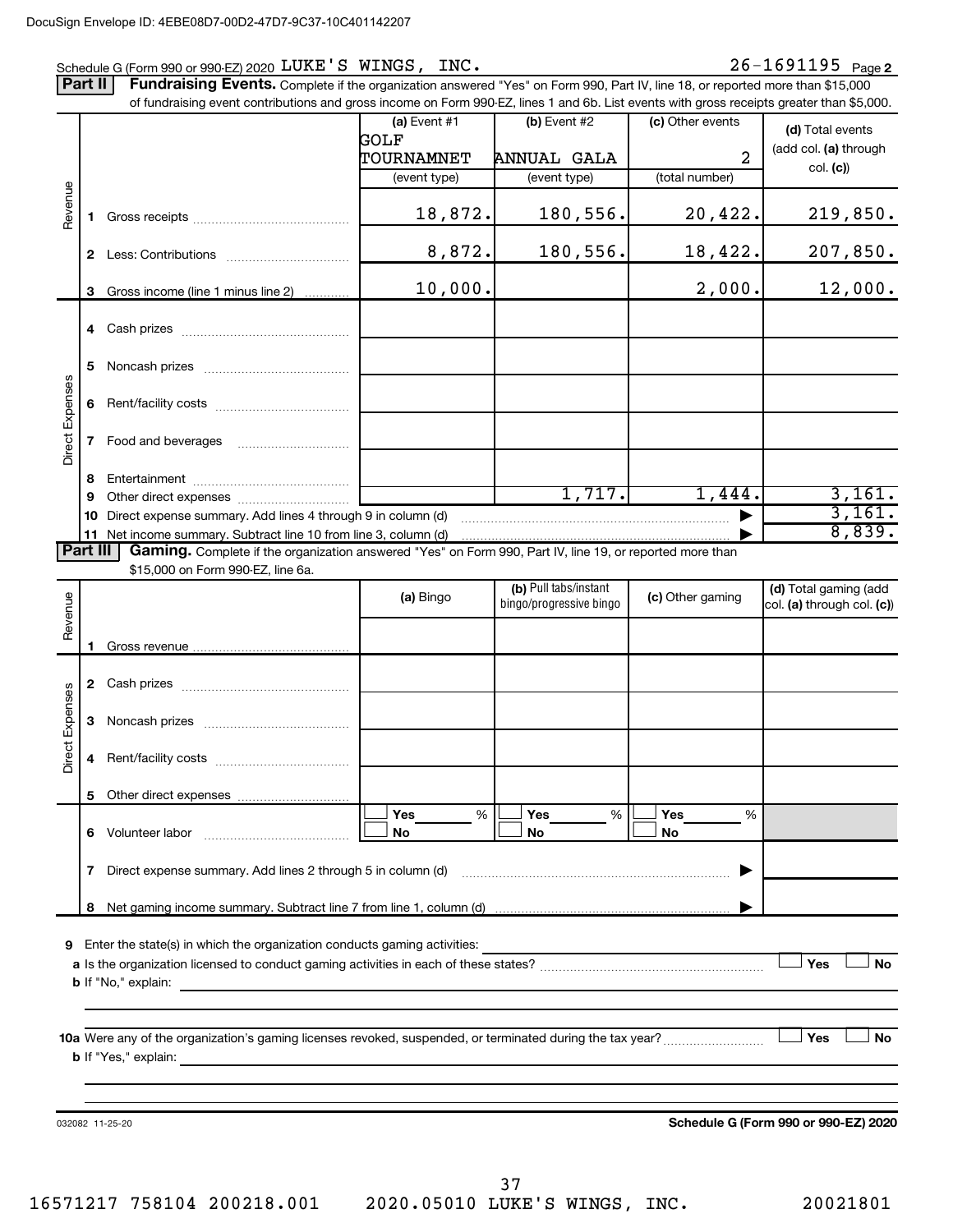|    | Schedule G (Form 990 or 990-EZ) 2020 LUKE 'S WINGS, INC.                                                                                                                                                                       |     |            | 26-1691195 Page 3 |
|----|--------------------------------------------------------------------------------------------------------------------------------------------------------------------------------------------------------------------------------|-----|------------|-------------------|
|    |                                                                                                                                                                                                                                |     | Yes        | <b>No</b>         |
|    | 12 Is the organization a grantor, beneficiary or trustee of a trust, or a member of a partnership or other entity formed                                                                                                       |     |            |                   |
|    |                                                                                                                                                                                                                                |     | $\Box$ Yes | No                |
|    | 13 Indicate the percentage of gaming activity conducted in:                                                                                                                                                                    |     |            |                   |
|    |                                                                                                                                                                                                                                | 13а |            | %                 |
|    |                                                                                                                                                                                                                                | 13b |            | %                 |
|    | 14 Enter the name and address of the person who prepares the organization's gaming/special events books and records:                                                                                                           |     |            |                   |
|    |                                                                                                                                                                                                                                |     |            |                   |
|    |                                                                                                                                                                                                                                |     |            |                   |
|    | <b>15a</b> Does the organization have a contract with a third party from whom the organization receives gaming revenue? $\ldots$                                                                                               |     |            | <b>No</b>         |
|    |                                                                                                                                                                                                                                |     |            |                   |
|    | of gaming revenue retained by the third party $\triangleright$ \$                                                                                                                                                              |     |            |                   |
|    | c If "Yes," enter name and address of the third party:                                                                                                                                                                         |     |            |                   |
|    | Name $\blacktriangleright$ $\lrcorner$                                                                                                                                                                                         |     |            |                   |
|    | Address $\triangleright$                                                                                                                                                                                                       |     |            |                   |
| 16 | Gaming manager information:                                                                                                                                                                                                    |     |            |                   |
|    | Name $\blacktriangleright$                                                                                                                                                                                                     |     |            |                   |
|    |                                                                                                                                                                                                                                |     |            |                   |
|    | Gaming manager compensation $\triangleright$ \$                                                                                                                                                                                |     |            |                   |
|    | Description of services provided states and the contract of the contract of the contract of the contract of the contract of the contract of the contract of the contract of the contract of the contract of the contract of th |     |            |                   |
|    |                                                                                                                                                                                                                                |     |            |                   |
|    |                                                                                                                                                                                                                                |     |            |                   |
|    |                                                                                                                                                                                                                                |     |            |                   |
|    | Director/officer<br>Employee<br>Independent contractor                                                                                                                                                                         |     |            |                   |
| 17 | Mandatory distributions:                                                                                                                                                                                                       |     |            |                   |
|    | a Is the organization required under state law to make charitable distributions from the gaming proceeds to                                                                                                                    |     |            |                   |
|    | retain the state gaming license? $\Box$ No                                                                                                                                                                                     |     |            |                   |
|    | <b>b</b> Enter the amount of distributions required under state law to be distributed to other exempt organizations or spent in the                                                                                            |     |            |                   |
|    | organization's own exempt activities during the tax year $\triangleright$ \$                                                                                                                                                   |     |            |                   |
|    | Supplemental Information. Provide the explanations required by Part I, line 2b, columns (iii) and (v); and Part III, lines 9, 9b, 10b,<br>Part IV                                                                              |     |            |                   |
|    | 15b, 15c, 16, and 17b, as applicable. Also provide any additional information. See instructions.                                                                                                                               |     |            |                   |
|    |                                                                                                                                                                                                                                |     |            |                   |
|    |                                                                                                                                                                                                                                |     |            |                   |
|    |                                                                                                                                                                                                                                |     |            |                   |
|    |                                                                                                                                                                                                                                |     |            |                   |
|    |                                                                                                                                                                                                                                |     |            |                   |
|    |                                                                                                                                                                                                                                |     |            |                   |
|    |                                                                                                                                                                                                                                |     |            |                   |
|    |                                                                                                                                                                                                                                |     |            |                   |
|    |                                                                                                                                                                                                                                |     |            |                   |
|    |                                                                                                                                                                                                                                |     |            |                   |
|    | Schedule G (Form 990 or 990-EZ) 2020<br>032083 11-25-20<br>38                                                                                                                                                                  |     |            |                   |
|    | 16571217 758104 200218.001<br>2020.05010 LUKE'S WINGS, INC.                                                                                                                                                                    |     |            | 20021801          |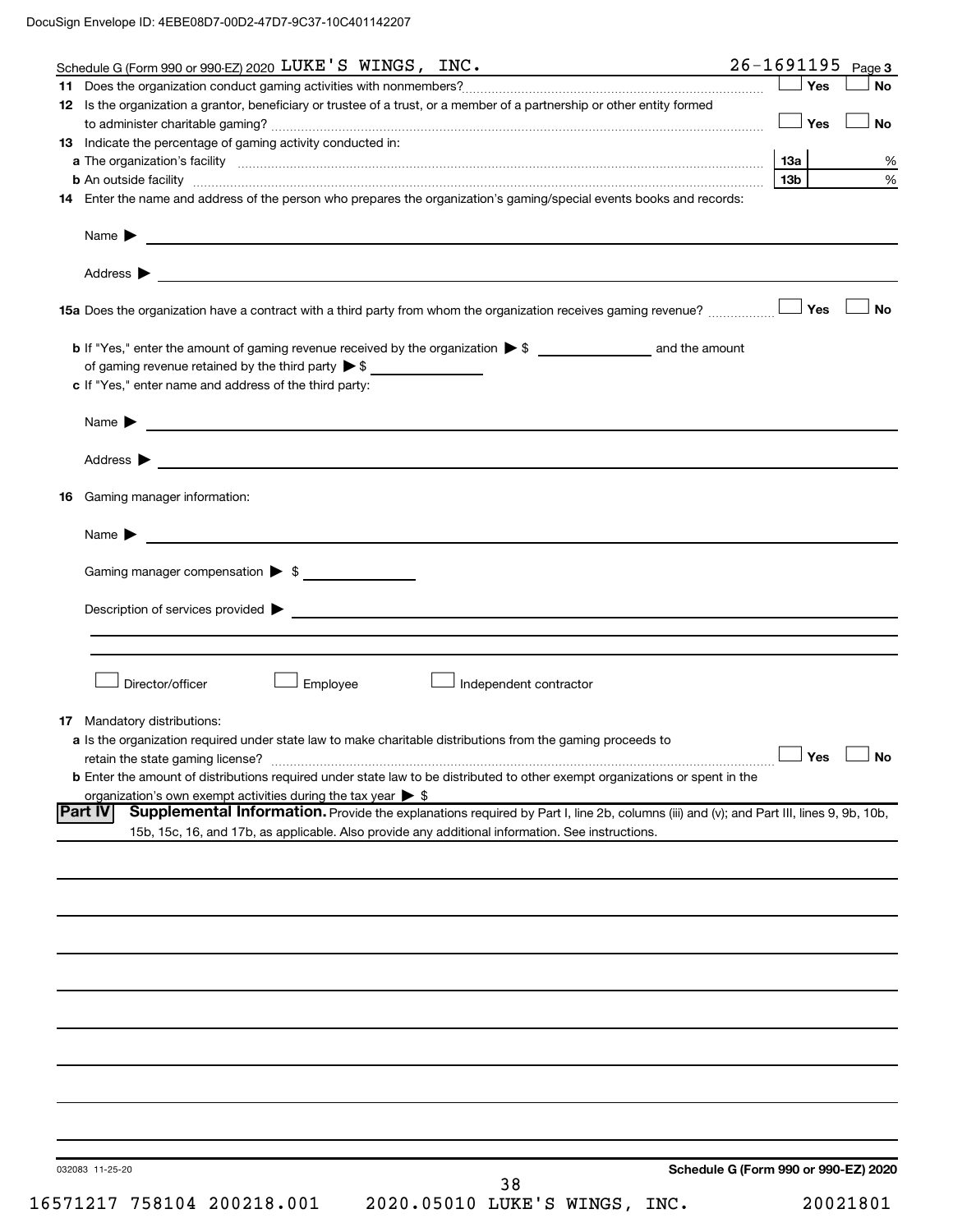| Schedule G (Form 990 or 990-EZ) LUKE'S WIN<br><b>Part IV   Supplemental Information</b> (continued) | LUKE'S WINGS, INC.                  | 26-1691195 Page 4               |
|-----------------------------------------------------------------------------------------------------|-------------------------------------|---------------------------------|
|                                                                                                     |                                     |                                 |
|                                                                                                     |                                     |                                 |
|                                                                                                     |                                     |                                 |
|                                                                                                     |                                     |                                 |
|                                                                                                     |                                     |                                 |
|                                                                                                     |                                     |                                 |
|                                                                                                     |                                     |                                 |
|                                                                                                     |                                     |                                 |
|                                                                                                     |                                     |                                 |
|                                                                                                     |                                     |                                 |
|                                                                                                     |                                     |                                 |
|                                                                                                     |                                     |                                 |
|                                                                                                     |                                     |                                 |
|                                                                                                     |                                     |                                 |
|                                                                                                     |                                     |                                 |
|                                                                                                     |                                     |                                 |
|                                                                                                     |                                     |                                 |
|                                                                                                     |                                     |                                 |
|                                                                                                     |                                     |                                 |
|                                                                                                     |                                     |                                 |
|                                                                                                     |                                     |                                 |
|                                                                                                     |                                     |                                 |
|                                                                                                     |                                     |                                 |
|                                                                                                     |                                     |                                 |
|                                                                                                     |                                     |                                 |
|                                                                                                     |                                     |                                 |
|                                                                                                     |                                     |                                 |
|                                                                                                     |                                     |                                 |
|                                                                                                     |                                     |                                 |
|                                                                                                     |                                     |                                 |
|                                                                                                     |                                     |                                 |
|                                                                                                     |                                     |                                 |
|                                                                                                     |                                     |                                 |
|                                                                                                     |                                     |                                 |
|                                                                                                     |                                     |                                 |
|                                                                                                     |                                     |                                 |
|                                                                                                     |                                     |                                 |
|                                                                                                     |                                     |                                 |
|                                                                                                     |                                     |                                 |
|                                                                                                     |                                     | Schedule G (Form 990 or 990-EZ) |
| 032084 04-01-20                                                                                     |                                     |                                 |
| 16571217 758104 200218.001                                                                          | 39<br>2020.05010 LUKE'S WINGS, INC. | 20021801                        |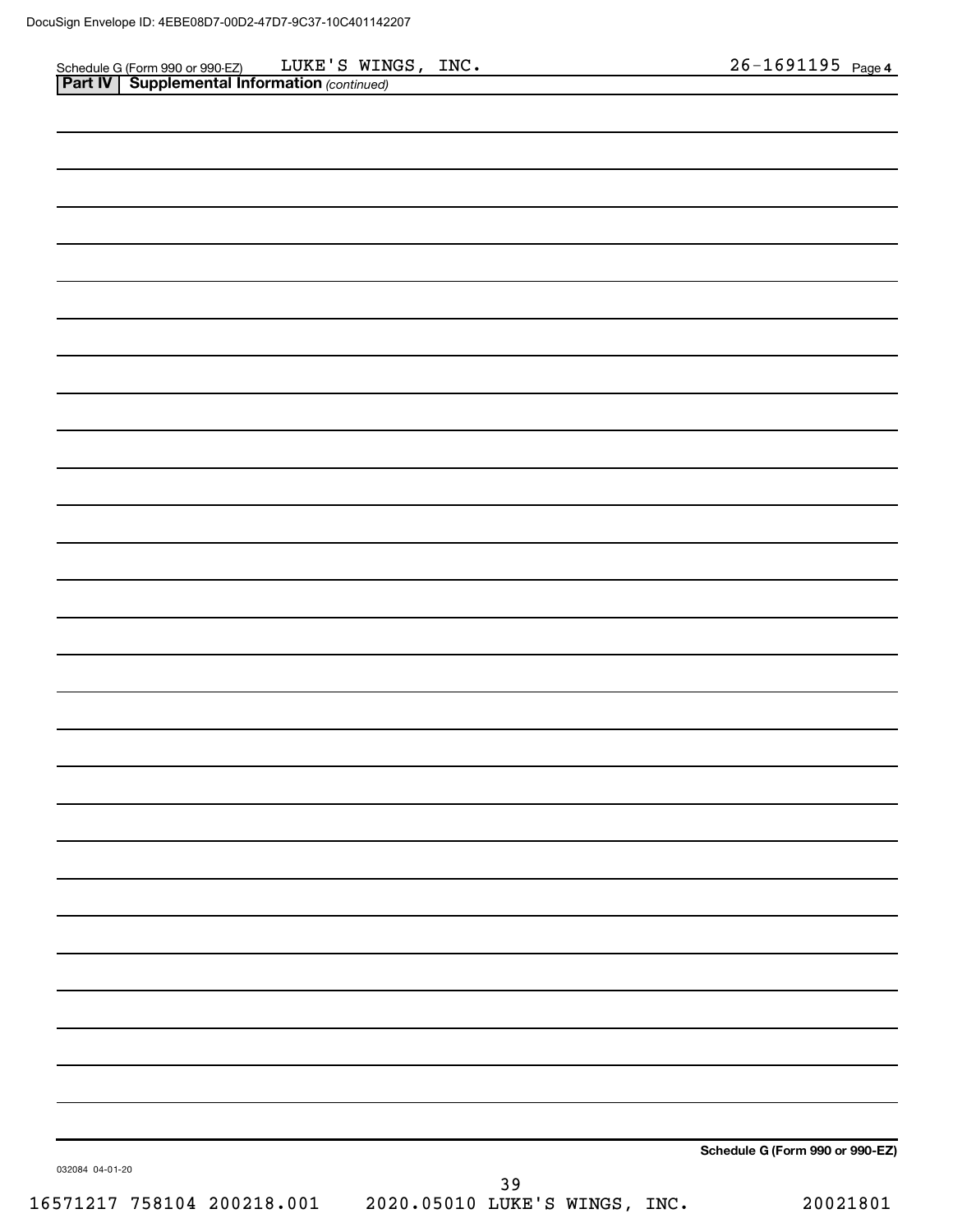|        | <b>SCHEDULE M</b><br>(Form 990)                                                                                                                                                                                                                        |                                                                                         |  |                               | <b>Noncash Contributions</b>         |                                                                                                                                |                      |                                             |                                                              | OMB No. 1545-0047 |    |
|--------|--------------------------------------------------------------------------------------------------------------------------------------------------------------------------------------------------------------------------------------------------------|-----------------------------------------------------------------------------------------|--|-------------------------------|--------------------------------------|--------------------------------------------------------------------------------------------------------------------------------|----------------------|---------------------------------------------|--------------------------------------------------------------|-------------------|----|
|        | > Complete if the organizations answered "Yes" on Form 990, Part IV, lines 29 or 30.<br>Attach to Form 990.<br>Department of the Treasury<br><b>Internal Revenue Service</b><br>Go to www.irs.gov/Form990 for instructions and the latest information. |                                                                                         |  |                               |                                      |                                                                                                                                |                      | 2020<br><b>Open to Public</b><br>Inspection |                                                              |                   |    |
|        | Name of the organization                                                                                                                                                                                                                               |                                                                                         |  |                               |                                      |                                                                                                                                |                      |                                             | <b>Employer identification number</b>                        |                   |    |
|        |                                                                                                                                                                                                                                                        | LUKE'S WINGS, INC.                                                                      |  |                               |                                      |                                                                                                                                |                      |                                             | 26-1691195                                                   |                   |    |
| Part I |                                                                                                                                                                                                                                                        | <b>Types of Property</b>                                                                |  |                               |                                      |                                                                                                                                |                      |                                             |                                                              |                   |    |
|        |                                                                                                                                                                                                                                                        |                                                                                         |  | (a)<br>Check if<br>applicable | (b)<br>Number of<br>contributions or | (c)<br>Noncash contribution<br>amounts reported on<br>items contributed Form 990, Part VIII, line 1g                           |                      |                                             | (d)<br>Method of determining<br>noncash contribution amounts |                   |    |
| 1      |                                                                                                                                                                                                                                                        |                                                                                         |  |                               |                                      |                                                                                                                                |                      |                                             |                                                              |                   |    |
| 2      |                                                                                                                                                                                                                                                        |                                                                                         |  |                               |                                      |                                                                                                                                |                      |                                             |                                                              |                   |    |
| з      |                                                                                                                                                                                                                                                        | Art - Fractional interests                                                              |  |                               |                                      |                                                                                                                                |                      |                                             |                                                              |                   |    |
| 4      |                                                                                                                                                                                                                                                        | Books and publications                                                                  |  |                               |                                      |                                                                                                                                |                      |                                             |                                                              |                   |    |
| 5      |                                                                                                                                                                                                                                                        | Clothing and household goods                                                            |  |                               |                                      |                                                                                                                                |                      |                                             |                                                              |                   |    |
| 6      |                                                                                                                                                                                                                                                        |                                                                                         |  |                               |                                      |                                                                                                                                |                      |                                             |                                                              |                   |    |
| 7      |                                                                                                                                                                                                                                                        |                                                                                         |  |                               |                                      |                                                                                                                                |                      |                                             |                                                              |                   |    |
| 8      |                                                                                                                                                                                                                                                        |                                                                                         |  |                               |                                      |                                                                                                                                |                      |                                             |                                                              |                   |    |
| 9      |                                                                                                                                                                                                                                                        | Securities - Publicly traded                                                            |  |                               |                                      |                                                                                                                                |                      |                                             |                                                              |                   |    |
| 10     |                                                                                                                                                                                                                                                        | Securities - Closely held stock                                                         |  |                               |                                      |                                                                                                                                |                      |                                             |                                                              |                   |    |
| 11     | Securities - Partnership, LLC, or                                                                                                                                                                                                                      |                                                                                         |  |                               |                                      |                                                                                                                                |                      |                                             |                                                              |                   |    |
|        | trust interests                                                                                                                                                                                                                                        |                                                                                         |  |                               |                                      |                                                                                                                                |                      |                                             |                                                              |                   |    |
| 12     |                                                                                                                                                                                                                                                        | Securities - Miscellaneous                                                              |  |                               |                                      |                                                                                                                                |                      |                                             |                                                              |                   |    |
| 13     |                                                                                                                                                                                                                                                        | Qualified conservation contribution -                                                   |  |                               |                                      |                                                                                                                                |                      |                                             |                                                              |                   |    |
|        |                                                                                                                                                                                                                                                        |                                                                                         |  |                               |                                      |                                                                                                                                |                      |                                             |                                                              |                   |    |
| 14     |                                                                                                                                                                                                                                                        | Qualified conservation contribution - Other                                             |  |                               |                                      |                                                                                                                                |                      |                                             |                                                              |                   |    |
| 15     |                                                                                                                                                                                                                                                        | Real estate - Residential                                                               |  |                               |                                      |                                                                                                                                |                      |                                             |                                                              |                   |    |
| 16     |                                                                                                                                                                                                                                                        | Real estate - Commercial                                                                |  |                               |                                      |                                                                                                                                |                      |                                             |                                                              |                   |    |
| 17     |                                                                                                                                                                                                                                                        |                                                                                         |  |                               |                                      |                                                                                                                                |                      |                                             |                                                              |                   |    |
| 18     |                                                                                                                                                                                                                                                        |                                                                                         |  |                               |                                      |                                                                                                                                |                      |                                             |                                                              |                   |    |
| 19     |                                                                                                                                                                                                                                                        |                                                                                         |  |                               |                                      |                                                                                                                                |                      |                                             |                                                              |                   |    |
| 20     |                                                                                                                                                                                                                                                        | Drugs and medical supplies                                                              |  |                               |                                      |                                                                                                                                |                      |                                             |                                                              |                   |    |
| 21     |                                                                                                                                                                                                                                                        |                                                                                         |  |                               |                                      |                                                                                                                                |                      |                                             |                                                              |                   |    |
| 22     |                                                                                                                                                                                                                                                        |                                                                                         |  |                               |                                      |                                                                                                                                |                      |                                             |                                                              |                   |    |
| 23     |                                                                                                                                                                                                                                                        |                                                                                         |  |                               |                                      |                                                                                                                                |                      |                                             |                                                              |                   |    |
| 24     | Archeological artifacts                                                                                                                                                                                                                                |                                                                                         |  |                               |                                      |                                                                                                                                |                      |                                             |                                                              |                   |    |
| 25     | Other $\blacktriangleright$                                                                                                                                                                                                                            | VARIOUS EVENT)                                                                          |  | $\overline{\mathbf{X}}$       | 4                                    |                                                                                                                                | 102, 226. CASH VALUE |                                             |                                                              |                   |    |
| 26     | Other                                                                                                                                                                                                                                                  | AIRLINE MILES                                                                           |  | Х                             | 78                                   |                                                                                                                                |                      |                                             | 50,903.FMV PROVIDED BY AIRL                                  |                   |    |
| 27     | Other<br>▸                                                                                                                                                                                                                                             |                                                                                         |  |                               |                                      |                                                                                                                                |                      |                                             |                                                              |                   |    |
| 28     | Other                                                                                                                                                                                                                                                  |                                                                                         |  |                               |                                      |                                                                                                                                |                      |                                             |                                                              |                   |    |
| 29     |                                                                                                                                                                                                                                                        | Number of Forms 8283 received by the organization during the tax year for contributions |  |                               |                                      |                                                                                                                                |                      |                                             |                                                              |                   |    |
|        |                                                                                                                                                                                                                                                        | for which the organization completed Form 8283, Part V, Donee Acknowledgement           |  |                               |                                      |                                                                                                                                | 29                   |                                             |                                                              |                   |    |
|        |                                                                                                                                                                                                                                                        |                                                                                         |  |                               |                                      |                                                                                                                                |                      |                                             |                                                              | Yes               | No |
|        |                                                                                                                                                                                                                                                        |                                                                                         |  |                               |                                      | 30a During the year, did the organization receive by contribution any property reported in Part I, lines 1 through 28, that it |                      |                                             |                                                              |                   |    |
|        |                                                                                                                                                                                                                                                        |                                                                                         |  |                               |                                      | must hold for at least three years from the date of the initial contribution, and which isn't required to be used for          |                      |                                             |                                                              |                   |    |
|        |                                                                                                                                                                                                                                                        | exempt purposes for the entire holding period?                                          |  |                               |                                      |                                                                                                                                |                      |                                             | 30a                                                          |                   | х  |
|        | <b>b</b> If "Yes," describe the arrangement in Part II.                                                                                                                                                                                                |                                                                                         |  |                               |                                      |                                                                                                                                |                      |                                             |                                                              |                   |    |
| 31     |                                                                                                                                                                                                                                                        |                                                                                         |  |                               |                                      | Does the organization have a gift acceptance policy that requires the review of any nonstandard contributions?                 |                      |                                             | 31                                                           |                   | x  |
| 32a    |                                                                                                                                                                                                                                                        |                                                                                         |  |                               |                                      | Does the organization hire or use third parties or related organizations to solicit, process, or sell noncash                  |                      |                                             |                                                              |                   |    |
|        | contributions?                                                                                                                                                                                                                                         |                                                                                         |  |                               |                                      |                                                                                                                                |                      |                                             | 32a                                                          |                   | x  |
|        | <b>b</b> If "Yes," describe in Part II.                                                                                                                                                                                                                |                                                                                         |  |                               |                                      |                                                                                                                                |                      |                                             |                                                              |                   |    |
| 33     |                                                                                                                                                                                                                                                        |                                                                                         |  |                               |                                      | If the organization didn't report an amount in column (c) for a type of property for which column (a) is checked,              |                      |                                             |                                                              |                   |    |
|        | describe in Part II.                                                                                                                                                                                                                                   | For Paperwork Reduction Act Notice, see the Instructions for Form 990.                  |  |                               |                                      |                                                                                                                                |                      |                                             |                                                              |                   |    |
| LHA    |                                                                                                                                                                                                                                                        |                                                                                         |  |                               |                                      |                                                                                                                                |                      |                                             | Schedule M (Form 990) 2020                                   |                   |    |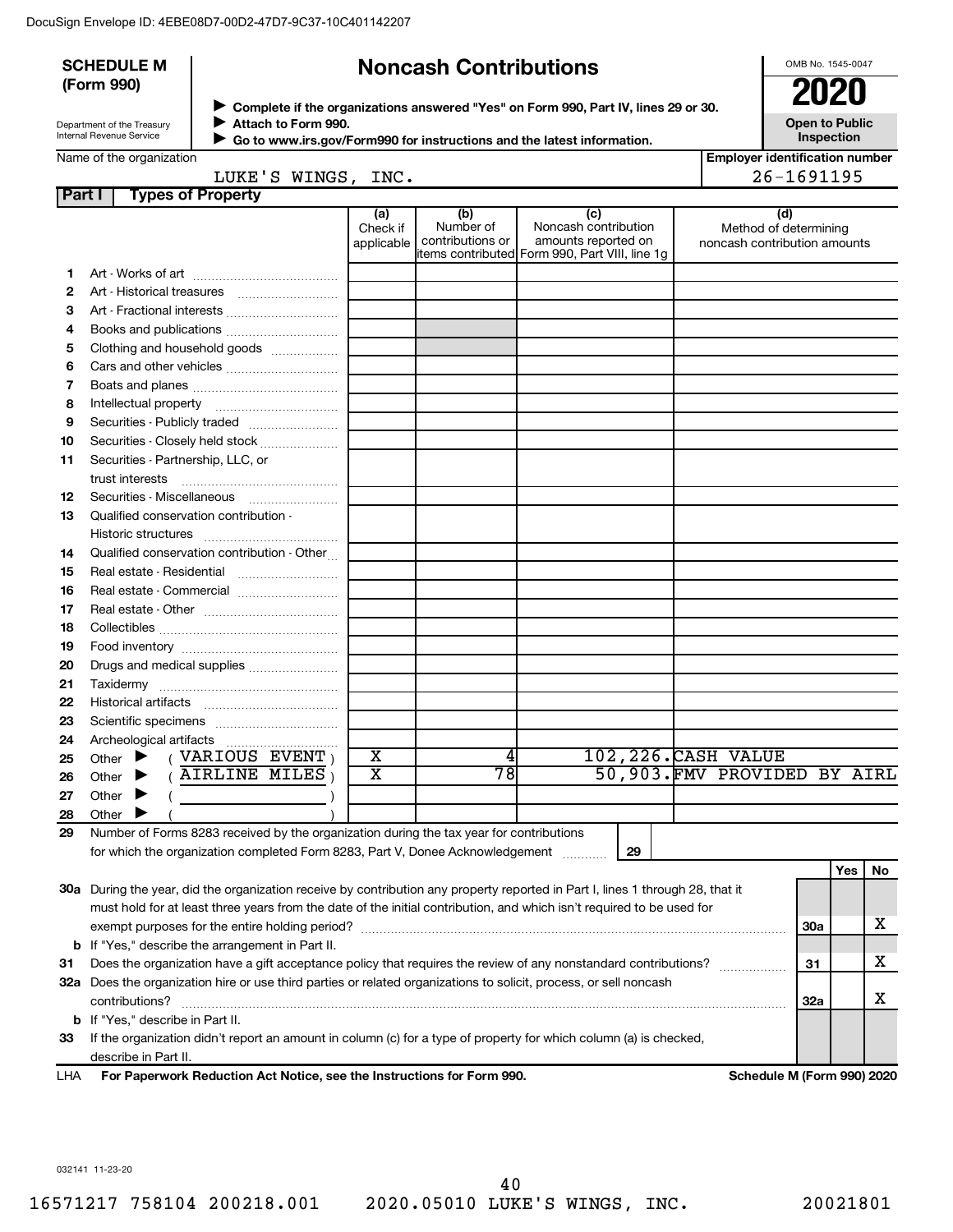|                 | Schedule M (Form 990) 2020 | LUKE'S WINGS, INC. |                                                                                                                                                                                                                                                                                                                | $26 - 1691195$             | Page 2 |
|-----------------|----------------------------|--------------------|----------------------------------------------------------------------------------------------------------------------------------------------------------------------------------------------------------------------------------------------------------------------------------------------------------------|----------------------------|--------|
| Part II         |                            |                    | Supplemental Information. Provide the information required by Part I, lines 30b, 32b, and 33, and whether the organization<br>is reporting in Part I, column (b), the number of contributions, the number of items received, or a combination of both. Also complete this part for any additional information. |                            |        |
|                 |                            |                    |                                                                                                                                                                                                                                                                                                                |                            |        |
|                 |                            |                    |                                                                                                                                                                                                                                                                                                                |                            |        |
|                 |                            |                    |                                                                                                                                                                                                                                                                                                                |                            |        |
|                 |                            |                    |                                                                                                                                                                                                                                                                                                                |                            |        |
|                 |                            |                    |                                                                                                                                                                                                                                                                                                                |                            |        |
|                 |                            |                    |                                                                                                                                                                                                                                                                                                                |                            |        |
|                 |                            |                    |                                                                                                                                                                                                                                                                                                                |                            |        |
|                 |                            |                    |                                                                                                                                                                                                                                                                                                                |                            |        |
|                 |                            |                    |                                                                                                                                                                                                                                                                                                                |                            |        |
|                 |                            |                    |                                                                                                                                                                                                                                                                                                                |                            |        |
|                 |                            |                    |                                                                                                                                                                                                                                                                                                                |                            |        |
|                 |                            |                    |                                                                                                                                                                                                                                                                                                                |                            |        |
|                 |                            |                    |                                                                                                                                                                                                                                                                                                                |                            |        |
|                 |                            |                    |                                                                                                                                                                                                                                                                                                                |                            |        |
|                 |                            |                    |                                                                                                                                                                                                                                                                                                                |                            |        |
|                 |                            |                    |                                                                                                                                                                                                                                                                                                                |                            |        |
|                 |                            |                    |                                                                                                                                                                                                                                                                                                                |                            |        |
|                 |                            |                    |                                                                                                                                                                                                                                                                                                                |                            |        |
|                 |                            |                    |                                                                                                                                                                                                                                                                                                                |                            |        |
|                 |                            |                    |                                                                                                                                                                                                                                                                                                                |                            |        |
|                 |                            |                    |                                                                                                                                                                                                                                                                                                                |                            |        |
|                 |                            |                    |                                                                                                                                                                                                                                                                                                                |                            |        |
|                 |                            |                    |                                                                                                                                                                                                                                                                                                                |                            |        |
|                 |                            |                    |                                                                                                                                                                                                                                                                                                                |                            |        |
|                 |                            |                    |                                                                                                                                                                                                                                                                                                                |                            |        |
|                 |                            |                    |                                                                                                                                                                                                                                                                                                                |                            |        |
|                 |                            |                    |                                                                                                                                                                                                                                                                                                                |                            |        |
|                 |                            |                    |                                                                                                                                                                                                                                                                                                                |                            |        |
|                 |                            |                    |                                                                                                                                                                                                                                                                                                                |                            |        |
|                 |                            |                    |                                                                                                                                                                                                                                                                                                                |                            |        |
| 032142 11-23-20 |                            |                    |                                                                                                                                                                                                                                                                                                                | Schedule M (Form 990) 2020 |        |
|                 |                            |                    | 41                                                                                                                                                                                                                                                                                                             |                            |        |
|                 | 16571217 758104 200218.001 |                    | 2020.05010 LUKE'S WINGS, INC.                                                                                                                                                                                                                                                                                  | 20021801                   |        |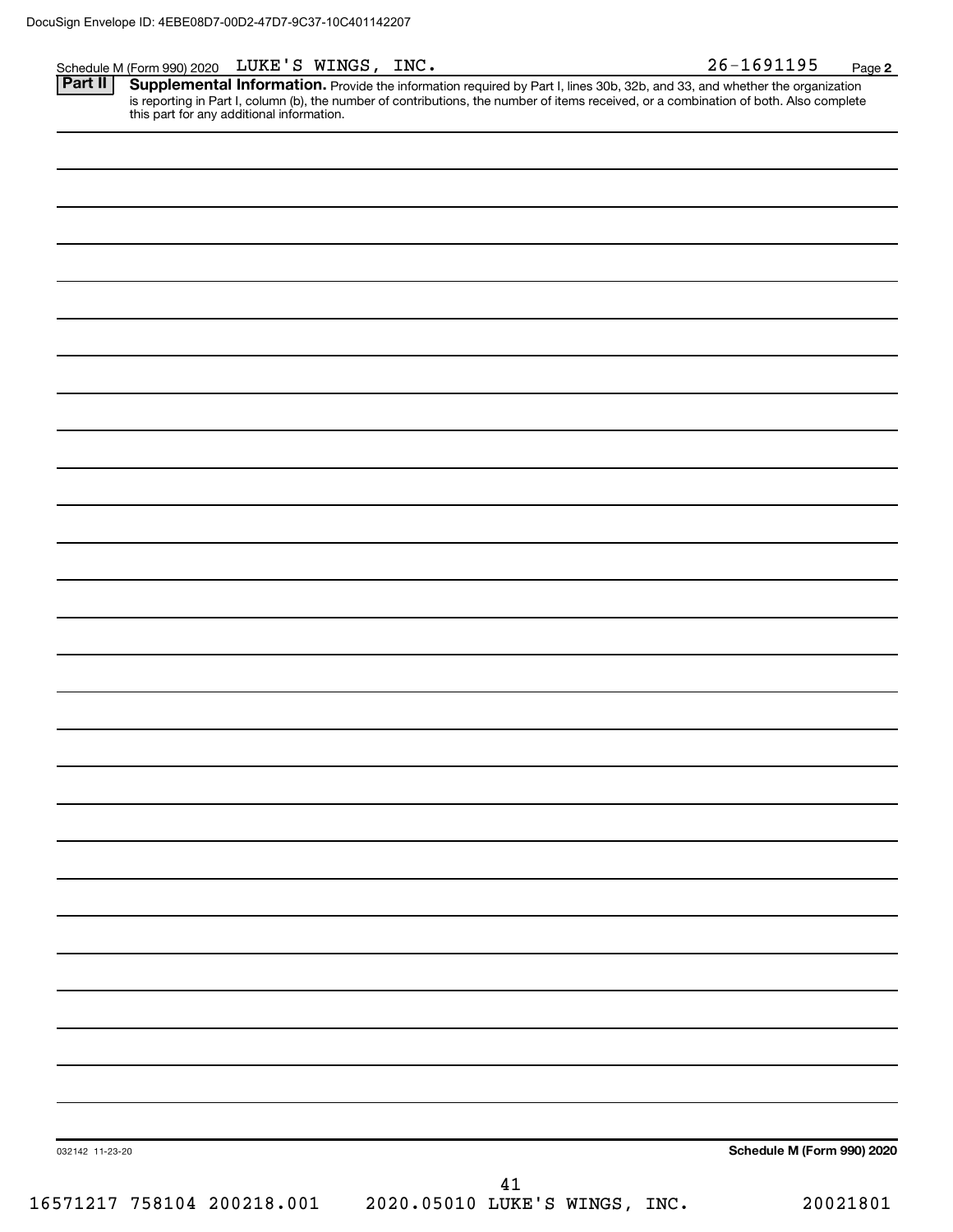DocuSign Envelope ID: 4EBE08D7-00D2-47D7-9C37-10C401142207

| <b>SCHEDULE O</b><br>(Form 990 or 990-EZ)<br>Department of the Treasury<br>Internal Revenue Service | Supplemental Information to Form 990 or 990-EZ<br>Complete to provide information for responses to specific questions on<br>Form 990 or 990-EZ or to provide any additional information.<br>Attach to Form 990 or 990-EZ.<br>Go to www.irs.gov/Form990 for the latest information. | OMB No. 1545-0047<br><b>Open to Public</b><br>Inspection |
|-----------------------------------------------------------------------------------------------------|------------------------------------------------------------------------------------------------------------------------------------------------------------------------------------------------------------------------------------------------------------------------------------|----------------------------------------------------------|
| Name of the organization                                                                            | LUKE'S WINGS, INC.                                                                                                                                                                                                                                                                 | <b>Employer identification number</b><br>26-1691195      |
|                                                                                                     | FORM 990, PART I, LINE 1, DESCRIPTION OF ORGANIZATION MISSION:                                                                                                                                                                                                                     |                                                          |
|                                                                                                     | PROVIDES FAMILIES WITH THE MEANS TO VISIT DURING THE SERVICE MEMBER'S                                                                                                                                                                                                              |                                                          |
|                                                                                                     | HOSPITALIZATION AND REHABILITATION.                                                                                                                                                                                                                                                |                                                          |
|                                                                                                     |                                                                                                                                                                                                                                                                                    |                                                          |
|                                                                                                     | FORM 990, PART VI, SECTION A, LINE 2:                                                                                                                                                                                                                                              |                                                          |
|                                                                                                     | THE CHIEF EXECUTIVE OFFICER AND EXECUTIVE DIRECTOR HAVE A FAMILY                                                                                                                                                                                                                   |                                                          |
| RELATIONSHIP.                                                                                       |                                                                                                                                                                                                                                                                                    |                                                          |
|                                                                                                     |                                                                                                                                                                                                                                                                                    |                                                          |
|                                                                                                     | FORM 990, PART VI, SECTION B, LINE 11B:                                                                                                                                                                                                                                            |                                                          |
|                                                                                                     | COPY OF FORM 990 IS PROVIDED TO THE GOVERNING BODY BEFORE FILING.                                                                                                                                                                                                                  | IT IS                                                    |
|                                                                                                     | REVIEWED AND THEN APPROVED.                                                                                                                                                                                                                                                        |                                                          |
|                                                                                                     |                                                                                                                                                                                                                                                                                    |                                                          |
|                                                                                                     | FORM 990, PART VI, SECTION B, LINE 12C:                                                                                                                                                                                                                                            |                                                          |
|                                                                                                     | ALL BOARD MEMBERS ARE REQUIRED TO REPORT ANY CONFLICT OF INTEREST TO THE                                                                                                                                                                                                           |                                                          |
|                                                                                                     | BOARD AS SOON AS A CONFLICT IS IDENTIFIED.                                                                                                                                                                                                                                         |                                                          |
|                                                                                                     |                                                                                                                                                                                                                                                                                    |                                                          |
|                                                                                                     | FORM 990, PART VI, SECTION B, LINE 15B:                                                                                                                                                                                                                                            |                                                          |
|                                                                                                     | THE BOARD HAS REVIEWED SALARIES FOR SIMILIAR NOT FOR PROFIT ORGANIZATION                                                                                                                                                                                                           |                                                          |
| FOR CEO POSITIONS.                                                                                  | THE CEO HAS ASKED TO ONLY HAVE A MINIMAL SALARY SO                                                                                                                                                                                                                                 |                                                          |
|                                                                                                     | THAT THE ORGANNIZATION CAN ALLOW THEIR FUNDS TO GROW AND BE USED FOR                                                                                                                                                                                                               |                                                          |
| PROGRAM SERVICES.                                                                                   | THIS IS REVIEWED WITH THE CEO ON AN ANNUAL BASIS.                                                                                                                                                                                                                                  |                                                          |
|                                                                                                     |                                                                                                                                                                                                                                                                                    |                                                          |
|                                                                                                     | FORM 990, PART VI, SECTION C, LINE 18:                                                                                                                                                                                                                                             |                                                          |
|                                                                                                     | FORM 990 IS AVAILABLE ON THE ENTITY'S WEBSITE AND UPON REQUEST.                                                                                                                                                                                                                    |                                                          |
|                                                                                                     |                                                                                                                                                                                                                                                                                    |                                                          |
|                                                                                                     | FORM 990, PART VI, SECTION C, LINE 19:                                                                                                                                                                                                                                             |                                                          |
| 032211 11-20-20                                                                                     | LHA For Paperwork Reduction Act Notice, see the Instructions for Form 990 or 990-EZ.                                                                                                                                                                                               | Schedule O (Form 990 or 990-EZ) 2020                     |

42